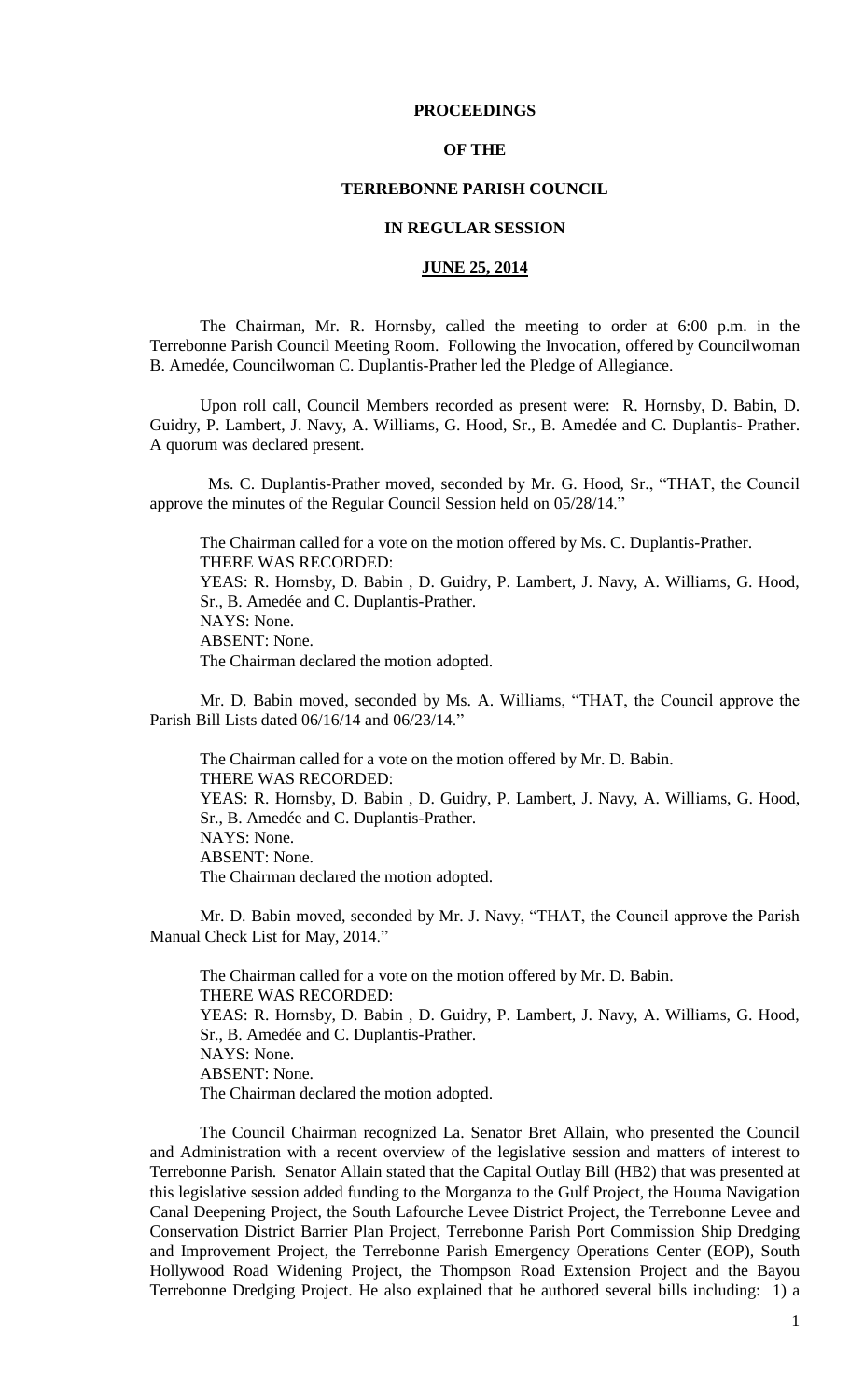Catch and Cook Bill that would allow fishermen and/or anglers to have their freshly caught fish prepared by a participating restaurant (one that is registered with the Louisiana Department of the Wildlife and Fisheries) at the fisherman's cost, which could have a positive effect on recreational tourism; 2) Senate Bill No. 469 (Act No. 544) which would detail and define who could sue for coastal damages on behalf of the State and local legislators and/or entities; and, 3) House Bill No. 1 that would provide monies to the Work Force Development Project (known as the WISE Fund), increase educational funding for individuals with profound disabilities, increase funding for the Council on Aging, increase library systems funding, increase Louisiana State Police salaries and funding, and State workers' salaries (Classified and Unclassified).

Several Council members along with Parish President Claudet thanked Senator Allain for his compassion and his willingness to always "fight" for Terrebonne Parish.

Mr. P. Lambert moved, seconded by Ms. A. Williams, "THAT, it now being 6:37 p.m., the Council open public hearings."

The Chairman called for a vote on the motion offered by Mr. P. Lambert. THERE WAS RECORDED: YEAS: R. Hornsby, D. Babin , D. Guidry, P. Lambert, J. Navy, A. Williams, G. Hood, Sr., B. Amedée and C. Duplantis-Prather. NAYS: None. ABSENT: None. The Chairman declared the motion adopted.

The Chairman recognized the public for comments on the following:

## A. A proposed ordinance to rezone 300 Honduras Street and 1104 Church Street from R-3 (Multi-Family Residential District) to C-1 (Central Business District). *Planning and Zoning Commission recommends approval.*

The Chairman recognized Ms. Barbara Chatman, a Houma resident, who addressed the Council relative to the matter of rezoning property in her neighborhood. She explained that this relatively small neighborhood has no need for commercial developments and should not be rezoned. Ms. Chatman requested that the Council deny the rezoning request before them.

Mr. D. Babin moved, seconded by Mr. J. Navy, "THAT, the Council close the aforementioned public hearing."

The Chairman called for a vote on the motion offered by Mr. D. Babin. THERE WAS RECORDED: YEAS: R. Hornsby, D. Babin , D. Guidry, P. Lambert, J. Navy, A. Williams, G. Hood, Sr., B. Amedée and C. Duplantis-Prather. NAYS: None. ABSENT: None. The Chairman declared the motion adopted.

OFFERED BY: Mr. J. Navy. SECONDED BY: Mr. D. Babin.

#### ORDINANCE NO. 8437

AN ORDINANCE TO AMEND THE ZONING MAP OF THE PARISH OF TERREBONNE SO AS TO REZONE FROM R-3 (MULTI-FAMILY RESIDENTIAL DISTRICT) TO C-1 (CENTRAL BUSINESS DISTRICT); 300 HONDURAS STREET AND 1104 CHURCH STREET, NEWTOWN ADDITION, CITY OF HOUMA, TERREBONNE PARISH, LOUISIANA; LARUSSA ENTERPRISES, INC., APPLICANT.

WHEREAS, the Terrebonne Parish Council, on behalf of the Terrebonne Parish Consolidated Government, hereby declares that it has adopted a resolution giving notice of intent to adopt the following ordinance hereto; and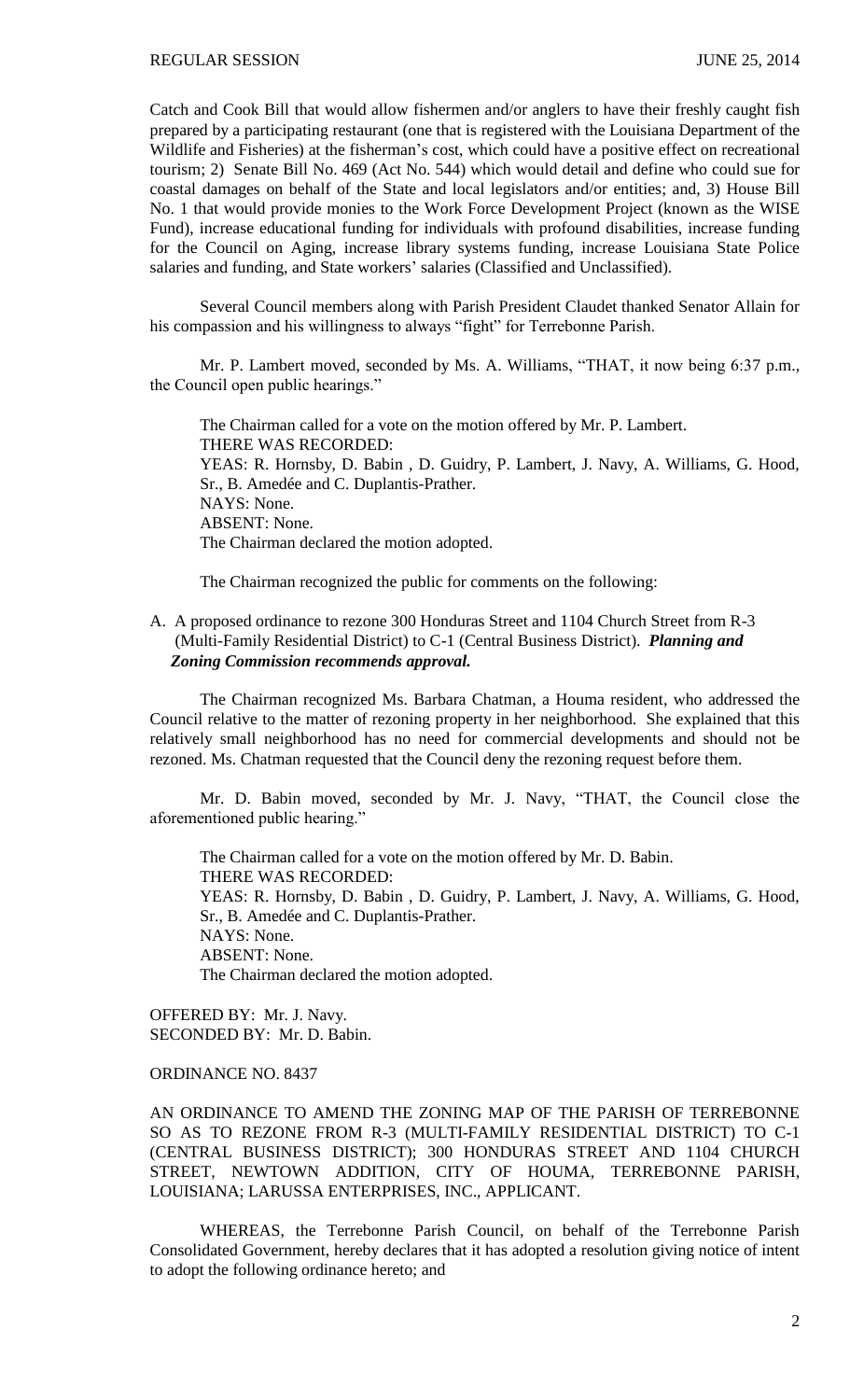WHEREAS, the Terrebonne Parish Council, on behalf of the Terrebonne Parish Consolidated Government, has conducted a public hearing on Wednesday, June 25, 2014; and

WHEREAS, after considering all comments received, if any, the following action is hereby taken.

NOW, THEREFORE, BE IT ORDAINED by the Terrebonne Parish Council, on behalf of the Terrebonne Parish Consolidated Government, that the Zoning Map of the Parish of Terrebonne be hereby amended so as to rezone from R-3 (Multi-Family Residential District) to C-1 (Central Business District); 300 Honduras Street and 1104 Church Street, Newtown Addition, City of Houma, Terrebonne Parish, Louisiana.

This ordinance, having been introduced and laid on the table for at least two weeks, was voted upon as follows:

THERE WAS RECORDED:

YEAS: R. Hornsby, D. Babin, D. Guidry, P. Lambert, J. Navy, A. Williams, G. Hood, Sr., B. Amedée and C. Duplantis-Prather. NAYS: None.

ABSTAINING: None.

ABSENT: None.

The Chairman declared the ordinance adopted on this, the  $25<sup>th</sup>$  day of June, 2014.

\* \* \* \* \* \* \* \* \*

The Council Chairman recognized Mr. S. P. Larussa, owner of Larussa Real Estate, who addressed the Council relative to the matter of rezoning 300 Honduras Street and 1104 Church Street from R-3 to C-1. He explained that this area was once commercially rezoned and that the business (a laundromat) that is coming into this area is vital and needed in the community.

The Chairman recognized the public for comments on the following:

B. A proposed ordinance to establish effective boundaries of Recreation District No. 1, to establish an effective date and to provide for other matters relative thereto.

There were no comments from the public on the proposed ordinance.

Mr. D. Babin moved, seconded by Ms. B. Amedée, "THAT, the Council close the aforementioned public hearing."

The Chairman called for a vote on the motion offered by Mr. D. Babin. THERE WAS RECORDED: YEAS: R. Hornsby, D. Babin , D. Guidry, P. Lambert, J. Navy, A. Williams, G. Hood, Sr., B. Amedée and C. Duplantis-Prather. NAYS: None. ABSENT: None. The Chairman declared the motion adopted.

OFFERED BY: Ms. B. Amedee. SECONDED BY: Mr. G. Hood, Sr.

### ORDINANCE NO. 8438

AN ORDINANCE TO AMEND THE BOUNDARIES OF RECREATION DISTRICT NO. 1; TO ESTABLISH AN EFFECTIVE DATE; AND TO ADDRESS OTHER MATTERS RELATIVE THERETO.

WHEREAS, Sec. 1-06 of the Home Rule Charter for the Parish of Terrebonne provides that parish government shall have the right, power and authority to pass all ordinances requisite or necessary to promote, protect and preserve the general welfare, safety, health, peace and good order of the parish, including, but not by way of limitation, the right, power and authority to pass ordinances on all subject matters necessary, requisite or proper for the management of parish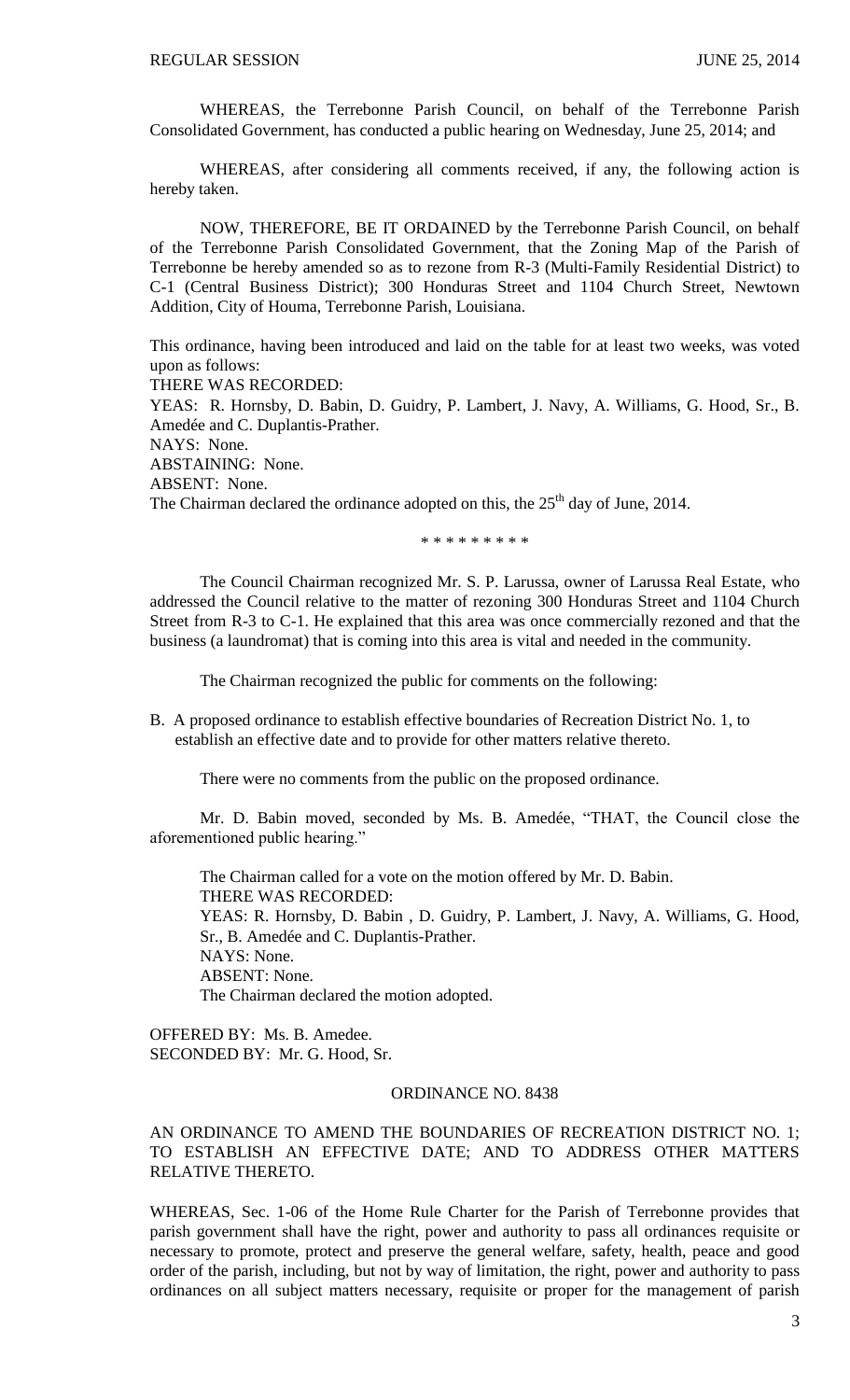affairs, and all other subject matter without exception, subject only to the limitation that the same shall not be inconsistent with the constitution or expressly denied by general law applicable to the parish; and

WHEREAS, the Louisiana Constitution, the Home Rule Charter for Terrebonne Parish and the Louisiana Revised Statutes authorize local governing authorities to regulate the creation of Recreation Districts in Terrebonne Parish where it is in the best interest of the health, safety and general welfare of the citizens and consistent with the purpose of Recreation District to construct, maintain and operate recreational facilities; and

NOW, THEREFORE BE IT ORDAINED by the Terrebonne Parish Council, on behalf of the Terrebonne Parish Consolidated Government, that the boundaries of Recreation District No. 1 be hereby amended to include the area depicted on the attached map.

### SECTION I

Section 21-86(1) shall be amended to read as follows: (Insertions underlined)

Recreation District No. 1 of the Parish of Terrebonne, State of Louisiana shall embrace all of that territory within police jury ward no. 1 as constituted on October 14, 1959, and shall include the following area:

Beginning at the intersection of the south east corner of Police Jury Ward #1, the northern most corner of Police Jury Ward #3, and the Terrebonne Parish/Lafourche Parish boundary line; thence in a southwesterly direction along the common line of Police Jury Ward #1 and Police Jury Ward #3 line to its intersection with a straight line extension of Section 9, Township 16, Range 17 and Section 10, Township 16, Range 17; thence in a north easterly direction to its intersection with Saint Louis Canal Road; thence southeasterly and south direction to its intersection with the Six Foot Ditch (also the City Limits); thence in an easterly direction along the City Limits boundary to its intersection with Recreation District 3A; thence in an easterly direction along the northern boundary of Recreation District 3A to its intersection with Police Jury Ward #3 and Police Jury Ward #5 line; thence along the common Police Jury Ward #3 and Police Jury Ward #5 line to its intersection with the Terrebonne Parish/Lafourche Parish boundary line; thence along the Terrebonne Parish/Lafourche Parish boundary line to the point of beginning.

The Recreation District No. 1 board shall have seven (7) members.

## SECTION II

If any section, part, paragraph, sentence, or clause of this ordinance should be declared invalid or unenforceable, such invalidity or defect shall not affect the remaining sections, paragraphs, parts, sentences or clauses hereof and, to this end, the several provisions hereof are hereby declared to be severable.

#### SECTION III

This ordinance shall become effective upon approval by the Parish President or as otherwise provided in Section 2-13 (b) of the Home Rule Charter for a Consolidated Government for Terrebonne Parish, whichever occurs sooner.

This ordinance, having been introduced and laid on the table for at least two weeks, was voted upon as follows: THERE WAS RECORDED: YEAS: R. Hornsby, D. Babin, D. Guidry, P. Lambert, J. Navy, A. Williams, G. Hood, Sr., B. Amedée and C. Duplantis-Prather. NAYS: None. ABSTAINING: None. ABSENT: None. The Chairman declared the ordinance adopted on this, the  $25<sup>th</sup>$  day of June, 2014.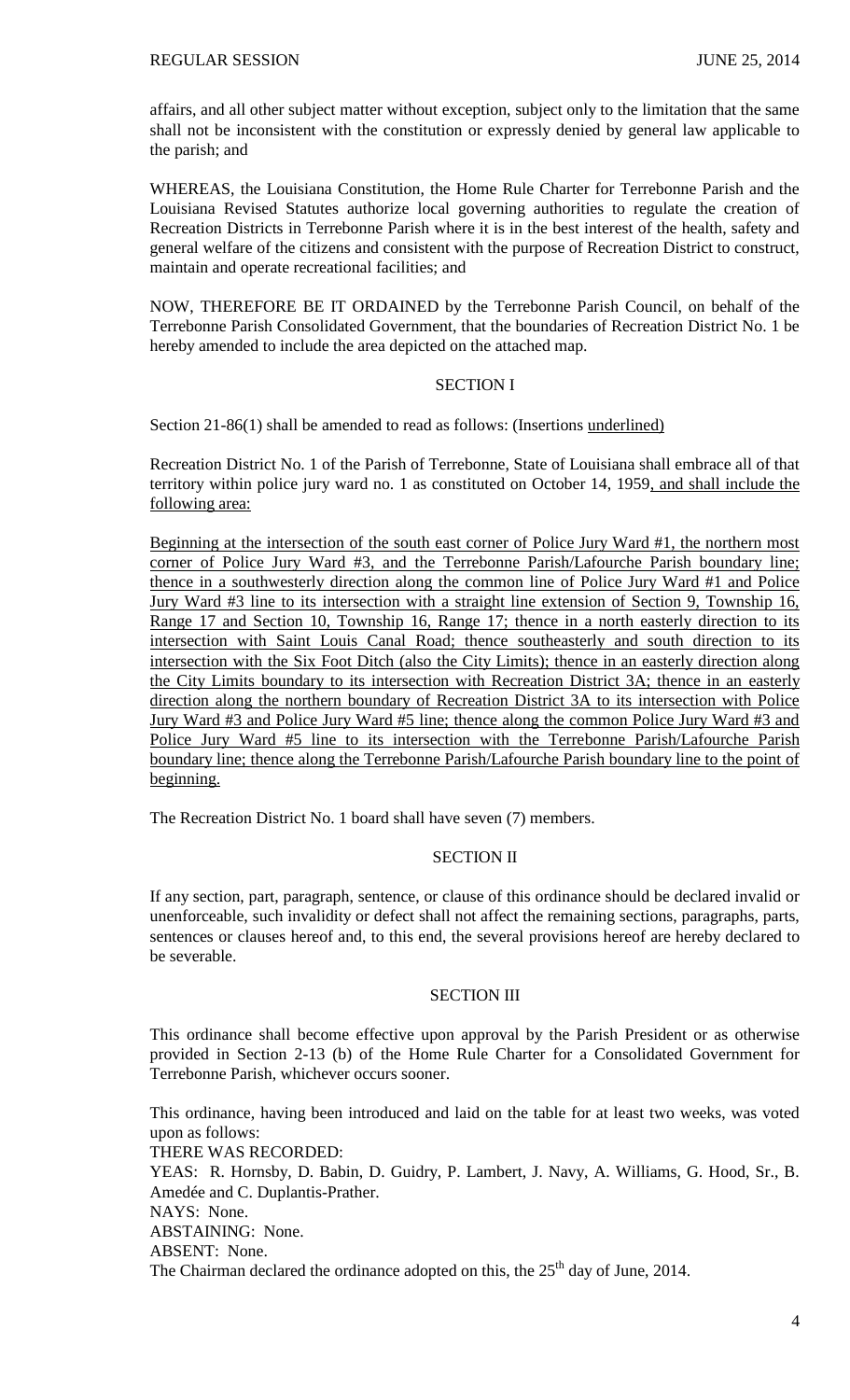#### \* \* \* \* \* \* \* \* \*

The Chairman recognized the public for comments on the following:

C. A proposed ordinance to establish the north side of Rose Street, from the intersection with Cypress Village Drive to the Bayou Black Recreation property, as a "No Parking" zone.

There were no comments from the public on the proposed ordinance.

Mr. D. Babin moved, seconded by Mr. J. Navy and Ms. A. Williams, "THAT, the Council close the aforementioned public hearing."

The Chairman called for a vote on the motion offered by Mr. D. Babin. THERE WAS RECORDED: YEAS: R. Hornsby, D. Babin , D. Guidry, P. Lambert, J. Navy, A. Williams, G. Hood, Sr., B. Amedée and C. Duplantis-Prather. NAYS: None. ABSENT: None. The Chairman declared the motion adopted.

OFFERED BY: Mr. D. Babin. SECONDED BY: Ms. A. Williams.

## ORDINANCE NO. 8439

AN ORDINANCE AMENDING THE PARISH CODE OF TERREBONNE PARISH, CHAPTER 18. MOTOR VEHICLES AND TRAFFIC, ARTICLE V. STOPPING, STANDING AND PARKING, DIVISION 2. PARISH, SECTION 18-223. NO PARKING ZONES, TO ESTABLISH A "NO PARKING ZONE" ALONG THE NORTH SIDE OF ROSE STREET FROM THE INTERSECTION OF CYPRESS VILLAGE DRIVE TO THE BAYOU BLACK RECREATION PROPERTY, AND TO AUTHORIZE THE INSTALLATION OF SAID SIGNS; AND TO ADDRESS OTHER MATTERS RELATIVE THERETO.

### SECTION I

BE IT ORDAINED by the Terrebonne Parish Council, in regular session convened, acting pursuant to the authority invested in it by the Constitution and laws of the State of Louisiana, the Home Rule Charter for a Consolidated Government for Terrebonne Parish, and including, but not limited to, LSA R.S. 33:1368 and other statutes of the State of Louisiana, to amend the Parish Code of Terrebonne Parish, Chapter 18, Article V, Division 2, Section 18-223 to create a "No Parking" zone on Rose Street, as follows:

CHAPTER 18. Motor Vehicles and Traffic ARTICLE V. Stopping, Standing and Parking DIVISION 2. Parish SECTION 18-223. "No Parking Zones"

The north side of Rose Street, from the intersection of Cypress Village Drive to the Bayou Black Recreation property, shall be declared as a "No Parking" zone, and appropriate "No Parking" signs shall be erected and maintained along said roadway. Any vehicle traveling on Rose Street shall adhere to the provisions of this ordinance.

### SECTION II

If any word, clause, phrase, section or other portion of this ordinance shall be declared null, void, invalid, illegal, or unconstitutional, the remaining words, clauses, phrases, sections or other portions of this ordinance shall remain in full force and effect, the provisions of this section hereby being declared to be severable.

#### SECTION III

Any ordinance or part thereof in conflict herewith is hereby repealed.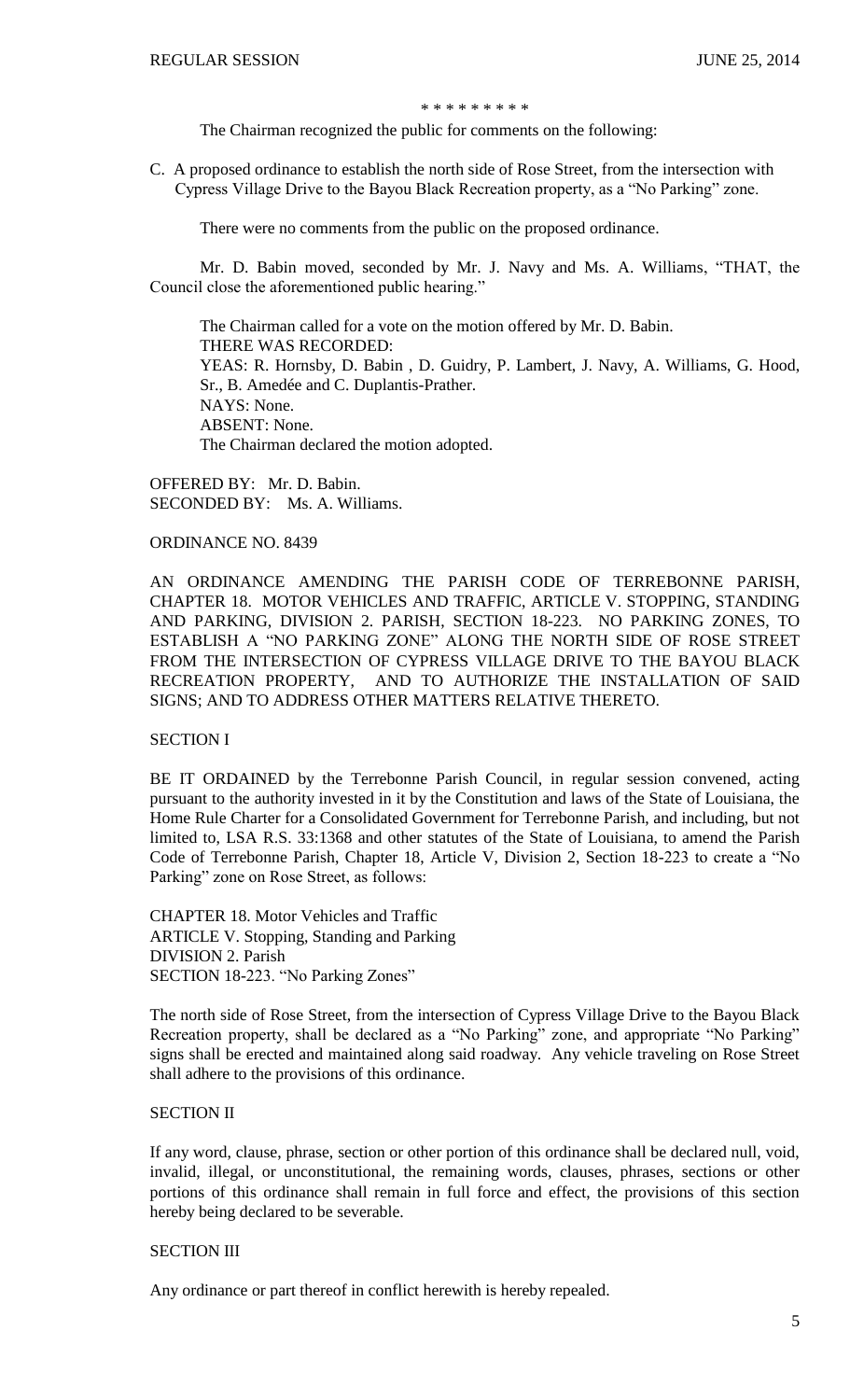### SECTION IV

This ordinance shall become effective upon approval by the Parish President or as otherwise provided in Section 2-13 (b) of the Home Rule Charter for Consolidated Government for Terrebonne Parish, whichever occurs sooner.

This ordinance, having been introduced and laid on the table for at least two weeks, was voted upon as follows: THERE WAS RECORDED: YEAS: R. Hornsby, D. Babin, D. Guidry, P. Lambert, J. Navy, A. Williams, G. Hood, Sr., B. Amedée and C. Duplantis-Prather. NAYS: None. ABSTAINING: None. ABSENT: None. The Chairman declared the ordinance adopted on this, the  $25<sup>th</sup>$  day of June, 2014.

### \* \* \* \* \* \* \* \* \*

The Chairman recognized the public for comments on the following:

D. A proposed ordinance to enact Section 13-222 of Chapter 18, Motor Vehicles and Traffic, of the Terrebonne Parish Code, to provide for a "No Parking, No Stopping and No Fishing" zone along portions of Falgout Canal Road due to the condition of the roadway, and in the interest of public safety.

There were no comments from the public on the proposed ordinance.

Mr. D. Babin moved, seconded by Mr. D. Guidry, "THAT, the Council close the aforementioned public hearing."

The Chairman called for a vote on the motion offered by Mr. D. Babin. THERE WAS RECORDED: YEAS: R. Hornsby, D. Babin , D. Guidry, P. Lambert, J. Navy, A. Williams, G. Hood, Sr., B. Amedée and C. Duplantis-Prather. NAYS: None. ABSENT: None. The Chairman declared the motion adopted.

OFFERED BY: Mr. D. Babin. SECONDED BY: Mr. D. Guidry.

ORDINANCE NO. 8440

AN ORDINANCE TO ENACT SECTION 18-222 OF CHAPTER 18- MOTOR VEHICLES AND TRAFFIC, OF THE TERREBONNE PARISH CODE TO PROVIDE FOR A NO PARKING, NO STOPPING, AND NO FISHING ZONE ALONG PORTIONS OF FALGOUT CANAL ROAD DUE TO THE CONDITION OF THE ROADWAY AND IN THE INTEREST OF PUBLIC SAFETY

WHEREAS, Sec. 1-06 of the Home Rule Charter for the Parish of Terrebonne provides that parish government shall have the right, power and authority to pass all ordinances requisite or necessary to promote, protect and preserve the general welfare, safety, health, peace and good order of the parish, including, but not by way of limitation, the right, power and authority to pass ordinances on all subject matter necessary, requisite or proper for the management of parish affairs, and all other subject matter without exception, subject only to the limitation that the same shall not be inconsistent with the constitution or expressly denied by general law applicable to the parish; and

WHEREAS, due to heavy usage, Falgout Canal Road between the Pontoon Bridge and Bayou Dularge Highway 315 has deteriorated significantly; and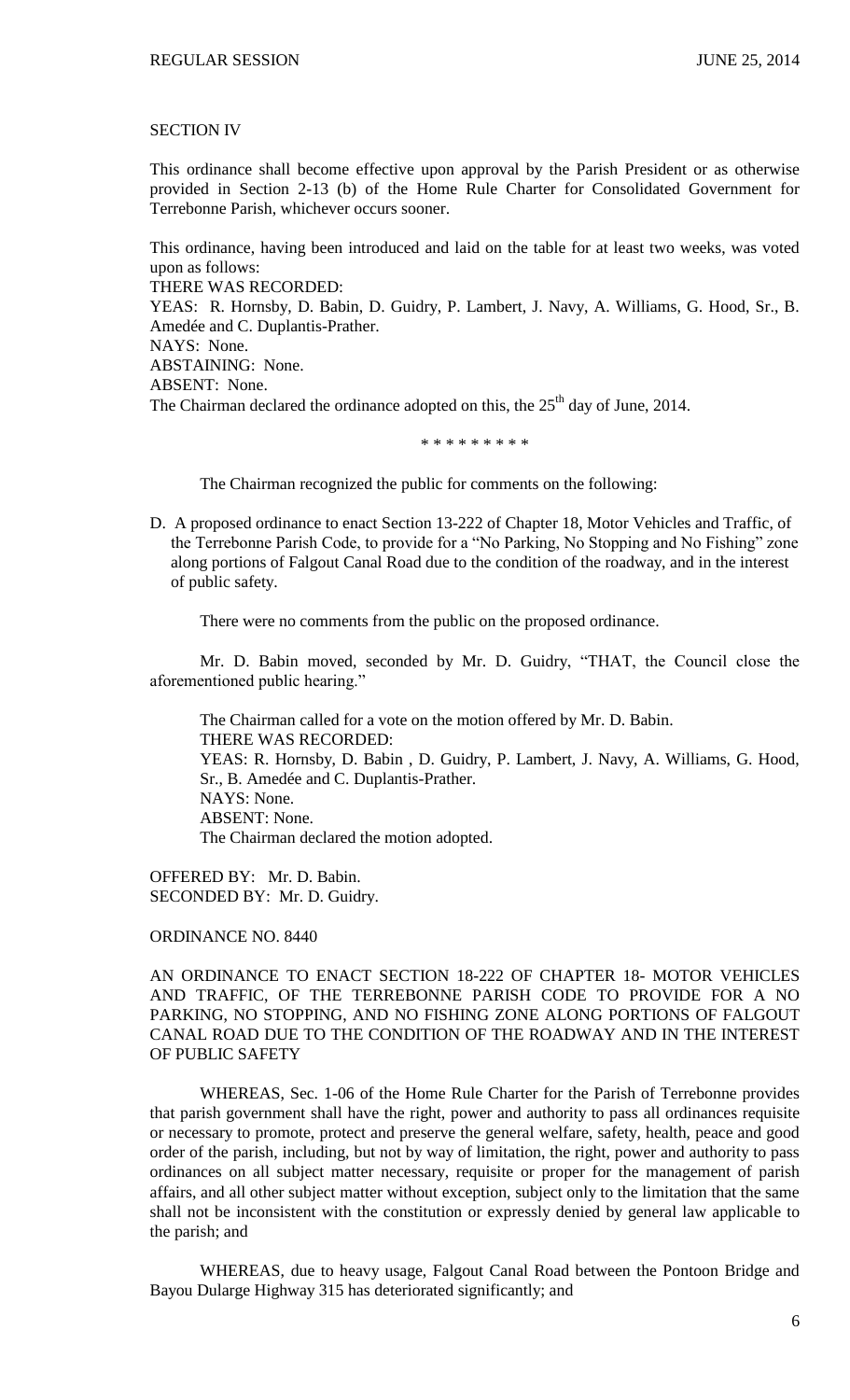WHEREAS, the deterioration of the roadway has necessitated reinforcement via the installation of HESCO baskets; and

WHEREAS, in the interest of public safety, the Terrebonne Parish Council wishes to establish a no parking, no stopping, and no fishing zone for the affection portion of Falgout Road;

NOW, THEREFORE BE IT ORDAINED by the Terrebonne Parish Council, on behalf of the Terrebonne Parish Consolidated Government, that the following be enacted:

### SECTION I

Chapter 18, Section 18-222 of the Terrebonne Parish Code be enacted to read:

#### **Sec. 18-222. – No Parking, No Stopping, and No Fishing Zone**

Along both sides of the Falgout Canal Road between the Pontoon Bridge and Bayou Dularge Highway 315 it is unlawful to park, stop, or fish.

### SECTION II

If any word, clause, phrase, section or other portion of this ordinance shall be declared null, void, invalid, illegal or unconstitutional, the remaining words, clauses, phrases, sections and other portions of this ordinance shall remain in full force and effect, the provisions of this ordinance hereby being declared to be severable.

### SECTION III

This ordinance shall become effective upon approval by the Parish President.

This ordinance, having been introduced and laid on the table for at least two weeks, was voted upon as follows:

THERE WAS RECORDED:

YEAS: R. Hornsby, D. Babin, D. Guidry, P. Lambert, J. Navy, A. Williams, G. Hood, Sr., B. Amedée and C. Duplantis-Prather. NAYS: None. ABSTAINING: None. ABSENT: None. The Chairman declared the ordinance adopted on this, the  $25<sup>th</sup>$  day of June, 2014.

\* \* \* \* \* \* \* \* \*

The Chairman recognized the public for comments on the following:

E. A proposed ordinance to amend the Parish Code with regards to future flood risk and flood insurance savings through the Community Rating System. *(Continued from meeting of 06/11/14)*

There were no comments from the public on the proposed ordinance.

Mr. D. Babin moved, seconded by Ms. A. Williams, "THAT, the Council continue the aforementioned public hearing."

The Chairman called for a vote on the motion offered by Mr. D. Babin. THERE WAS RECORDED:

YEAS: R. Hornsby, D. Babin , D. Guidry, P. Lambert, J. Navy, A. Williams, G. Hood, Sr., B. Amedée and C. Duplantis-Prather. NAYS: None.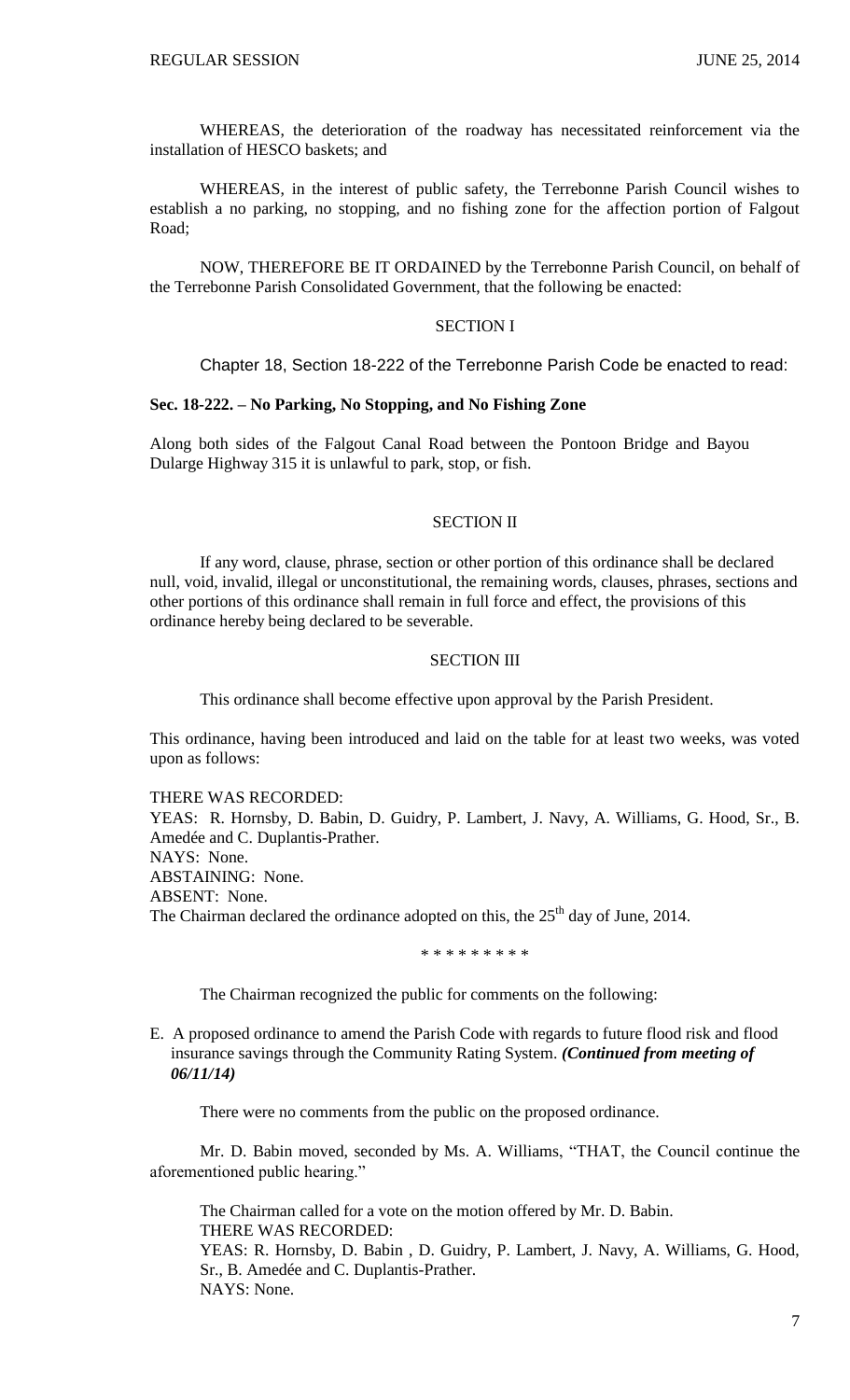ABSENT: None.

The Chairman declared the motion adopted.

Councilman D. Babin explained that since the last Council meeting, a subsequent meeting was held with the Southeastern Home Builders Association, and the Association would like to be involved with the re-writing of this particular ordinance. He also requested that the Council Chairman appoint a three-member sub-committee of the Council to assist Mr. Patrick Gordon, Director of Planning and Zoning, with this matter.

Mr. P. Lambert moved, seconded by Ms. B. Amedée, "THAT, the Council continue with the regular order of business."

The Chairman called for a vote on the motion offered by Mr. P. Lambert. THERE WAS RECORDED: YEAS: R. Hornsby, D. Babin , D. Guidry, P. Lambert, J. Navy, A. Williams, G. Hood, Sr., B. Amedée and C. Duplantis-Prather. NAYS: None. ABSENT: None. The Chairman declared the motion adopted.

OFFERED BY: Ms. C. Duplantis-Prather. SECONDED BY: Ms. A. Williams.

### RESOLUTION NO. 14-294

A RESOLUTION BY THE TERREBONNE PARISH CONSOLIDATED GOVERNMENT ADOPTING THE WILLIAMS AVENUE PUMP STATION COLLECTOR CANAL AS A PUBLIC DRAINAGE CHANNEL.

WHEREAS, the Williams Avenue Pump Station Collector Canal, Terrebonne Parish, further identified in the attached Exhibit A receives public storm water drainage and requires maintenance; and

WHEREAS, La. R.S. 38:113 authorizes the Parish to exercise control over all public drainage channels or outfall canals within the limits of the Parish which are selected by the Parish, as necessary parts of or extensions to improved drainage channels or outfall canals, solely for the purpose of preserving the efficiency of the drainage channels or outfall canals.

NOW, THEREFORE BE IT RESOLVED by the Terrebonne Parish Council, on behalf of the Terrebonne Parish Consolidated Government, that the Williams Avenue Pump Station Collector Canal be declared a public drainage channel in Terrebonne Parish further identified in the attached Exhibit A is hereby adopted in accordance with La. R.S. 38:113.

THERE WAS RECORDED: YEAS: R. Hornsby, D. Babin, D. Guidry, P. Lambert, J. Navy, A. Williams, G. Hood, Sr., B. Amedée and C. Duplantis-Prather. NAYS: None. ABSTAINING: None. ABSENT: None. The Chairman declared the resolution adopted on this, the  $25<sup>th</sup>$  day of June, 2014.

\* \* \* \* \* \* \* \*

Mr. D. Babin moved, seconded by Mr. G. Hood, Sr., "THAT, the Council add on to the agenda the matter relative to the consideration of the adoption of a resolution authorizing the Parish President to execute a Cooperative Endeavor Agreement by and between the Parish of Terrebonne, State of Louisiana, Terrebonne Economic Development Authority, and Terrebonne Economic Development Foundation."

The Chairman called for comments from the public regarding adding the aforementioned item; there were none.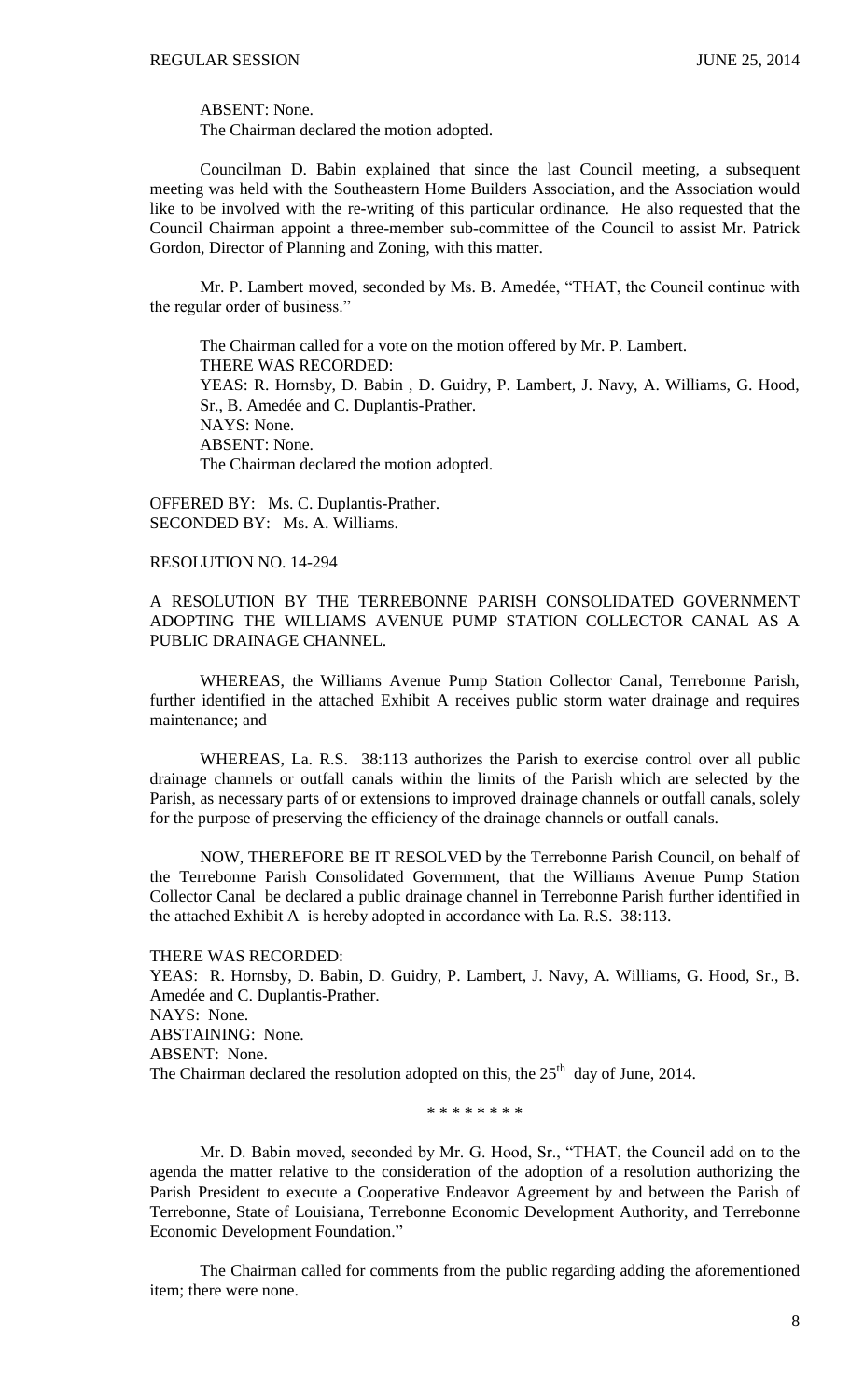The Chairman called for a vote on the motion offered by Mr. D. Babin. THERE WAS RECORDED: YEAS: R. Hornsby, D. Babin , D. Guidry, P. Lambert, J. Navy, A. Williams, G. Hood, Sr., B. Amedée and C. Duplantis-Prather. NAYS: None. ABSENT: None. The Chairman declared the motion adopted.

Mr. A. Levron, Terrebonne Parish Manager, explained that the Parish is requesting authorization to enter into a Cooperative Endeavor Agreement between TEDA (Terrebonne Economic Authority) and the Terrebonne Economic Development Foundation (TEDFo) so that surplus funds can be transferred back to the Parish, and for other matters relative thereto.

Upon questioning, Parish Attorney C. Alcock explained that the funds that are being transferred back into the Parish Budget will be placed in a "hold" status until TEDA reorganizes. Ms. Alcock stated that these funds can only be used for their intended purpose, and not for any other budget needs.

OFFERED BY: Mr. D. Babin. SECONDED BY: Ms. A. Williams.

### RESOLUTION NO. 14-295

A RESOLUTION AUTHORIZING THE PARISH PRESIDENT TO EXECUTE A COOPERATIVE ENDEAVOR AGREEMENT BY AND BETWEEN THE PARISH OF TERREBONNE, STATE OF LOUISIANA, TERREBONNE ECONOMIC DEVELOPMENT AUTHORITY, AND TERREBONNE ECONOMIC DEVELOPMENT FOUNDATION

WHEREAS, Louisiana Revised Statute 33:1324 provides that any parish or political subdivision of the state may make agreements between or among themselves to engage jointly in the acquisition or improvement of any public project or improvement provided that at least one of the participants to the agreement is authorized under a provision of law to perform such activity for completion of the undertaking; and

WHEREAS, TEDA was created by legislative act, as contained in LA R.S. 33:130.60, for the primary object and purpose of promoting, encouraging, and participating in industrial development to stimulate the economy through commerce, industry, and research and for the utilization and development of natural, physical, and human resources of the area by providing job opportunities, and

WHEREAS, TEDFO is a nonprofit corporation with the express purpose of assisting TEDA in carrying out its objectives, and to receive and to administer funds for such other scientific, educational, and economic development purposes to accomplish the stated purposes all for the public welfare; and

WHEREAS, in an effort to obtain funding and meet its primary object and purpose TEDA previously entered into a Cooperative Endeavor Agreement with TPCG wherein TPCG funded the operations of TEDA by remitting to TEDA within 30 days of receipt, 50% of the Terrebonne Occupational License revenues based upon the approval of the Parish budget; and

WHEREAS, said agreement with TPCG expired on January 31, 2014, and TPCG has decided not to renew the aforementioned Cooperative Endeavor Agreement; and

WHEREAS, as a result of TEDA's fiscal management over the years while being funded by TPCG, TEDA has acquired a surplus of funds; and

WHEREAS, while all parties acknowledge that said funds are owned by TEDA/TEDFO, TPCG has requested and TEDA/TEDFO have agreed that the surplus funds aforementioned be transferred to TPCG in exchange for the consideration recited herein; and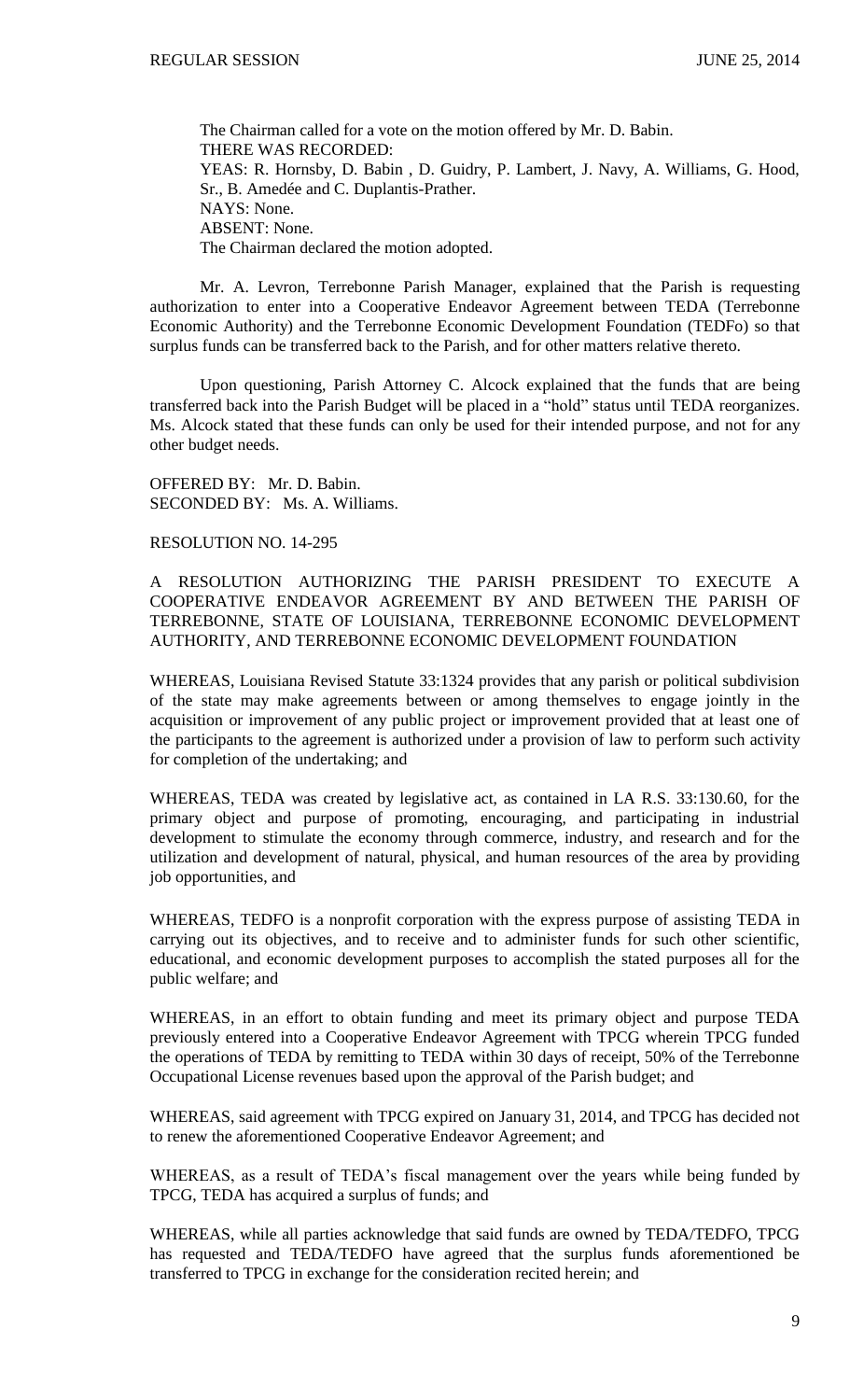WHEREAS, TPCG shall maintain said transferred funds to be redistributed to TEDA as provided in the CEA; and

NOW THEREFORE BE IT RESOLVED that the Terrebonne Parish Council, on behalf of the Terrebonne Parish Consolidated Government, hereby authorizes the Terrebonne Parish President to execute a Cooperative Endeavor Agreement with Terrebonne Economic Development Authority and Terrebonne Economic Development Foundation containing substantially the same terms as those contained within the attached agreement.

THERE WAS RECORDED:

YEAS: R. Hornsby, D. Babin, D. Guidry, P. Lambert, A. Williams, G. Hood, Sr., B. Amedée and C. Duplantis-Prather. NAYS: None. ABSTAINING: J. Navy. ABSENT: None. The Chairman declared the resolution adopted on this, the  $25<sup>th</sup>$  day of June, 2014.

\* \* \* \* \* \* \* \*

The Council Chairman recognized Mr. Danny Picou, President of the Terrebonne Patriots, Inc., who addressed the Council relative to the matter of the 2014 Independence Day events. Mr. Picou stated that the Houma Independence Day Celebration will be held on Saturday, July  $5<sup>th</sup>$  beginning at 11:00 a.m. at the Veteran's Memorial Park located on Hwy. 311 with Representative Hunt Downer as the guest speaker; noted that a parade will begin at 1:00 p.m. on Stadium Drive with this year's Grand Marshalls, Mr. Eugene Folse and Mr. Ray Marcello leading; other Independence Day activities will be held at the Houma-Terrebonne Civic Center Grounds beginning at 3:00 p.m.; and that individuals can order luminaries in memory of deceased veterans by calling (985) 637-0156.

Mr. Picou, on behalf of Terrebonne Patriots, Inc. and the Independence Celebration Committee, then presented the Council with a plaque for all of their support and dedication to their organization for the past five years.

Several Council members, along with the Parish President, thanked Mr. Picou for his dedication, his passion and his willingness to serve the needs of the Terrebonne Parish Veterans.

The Council Chairman recognized Ms. Andrea Dupre, resident of Cortez Subdivision, who addressed the Council relative to the matter of "City sewerage in neighborhood". Ms. Dupre asked the Council to consider installing community sewerage connections in her neighborhood. She stated that there are other surrounding subdivisions that are already connected to the parish sewerage system and that they are in great need of it in Cortez Subdivision. Ms. Dupre inquired as to what procedures need to be followed to have their neighborhood connected to the "city sewerage", and asked what the estimated front-foot assessment would be.

Councilwoman B. Amedée explained that she has been in conversation with Administration concerning this matter and it has been brought to her attention that a petition needs to be drafted and distributed throughout the Cortez community to gauge the opinions of the residents living there; noting that after the petition process is completed, a cost analysis study will be done to determine the amount of money needed to proceed with this project. Ms. Amedée also stated that, if need be, a Town Hall meeting can be scheduled in this area so that the residents can be aware of what is happening and any questions and/or concerns can be addressed.

The Council Chairman recognized Ms. A'pryll Wallis, a Houma resident, who addressed the Council relative to permits for block parties and loud music. Ms. Wallis explained that there have been several "block" parties in her neighborhood with loud music that is unbearable for the residents living in that area. She stated that she and other neighbors are afraid that emergency vehicles and other responders will not be able to get into the neighborhood if an emergency arises because of vehicles being parked on both sides of the roads. Ms. Wallis asked for the Council's help in resolving this problem by prohibiting residents from obtaining permits for "block" parties.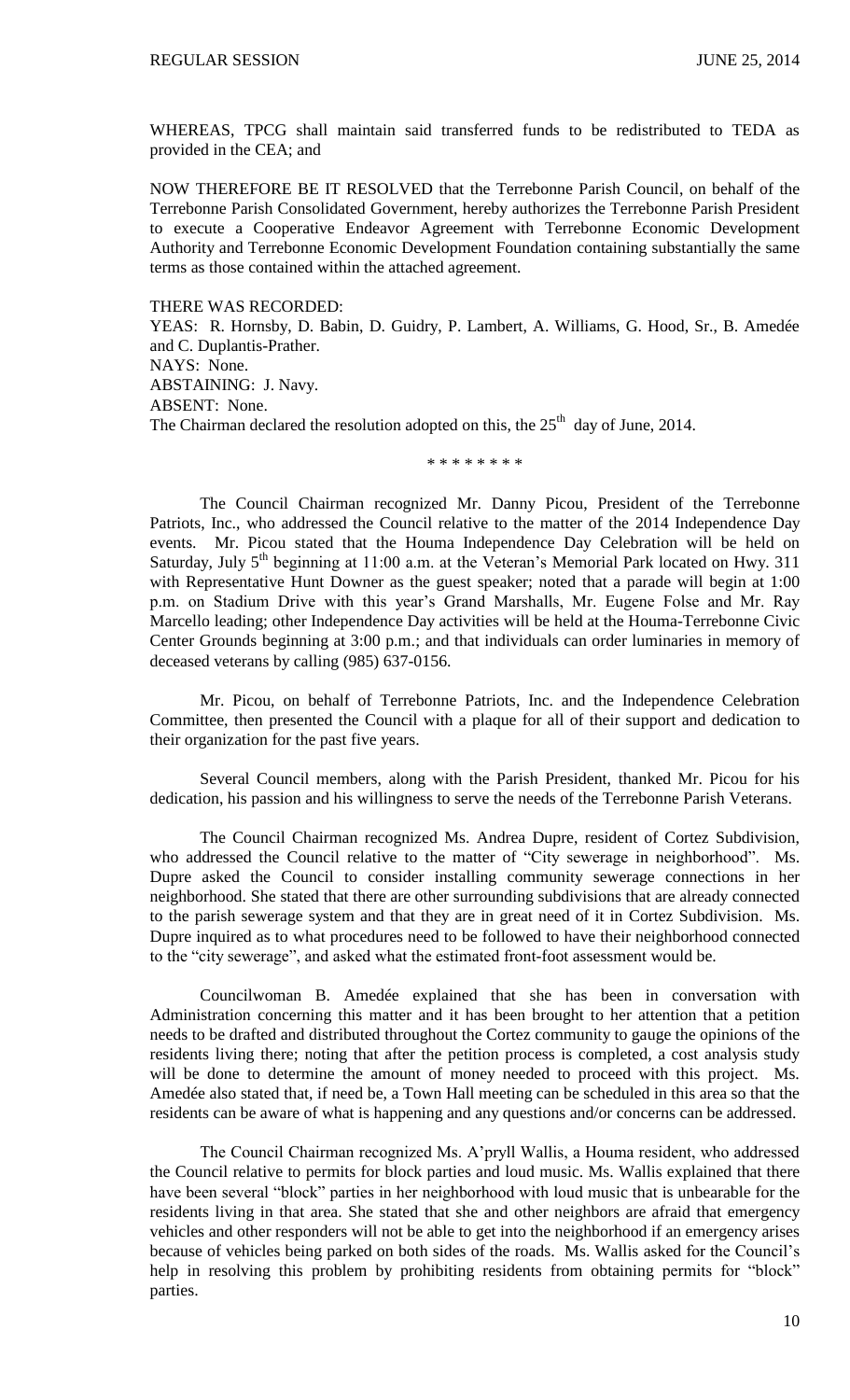Councilman J. Navy responded by stating that he has been in contact with Mr. Patrick Gordon, Terrebonne Parish Planning and Zoning Director, who informed him that there are no such permits for "block" parties, and encouraged Ms. Wallis and the residents in this neighborhood to continue to call the Houma Police Department whenever a party such as the ones referred to are held, to ensure that everyone is safe and that the proper permits were obtained.

The Council Chairman recognized Ms. Andrea Dupre, a Houma resident, who addressed the Council relative to crime on Cortez Street. Ms. Dupre stated that crime has recently increased in this area, noting that she has had several items stolen from her home and vehicle. She said that she has contacted the Terrebonne Sheriff Office and has gotten no results, and requeted the Council to assist her with this matter.

Councilman G. Hood, Sr. informed Ms. Dupre that the matter that she is referring to is a criminal matter and the Council has no jurisdiction over it, suggesting that she contact the Terrebonne Parish Sheriff's Office or the Terrebonne Parish District Attorneys' Office for information on how to proceed with this matter.

Councilman D. Babin suggested to Ms. Dupre and other residents in the Cortez Subdivision that they start a "Neighborhood Watch Program" that may help to combat crime in the area.

The Chairman called for a report on the Public Services Committee meeting held on 06/23/14, whereupon the Committee Chairman rendered:

### **PUBLIC SERVICES COMMITTEE**

### **JUNE 23, 2014**

The Chairman, Daniel Babin, called the Public Services Committee meeting to order at 5:35 p.m. in the Terrebonne Parish Council Meeting Room with an Invocation offered by D. Guidry and the Pledge of Allegiance led by R. Hornsby. Upon roll call, Committee Members recorded as present were: B. Amedée, D. Babin, C. Duplantis-Prather, D. Guidry, Capt. Greg Hood, Sr., HPD Ret., R. Hornsby, P. Lambert, and A. Williams. Committee Member J. Navy was recorded as absent. A quorum was declared present.

OFFERED BY: Ms. B. Amedee. SECONDED BY: Ms. A. Williams.

RESOLUTION NO. 14-296

A resolution authorizing the Department of Utilities to contract with Plant-N-Power to perform repair of Houma Generating Station Unit 16 Air Preheater

WHEREAS, during an inspection on April 25, 2014, the Houma Generating Station (HGS 16) furnace air preheater hot end baskets were found to be deteriorated within the air duct resulting in diminished thermal efficiency of the unit, and

WHEREAS, the Terrebonne Parish Consolidated Government, Department of Utilities solicited proposals for repair, and

WHEREAS, despite exhaustive effort the Department was only able to secure one quote, being that of Plant-N-Power in the estimated amount of \$60,000, and

WHEREAS, the total cost exceeds the administrative limit prescribed by ordinance, and

NOW, THEREFORE BE IT RESOLVED by the Terrebonne Parish Council (Public Services Committee), on behalf of the Terrebonne Parish Consolidated Government, that the Department of Utilities be, and they are hereby, authorized to contract with Plant-N-Power for HGS 16 Air Preheater repair in the estimated amount of \$60,000.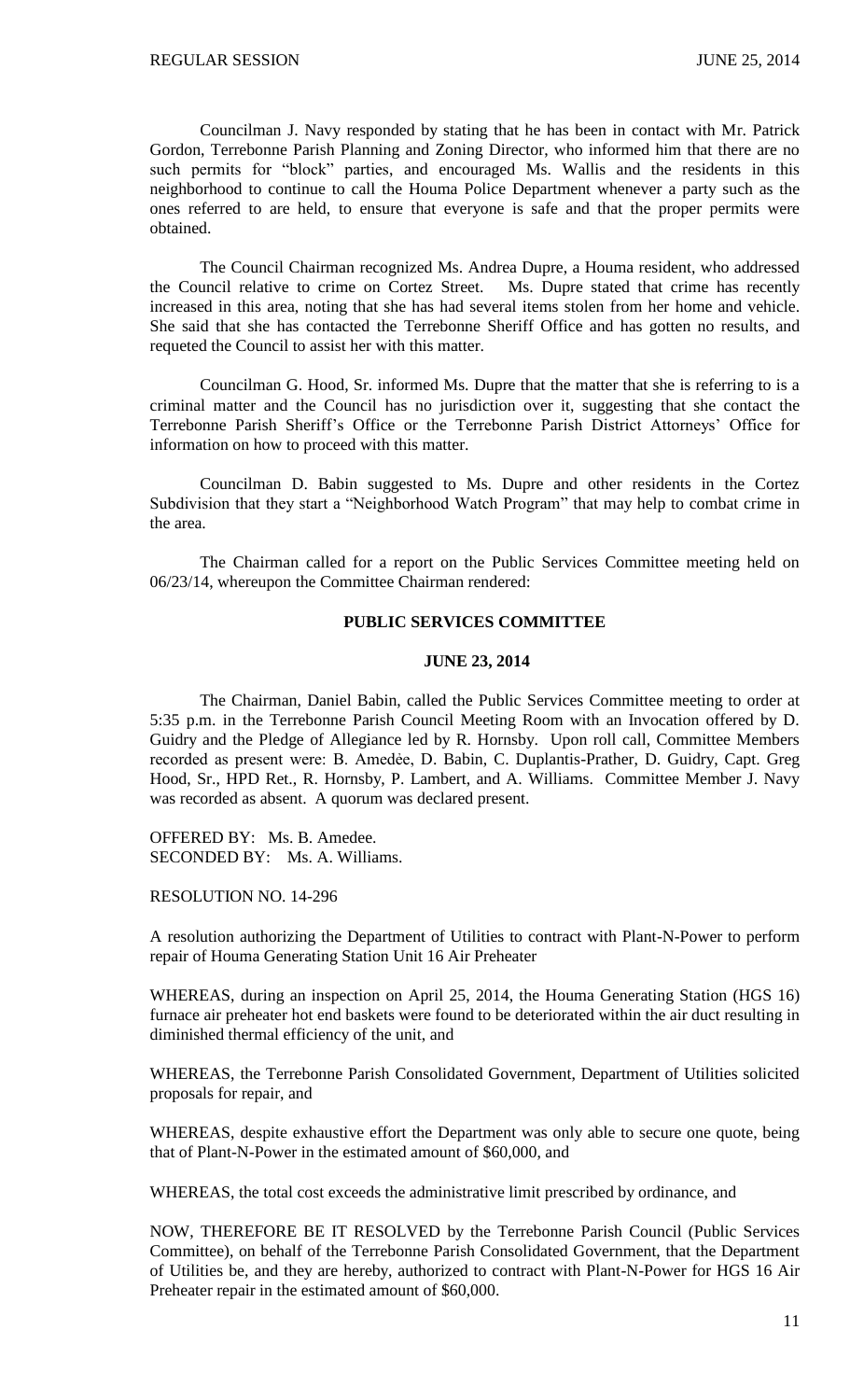BE IT FURTHER RESOLVED, that the Parish President and all other appropriate parties be, and they are hereby authorized to execute any and all contract documents associated therewith.

THERE WAS RECORDED: YEAS: A. Williams, G. Hood, Sr., B. Amedée, R. Hornsby, D. Babin, D. Guidry and P. Lambert. NAYS: None. ABSTAINING: None. ABSENT: J. Navy and C. Duplantis-Prather. The Chairman declared the resolution adopted on this, the  $23<sup>rd</sup>$  day of June, 2014.

\* \* \* \* \* \* \* \* \*

OFFERED BY: Ms. A. Williams. SECONDED BY: Mr. G. Hood, Sr.

### RESOLUTION NO. 14-297

A resolution authorizing the execution of Change Order No. 1 for the Construction Agreement for Parish Project No. 09-BLDG-59, Part 2, Criminal Justice Complex Adult Facility – Door Replacement, Terrebonne Parish, Louisiana.

WHEREAS, the Terrebonne Parish Consolidated Government entered into a contract dated January 25, 2013 with R&S Corporation, Recordation Number 1418566, for Parish Project No. 09-BLDG-59, Part 2, Criminal Justice Complex Adult Facility – Door Replacement, Terrebonne Parish, Louisiana, and

WHEREAS, the construction phase of the project is complete, and

WHEREAS, after the architect balanced all pay items, the total amount ended in a credit, and

WHEREAS, this change order will decrease the overall contract price by Two Hundred Ninety-Four Dollars and No Cents (\$294.00), and

WHEREAS, this Change Order No. 1 had been recommended by the Architect, Cheramie+Bruce Architects, APC, for this project.

NOW, THEREFORE BE IT RESOLVED that the Terrebonne Parish Council (Public Services Committee), on behalf of the Terrebonne Parish Consolidated Government, does hereby approve and authorize the execution by Terrebonne Parish President Michel Claudet of Change Order No.1 to the construction agreement with R&S Corporation for Parish Project No. 09- BLDG-59, Part 2, Criminal Justice Complex Adult Facility – Door Replacement, Terrebonne Parish, Louisiana, for an decrease in overall contract price of Two Hundred Ninety-Four Dollars and No Cents (\$294.00), and

BE IT FURTHER RESOLVED that a certified copy of the resolution be forwarded to Architect, Cheramie+Bruce Architects, APC.

THERE WAS RECORDED:

YEAS: A. Williams, G. Hood, Sr., B. Amedée, R. Hornsby, D. Babin, D. Guidry and P. Lambert. NAYS: None. ABSTAINING: None. ABSENT: J. Navy and C. Duplantis-Prather. The Chairman declared the resolution adopted on this, the  $23<sup>rd</sup>$  day of June, 2014.

\* \* \* \* \* \* \* \* \*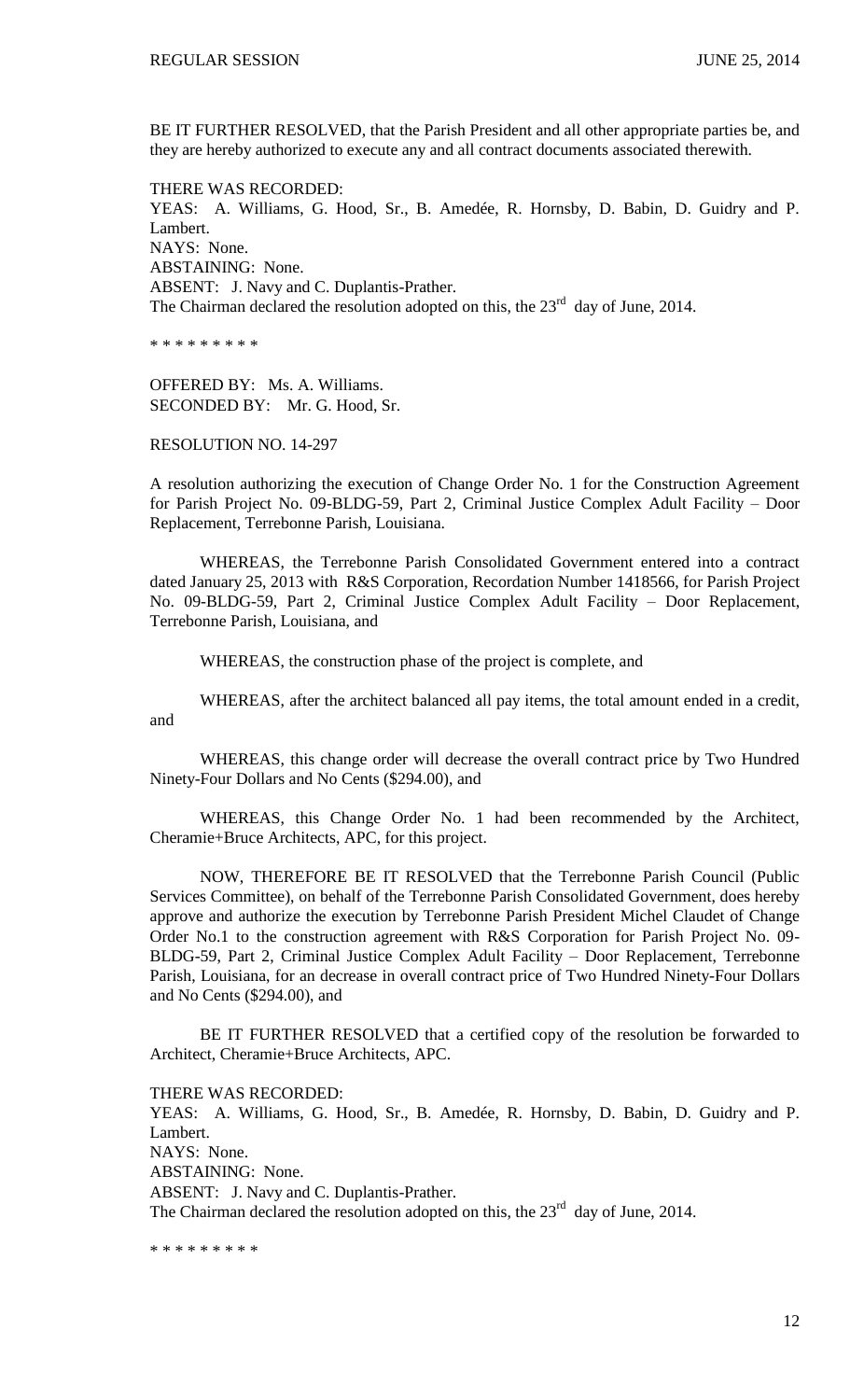OFFERED BY: Mr. D. Guidry. SECONDED BY: Mr. P. Lambert.

RESOLUTION NO. 14-298

A resolution authorizing the execution of Change Order No. 2 for the Construction Agreement for Parish Project No. 13-CHSE-11, Courthouse Annex Generator, Terrebonne Parish, Louisiana.

WHEREAS, the Terrebonne Parish Consolidated Government entered into a contract dated August 12, 2013 with Taylor Power Systems, Inc., Recordation Number 1423928, for Parish Project No. 13-CHSE-11, Courthouse Annex Generator, Terrebonne Parish, Louisiana, and

WHEREAS, the contractor experienced a delay due to the delay of production and factory configuration control issue resolution, and

WHEREAS, the Parish is desirous of having the contractor complete the task of delivering the generator, and

WHEREAS, this change order will add eighty (80) calendar days to the contract, and

WHEREAS, this Change Order No. 2 has been recommended by the Engineer, Providence/GSE Associates, LLC, for this project.

NOW, THEREFORE BE IT RESOLVED that the Terrebonne Parish Council (Public Services Committee), on behalf of the Terrebonne Parish Consolidated Government, does hereby approve and authorize the execution by Terrebonne Parish President Michel Claudet of Change Order No. 2 to the construction agreement with Taylor Power Systems, Inc. for Parish Project No. 13-CHSE-11, Courthouse Annex Generator, Terrebonne Parish, Louisiana, for an increase in eighty (80) calendar days to the construction contract, and

BE IT FURTHER RESOLVED that a certified copy of the resolution be forwarded to Engineer, Providence/GSE Associates, LLC.

THERE WAS RECORDED:

YEAS: A. Williams, G. Hood, Sr., B. Amedée, R. Hornsby, D. Babin, D. Guidry and P. Lambert. NAYS: None. ABSTAINING: None. ABSENT: J. Navy and C. Duplantis-Prather. The Chairman declared the resolution adopted on this, the  $23<sup>rd</sup>$  day of June, 2014.

\* \* \* \* \* \* \* \* \*

OFFERED BY: Ms. A. Williams. SECONDED BY: Mr. P. Lambert & Mr. G. Hood, Sr.

RESOLUTION NO. 14-299

A resolution providing for the acceptance of work performed by R&S Corporation, in accordance with the Certificate of Substantial Completion for Parish Project 09-BLDG-59, Part 2, Criminal Justice Complex Adult Facility - Door Replacement Project, Terrebonne Parish, Louisiana.

WHEREAS, the Terrebonne Parish Consolidated Government entered into a contract dated January 25, 2013 with R&S Corporation, Recordation Number 1418566, for Parish Project No. 09-BLDG-59, Part 2, Criminal Justice Complex Adult Facility – Door Replacement, Terrebonne Parish, Louisiana, and

WHEREAS, the work performed has been inspected by authorized representatives of the Owner, Engineer, and Contractor and found to be substantially complete, and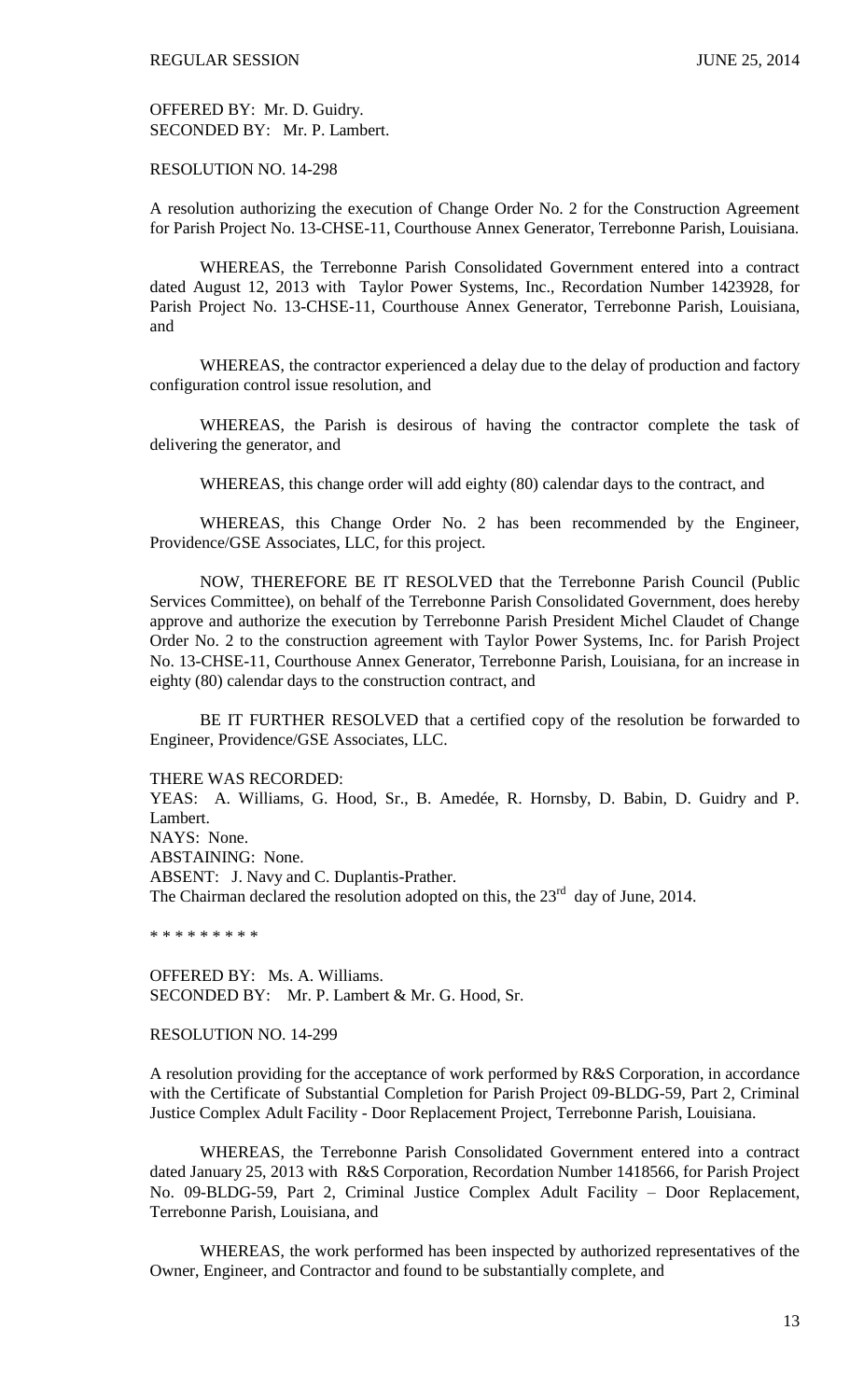WHEREAS, the Architect for this project, Cheramie + Bruce Architects, APC, recommends the acceptance of the substantial completion,

NOW, THEREFORE BE IT RESOLVED that the Terrebonne Parish Council (Public Services Committee), on behalf of the Terrebonne Parish Consolidated Government, does hereby accept the work performed, effective as of the date of recording of this resolution, and does authorize and direct the Clerk of Court and Ex-Officio Recorder of Mortgages of Terrebonne Parish to note this acceptance thereof in the margin of the inscription of said contract under Entry No. 1418566 of the Records of Terrebonne Parish, Louisiana, and

BE IT FURTHER RESOLVED that a certified copy of the resolution be forwarded to the Engineer, Cheramie + Bruce Architects, APC, and

BE IT FURTHER RESOLVED that a certified copy of the resolution be recorded in the office of the Clerk of Court of Terrebonne Parish to commence a 45-day clear lien period, and

BE IT FURTHER RESOLVED that the Administration is authorized to make payment of retainage upon the presentation of a Clear Lien Certificate.

THERE WAS RECORDED:

YEAS: A. Williams, G. Hood, Sr., B. Amedée, R. Hornsby, D. Babin, D. Guidry and P. Lambert. NAYS: None. ABSTAINING: None. ABSENT: J. Navy and C. Duplantis-Prather. The Chairman declared the resolution adopted on this, the  $23<sup>rd</sup>$  day of June, 2014. \* \* \* \* \* \* \* \* \*

Mr. G. Hood, Sr. moved, seconded by Ms. B. Amedée and Mr. P. Lambert, "THAT, there being no further business to come before the Public Services Committee, the meeting be adjourned."

The Chairman called for the vote on the motion offered by Mr. G. Hood, Sr. THERE WAS RECORDED: YEAS: B. Amedėe, D. Babin, C. Duplantis-Prather, D. Guidry, G. Hood, Sr., R. Hornsby, P. Lambert, and A. Williams. NAYS: None. ABSENT: J. Navy. The Chairman declared the motion adopted and the meeting was adjourned at 5:38 p.m.

Daniel Babin, Chairman

Suzette Thomas, Minute Clerk

Mr. D. Babin moved, seconded by Ms. A. Williams, "THAT, the Council accept and ratify the minutes of the Public Services Committee meeting held on 06/23/14."

The Chairman called for a vote on the motion offered by Mr. D. Babin. THERE WAS RECORDED: YEAS: R. Hornsby, D. Babin , D. Guidry, P. Lambert, J. Navy, A. Williams, G. Hood, Sr. and B. Amedée. NAYS: None. ABSENT: C. Duplantis- Prather. The Chairman declared the motion adopted.

The Chairman called for a report on the Community Development and Planning Committee meeting held on 06/23/14, whereupon the Committee Chairman, noting that ratification of the minutes calls public hearings on 07/09/14 and condemnation hearings on 07/21/14, rendered the following: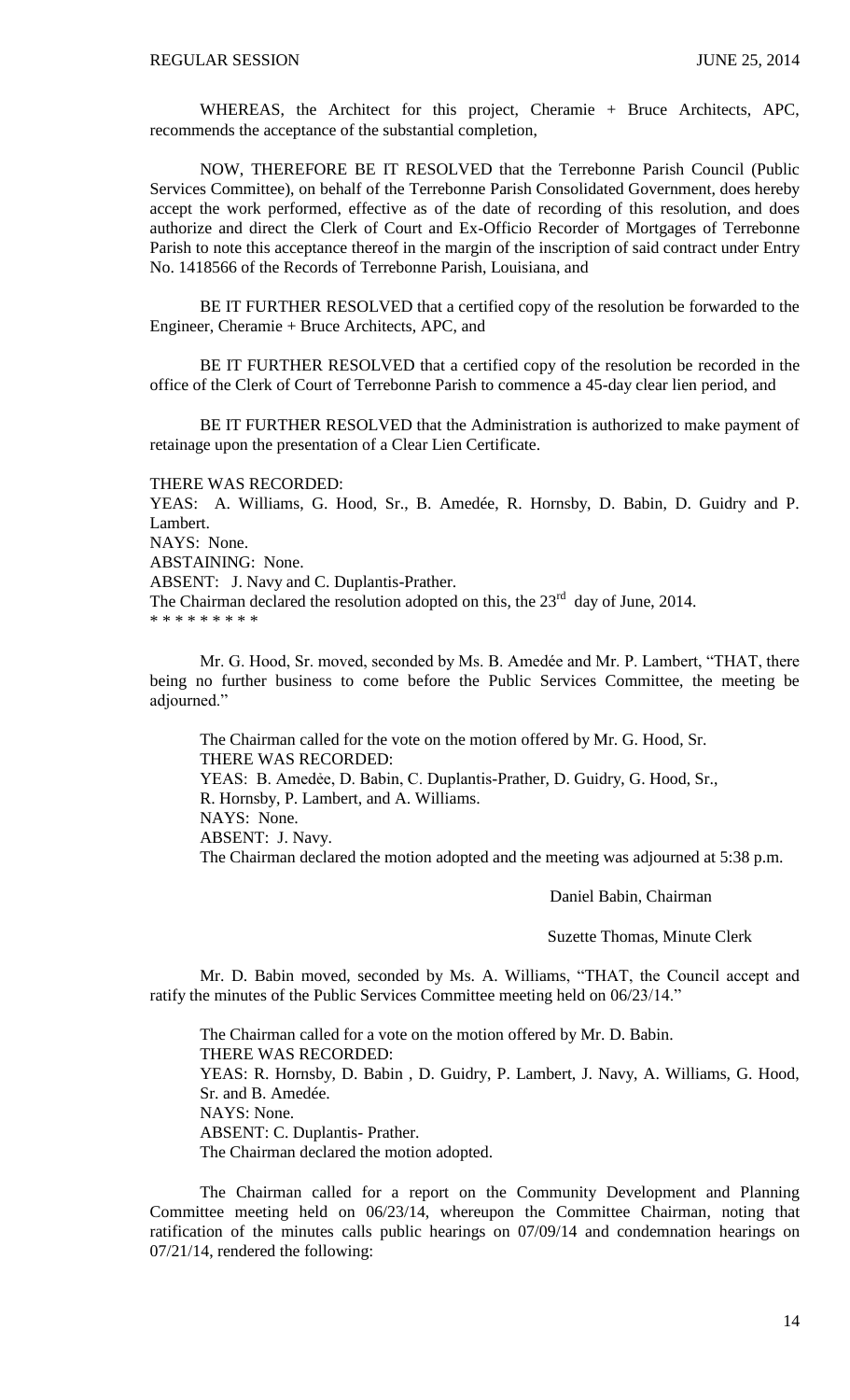### **COMMUNITY DEVELOPMENT & PLANNING COMMITTEE**

### **JUNE 23, 2014**

The Chairman, Dirk Guidry, called the Community Development & Planning Committee meeting to order at 5:42 p.m. in the Terrebonne Parish Council Meeting Room with an Invocation offered by B. Amedée and the Pledge of Allegiance led by P. Lambert. Upon roll call, Committee Members recorded as present were: B. Amedẻe, D. Babin, C. Duplantis-Prather, D. Guidry, Capt. Greg Hood, Sr., HPD Ret., R. Hornsby, P. Lambert, J. Navy, and A. Williams. A quorum was declared present.

OFFERED BY: Mr. D. Babin. SECONDED BY: Ms. B. Amedee.

## RESOLUTION NO. 14-300

A RESOLUTION CALLING A CONDEMNATION HEARING ON THE RESIDENTIAL MOBILE HOME STRUCTURE SITUATED AT 315 MARIETTA PLACE, LOTS 18 & 19, BLOCK 6, ADDENDUM 1 – TARA SUBD., FOR MONDAY, JULY 21, 2014, AT 5:30 P.M. AND ADDRESSING OTHER MATTERS RELATIVE THERETO.

WHEREAS, on November 1, 2013 the Department of Planning and Zoning was notified of extensive violations to the Terrebonne Parish Nuisance Abatement Ordinance occurring at 315 Marietta Place; and

WHEREAS, from an inspection of the property conducted by the Department of Planning and Zoning on November 12, 2013, it was found that the structure located at 315 Marietta Place was, in fact, in such condition that it has been formally declared a dilapidated and dangerous structure, as defined under Section 14-26 of the Terrebonne Parish Code of Ordinances and, therefore, constitutes a nuisance; and

WHEREAS, after attempts to contact the owner of record via certified mail, the Department of Planning and Zoning published the required warning giving the owner notice of the violations; and

WHEREAS, subsequent to the required publication of the nuisance warning and numerous inspections of the property, the last of which occurring on May 20, 2014, no work to remedy the violations has occurred.

NOW, THEREFORE, BE IT RESOLVED by the Terrebonne Parish Council (Community Development and Planning Committee), on behalf of the Terrebonne Parish Consolidated Government, that a condemnation hearing on the residential mobile home structure located at 315 Marietta Place be called for Monday, July 21, 2014, at 5:30 p. m.; and

BE IT FURTHER RESOLVED that the appropriate notice be sent to the property owner(s) requiring him/her to show just cause at the hearing as to why the structure should not be condemned; and

BE IT FURTHER RESOLVED that the Parish President is hereby authorized to appoint an attorney ad hoc to ensure that the property owner(s) are given proper notice and representation, if needed.

THERE WAS RECORDED:

YEAS: J. Navy, A. Williams, G. Hood, Sr., B. Amedée, C. Duplantis-Prather, R. Hornsby, D. Babin, D. Guidry and P. Lambert. NAYS: None. ABSTAINING: None. ABSENT: None. The Chairman declared the resolution adopted on this, the  $23<sup>rd</sup>$  day of June, 2014.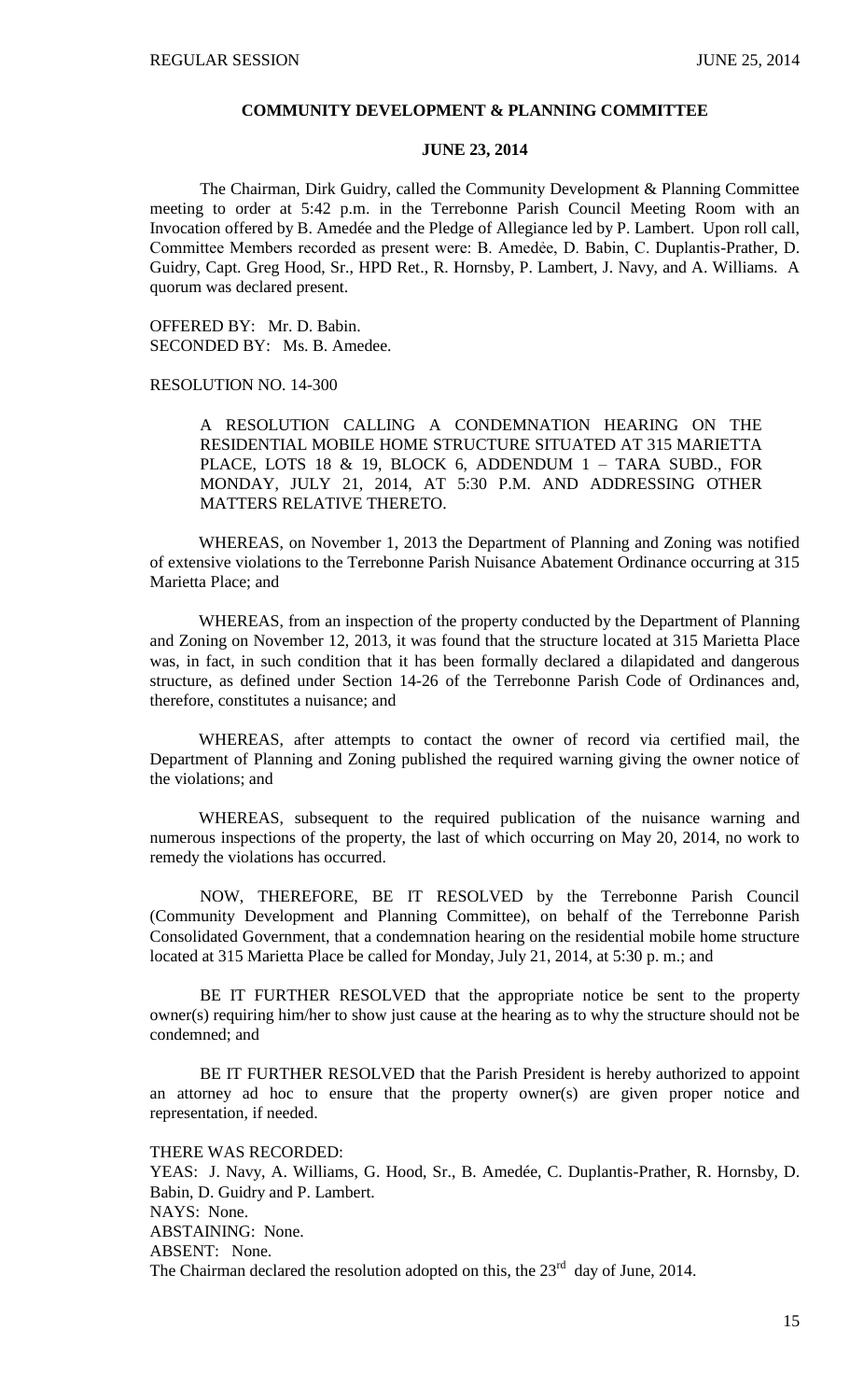\* \* \* \* \* \* \* \* \*

OFFERED BY: Mr. D. Babin. SECONDED BY: Ms. B. Amedee.

RESOLUTION NO. 14-301

A RESOLUTION CALLING A CONDEMNATION HEARING ON THE RESIDENTIAL STRUCTURE SITUATED AT 136 BANKS AVENUE, LOT 34, BLOCK B - MECHANICVILLE., FOR MONDAY, JULY 21, 2014, AT 5:30 P.M. AND ADDRESSING OTHER MATTERS RELATIVE THERETO.

WHEREAS, on September 24, 2013 the Department of Planning and Zoning was notified of extensive violations to the Terrebonne Parish Nuisance Abatement Ordinance occurring at 136 Banks Avenue; and

WHEREAS, from an inspection of the property conducted by the Department of Planning and Zoning on September 30, 2013 it was found that the structure located at 136 Banks Avenue was, in fact, in such condition that it has been formally declared a dilapidated and dangerous structure, as defined under Section 14-26 of the Terrebonne Parish Code of Ordinances and, therefore, constitutes a nuisance; and

WHEREAS, the owner of record has been issued the required warning via certified mail by the Department of Planning and Zoning, of the violations occurring on the property; and

WHEREAS, subsequent to the required notifications and inspections of the property, the last of which occurring on May 27, 2014, no work to remedy the violations has occurred;

NOW, THEREFORE, BE IT RESOLVED by the Terrebonne Parish Council, (Community Development and Planning Committee), on behalf of the Terrebonne Parish Consolidated Government that a condemnation hearing on the residential structure located at 136 Banks Avenue be called for Monday, July 21, 2014 at 5:30 p. m.; and

BE IT FURTHER RESOLVED that the appropriate notice be sent to the property owner(s) requiring him/her to show just cause at the hearing as to why the structure should not be condemned; and

BE IT FURTHER RESOLVED that the Parish President is hereby authorized to appoint an attorney ad hoc to ensure that the property owner(s) are given proper notice and representation, if needed.

THERE WAS RECORDED:

YEAS: J. Navy, A. Williams, G. Hood, Sr., B. Amedée, C. Duplantis-Prather, R. Hornsby, D. Babin, D. Guidry and P. Lambert. NAYS: None. ABSTAINING: None. ABSENT: None. The Chairman declared the resolution adopted on this, the  $23<sup>rd</sup>$  day of June, 2014.

\* \* \* \* \* \* \* \* \*

OFFERED BY: Mr. D. Babin. SECONDED BY: Ms. B. Amedee.

RESOLUTION NO. 14-302

A RESOLUTION CALLING A CONDEMNATION HEARING ON THE ACCESSORY STRUCTURE SITUATED AT 800 OAK STREET, LOTS 1 & 2, BLOCK 39, ADDENDUM 3 – CONNELY SUBD., FOR MONDAY, JULY 21, 2014, AT 5:30 P.M. AND ADDRESSING OTHER MATTERS RELATIVE THERETO.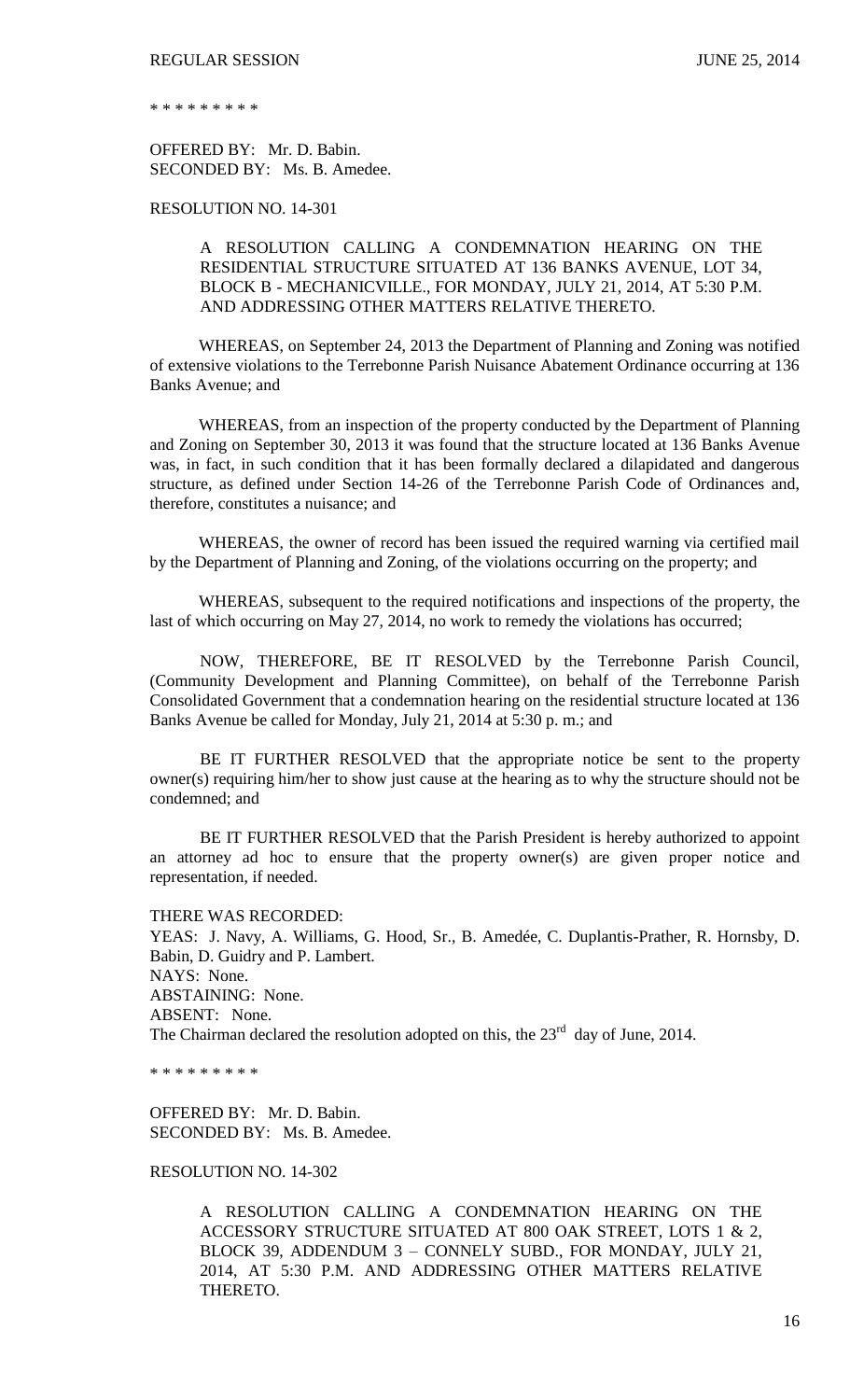WHEREAS, on May 21, 2013, the Department of Planning and Zoning was notified of extensive violations to the Terrebonne Parish Nuisance Abatement Ordinance occurring at 800 Oak Street; and

WHEREAS, from an inspection of the property conducted by the Department of Planning and Zoning on May 24, 2013 it was found that the structure located at 800 Oak Street was, in fact, in such condition that it has been formally declared a dilapidated and dangerous structure, as defined under Section 14-26 of the Terrebonne Parish Code of Ordinances and, therefore, constitutes a nuisance; and

WHEREAS, the owner of record has been issued the required warning via certified mail by the Department of Planning and Zoning, of the violations occurring on the property; and

WHEREAS, subsequent to the required notifications and inspections of the property, the last of which occurring on May 20, 2014, no work to remedy the violations has occurred;

NOW, THEREFORE, BE IT RESOLVED by the Terrebonne Parish Council, (Community Development and Planning Committee), on behalf of the Terrebonne Parish Consolidated Government that a condemnation hearing on the accessory structure located at 800 Oak Street be called for Monday, July 21, 2014 at 5:30 p.m.; and

BE IT FURTHER RESOLVED that the appropriate notice be sent to the property owner(s) requiring him/her to show just cause at the hearing as to why the structure should not be condemned; and

BE IT FURTHER RESOLVED that the Parish President is hereby authorized to appoint an attorney ad hoc to ensure that the property owner(s) are given proper notice and representation, if needed.

THERE WAS RECORDED: YEAS: J. Navy, A. Williams, G. Hood, Sr., B. Amedée, C. Duplantis-Prather, R. Hornsby, D. Babin, D. Guidry and P. Lambert. NAYS: None. ABSTAINING: None. ABSENT: None. The Chairman declared the resolution adopted on this, the  $23<sup>rd</sup>$  day of June, 2014.

\* \* \* \* \* \* \* \* \*

OFFERED BY: Mr. D. Babin. SECONDED BY: Ms. B. Amedee.

RESOLUTION NO. 14-303

A RESOLUTION CALLING A CONDEMNATION HEARING ON THE ACCESSORY STRUCTURE SITUATED AT 1711 HIGHWAY 20, LOT 140' X 1042' AS LOT 2 IN SECTIONS 54 & 55, T16S-R15E, FOR MONDAY, JULY 21, 2014, AT 5:30 P.M. AND ADDRESSING OTHER MATTERS RELATIVE THERETO.

WHEREAS, on May 9, 2013 the Department of Planning and Zoning was notified of extensive violations to the Terrebonne Parish Nuisance Abatement Ordinance occurring at 1711 Highway 20; and

WHEREAS, from an inspection of the property conducted by the Department of Planning and Zoning on May 16, 2013 it was found that the structure located at 1711 Highway 20 was, in fact, in such condition that it has been formally declared a dilapidated and dangerous structure, as defined under Section 14-26 of the Terrebonne Parish Code of Ordinances and, therefore, constitutes a nuisance; and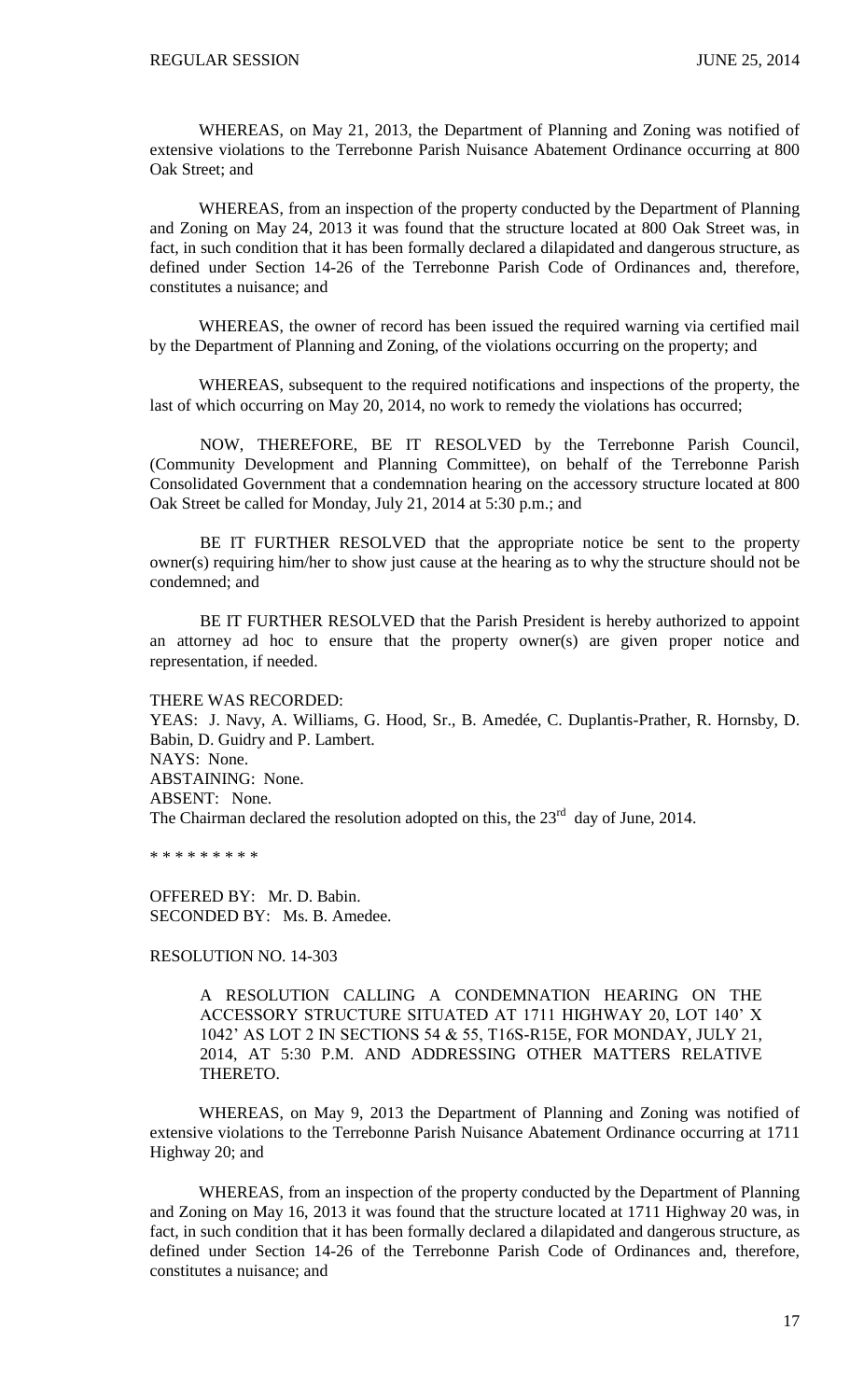WHEREAS, the owner of record has been issued the required warning via certified mail by the Department of Planning and Zoning, of the violations occurring on the property; and

WHEREAS, subsequent to the required notifications and inspections of the property, the last of which occurring on May 22, 2014, no work to remedy the violations has occurred;

NOW, THEREFORE, BE IT RESOLVED by the Terrebonne Parish Council, (Community Development and Planning Committee), on behalf of the Terrebonne Parish Consolidated Government that a condemnation hearing on the accessory structure located at 1711 Highway 20 be called for Monday, July 21, 2014 at 5:30 p. m.; and

BE IT FURTHER RESOLVED that the appropriate notice be sent to the property owner(s) requiring him/her to show just cause at the hearing as to why the structure should not be condemned; and

BE IT FURTHER RESOLVED that the Parish President is hereby authorized to appoint an attorney ad hoc to ensure that the property owner(s) are given proper notice and representation, if needed.

THERE WAS RECORDED: YEAS: J. Navy, A. Williams, G. Hood, Sr., B. Amedée, C. Duplantis-Prather, R. Hornsby, D. Babin, D. Guidry and P. Lambert. NAYS: None. ABSTAINING: None. ABSENT: None. The Chairman declared the resolution adopted on this, the  $23<sup>rd</sup>$  day of June, 2014.

\* \* \* \* \* \* \* \* \*

OFFERED BY: Mr. D. Babin. SECONDED BY: Ms. B. Amedee.

RESOLUTION NO. 14-304

A RESOLUTION CALLING A CONDEMNATION HEARING ON THE ACCESSORY STRUCTURE SITUATED AT 329 LEVRON STREET, LOT 18, LEVRON STREET, FOR MONDAY, JULY 21, 2014, AT 5:30 P.M. AND ADDRESSING OTHER MATTERS RELATIVE THERETO.

WHEREAS, on July 10, 2013, the Department of Planning and Zoning was notified of extensive violations to the Terrebonne Parish Nuisance Abatement Ordinance occurring at 329 Levron Street; and

WHEREAS, from an inspection of the property conducted by the Department of Planning and Zoning on July 10, 2013 it was found that the structure located at 329 Levron Street was, in fact, in such condition that it has been formally declared a dilapidated and dangerous structure, as defined under Section 14-26 of the Terrebonne Parish Code of Ordinances and, therefore, constitutes a nuisance; and

WHEREAS, the owner of record has been issued the required warning via certified mail by the Department of Planning and Zoning, of the violations occurring on the property; and

WHEREAS, subsequent to the required notifications and inspections of the property, the last of which occurring on May 20, 2014, no work to remedy the violations has occurred;

NOW, THEREFORE, BE IT RESOLVED by the Terrebonne Parish Council, (Community Development and Planning Committee), on behalf of the Terrebonne Parish Consolidated Government that a condemnation hearing on the residential structure located at 329 Levron Street be called for Monday, July 21, 2014 at 5:30 p. m.; and

BE IT FURTHER RESOLVED that the appropriate notice be sent to the property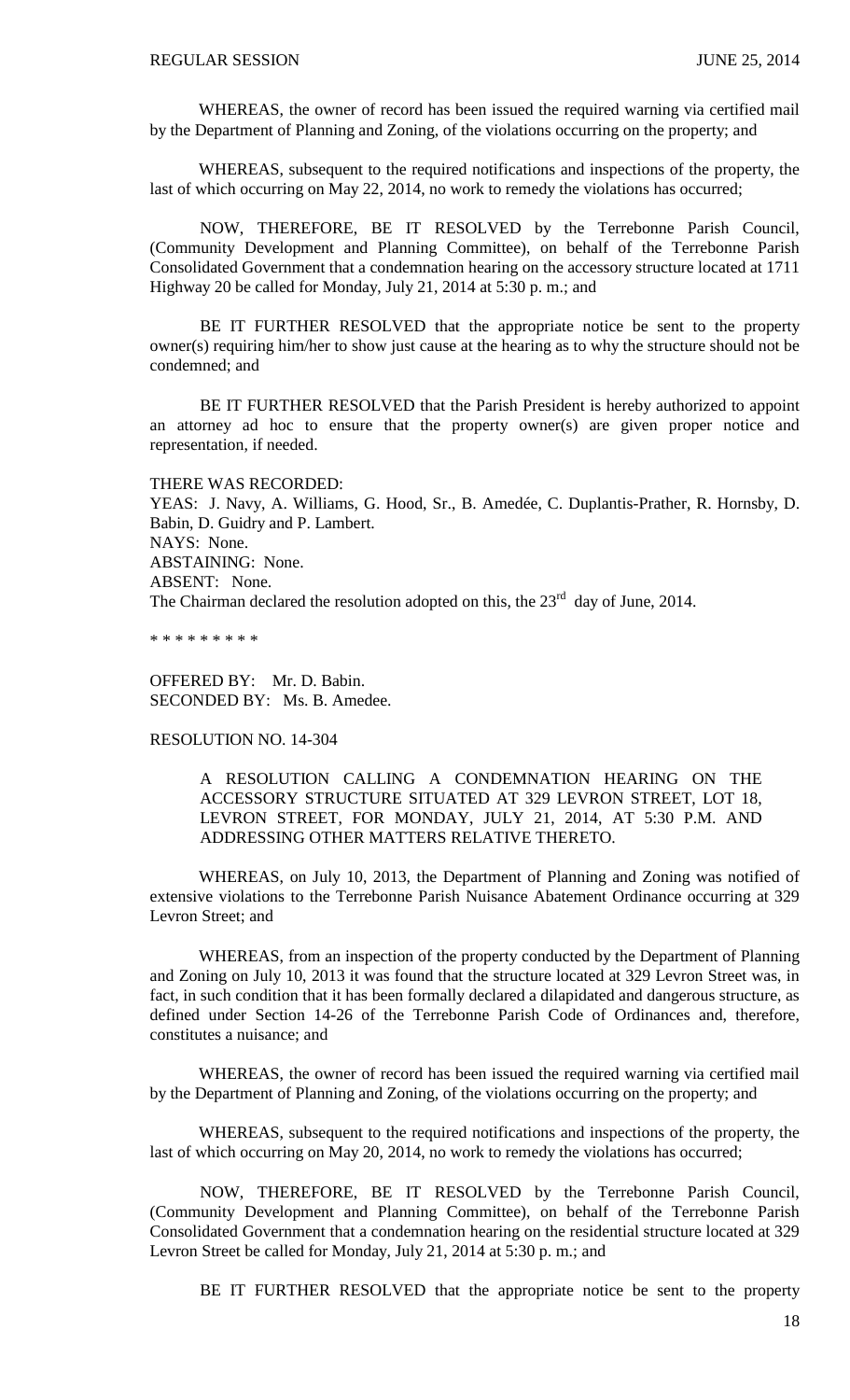owner(s) requiring him/her to show just cause at the hearing as to why the structure should not be condemned; and

BE IT FURTHER RESOLVED that the Parish President is hereby authorized to appoint an attorney ad hoc to ensure that the property owner(s) are given proper notice and representation, if needed.

THERE WAS RECORDED: YEAS: J. Navy, A. Williams, G. Hood, Sr., B. Amedée, C. Duplantis-Prather, R. Hornsby, D. Babin, D. Guidry and P. Lambert. NAYS: None. ABSTAINING: None. ABSENT: None. The Chairman declared the resolution adopted on this, the  $23<sup>rd</sup>$  day of June, 2014.

\* \* \* \* \* \* \* \*

OFFERED BY: Mr. D. Babin. SECONDED BY: Ms. B. Amedee.

### RESOLUTION NO. 14-305

A RESOLUTION CALLING A CONDEMNATION HEARING ON THE ACCESSORY STRUCTURE SITUATED AT 102 SAINT LOUIS STREET, LOT 3 – CENAC & WURZLOW SUBD., FOR MONDAY, JULY 21, 2014, AT 5:30 P.M. AND ADDRESSING OTHER MATTERS RELATIVE THERETO.

WHEREAS, on July 17, 2013 the Department of Planning and Zoning was notified of extensive violations to the Terrebonne Parish Nuisance Abatement Ordinance occurring at 102 Saint Louis Street; and

WHEREAS, from an inspection of the property conducted by the Department of Planning and Zoning on July 30, 2013 it was found that the structure located at 102 Saint Louis Street was, in fact, in such condition that it has been formally declared a dilapidated and dangerous structure, as defined under Section 14-26 of the Terrebonne Parish Code of Ordinances and, therefore, constitutes a nuisance; and

WHEREAS, the owner of record has been issued the required warning via certified mail by the Department of Planning and Zoning, of the violations occurring on the property; and

WHEREAS, subsequent to the required notifications and inspections of the property, the last of which occurring on May 20, 2014, no work to remedy the violations has occurred;

NOW, THEREFORE, BE IT RESOLVED by the Terrebonne Parish Council, (Community Development and Planning Committee), on behalf of the Terrebonne Parish Consolidated Government that a condemnation hearing on the accessory structure located at 102 Saint Louis Street be called for Monday, July 21, 2014 at 5:30 p. m.; and

BE IT FURTHER RESOLVED that the appropriate notice be sent to the property owner(s) requiring him/her to show just cause at the hearing as to why the structure should not be condemned; and

BE IT FURTHER RESOLVED that the Parish President is hereby authorized to appoint an attorney ad hoc to ensure that the property owner(s) are given proper notice and representation, if needed.

### THERE WAS RECORDED:

YEAS: J. Navy, A. Williams, G. Hood, Sr., B. Amedée, C. Duplantis-Prather, R. Hornsby, D. Babin, D. Guidry and P. Lambert. NAYS: None. ABSTAINING: None.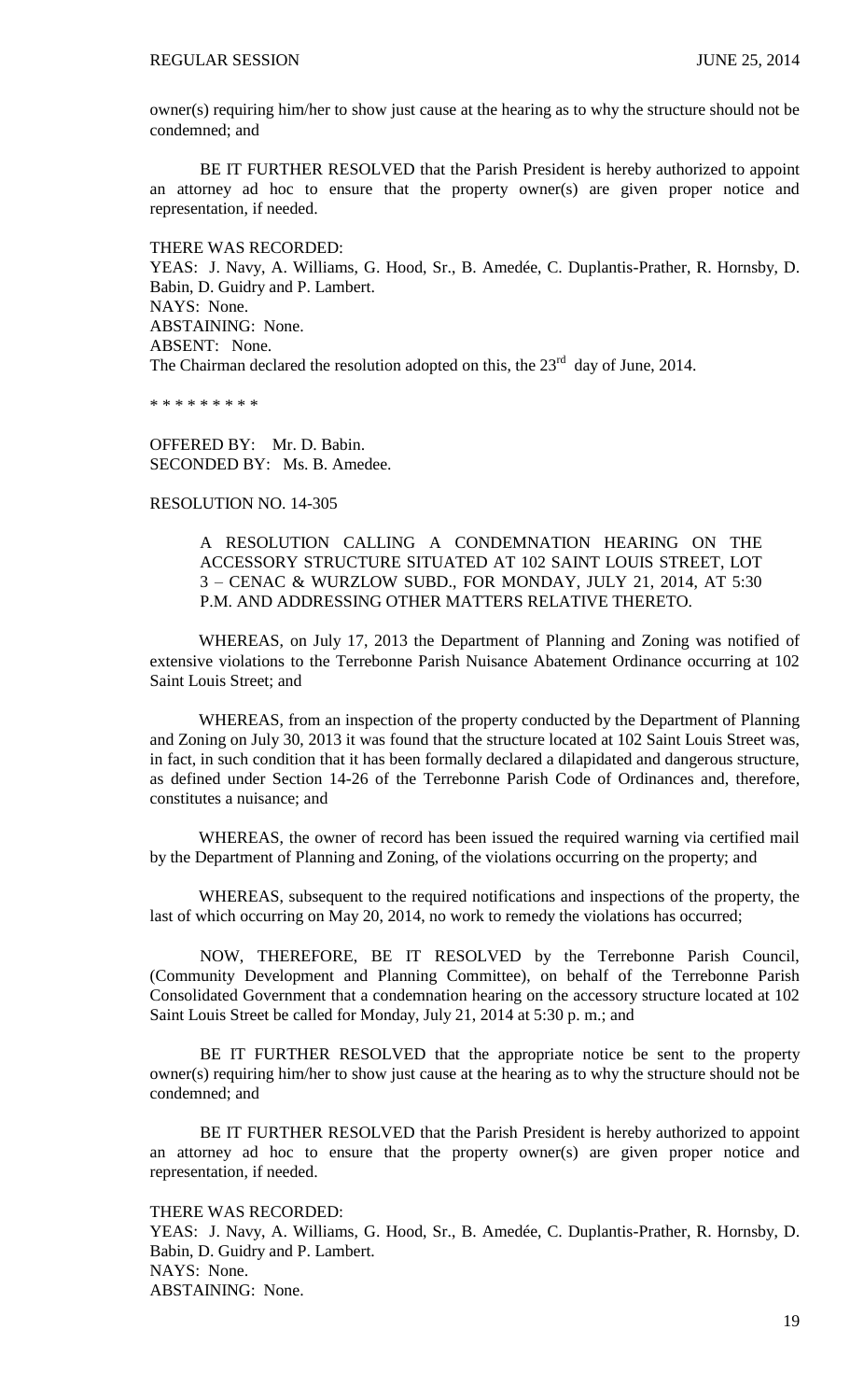ABSENT: None. The Chairman declared the resolution adopted on this, the  $23<sup>rd</sup>$  day of June, 2014.

\* \* \* \* \* \* \* \* \*

OFFERED BY: Mr. D. Babin. SECONDED BY: Ms. B. Amedee.

## RESOLUTION NO. 14-306

A RESOLUTION CALLING A CONDEMNATION HEARING ON THE RESIDENTIAL STRUCTURE SITUATED AT 1702 DIVISION AVENUE, LOT 60' X 127' BEING N/M PORTION OF BLOCK J, - CELESTIN ADDITION, NEWTOWN, FOR MONDAY, JULY 21, 2014, AT 5:30 P.M. AND ADDRESSING OTHER MATTERS RELATIVE THERETO.

WHEREAS, on May 15, 2013 the Department of Planning and Zoning was notified of extensive violations to the Terrebonne Parish Nuisance Abatement Ordinance occurring at 1702 Division Avenue; and

WHEREAS, from an inspection of the property conducted by the Department of Planning and Zoning on May 21, 2013 it was found that the structure located at 1702 Division Avenue was, in fact, in such condition that it has been formally declared a dilapidated and dangerous structure, as defined under Section 14-26 of the Terrebonne Parish Code of Ordinances and, therefore, constitutes a nuisance; and

WHEREAS, the owner of record has been issued the required warning via certified mail by the Department of Planning and Zoning, of the violations occurring on the property; and

WHEREAS, subsequent to the required notifications and inspections of the property, the last of which occurring on May 22, 2014, no work to remedy the violations has occurred;

NOW, THEREFORE, BE IT RESOLVED by the Terrebonne Parish Council, (Community Development and Planning Committee), on behalf of the Terrebonne Parish Consolidated Government that a condemnation hearing on the residential structure located at 1702 Division Avenue be called for Monday, July 21, 2014 at 5:30 p. m.; and

BE IT FURTHER RESOLVED that the appropriate notice be sent to the property owner(s) requiring him/her to show just cause at the hearing as to why the structure should not be condemned; and

BE IT FURTHER RESOLVED that the Parish President is hereby authorized to appoint an attorney ad hoc to ensure that the property owner(s) are given proper notice and representation, if needed.

THERE WAS RECORDED: YEAS: J. Navy, A. Williams, G. Hood, Sr., B. Amedée, C. Duplantis-Prather, R. Hornsby, D. Babin, D. Guidry and P. Lambert. NAYS: None. ABSTAINING: None. ABSENT: None. The Chairman declared the resolution adopted on this, the  $23<sup>rd</sup>$  day of June, 2014.

\* \* \* \* \* \* \* \* \*

OFFERED BY: Mr. D. Babin. SECONDED BY: Ms. B. Amedee.

RESOLUTION NO. 14-307

A RESOLUTION CALLING A CONDEMNATION HEARING ON THE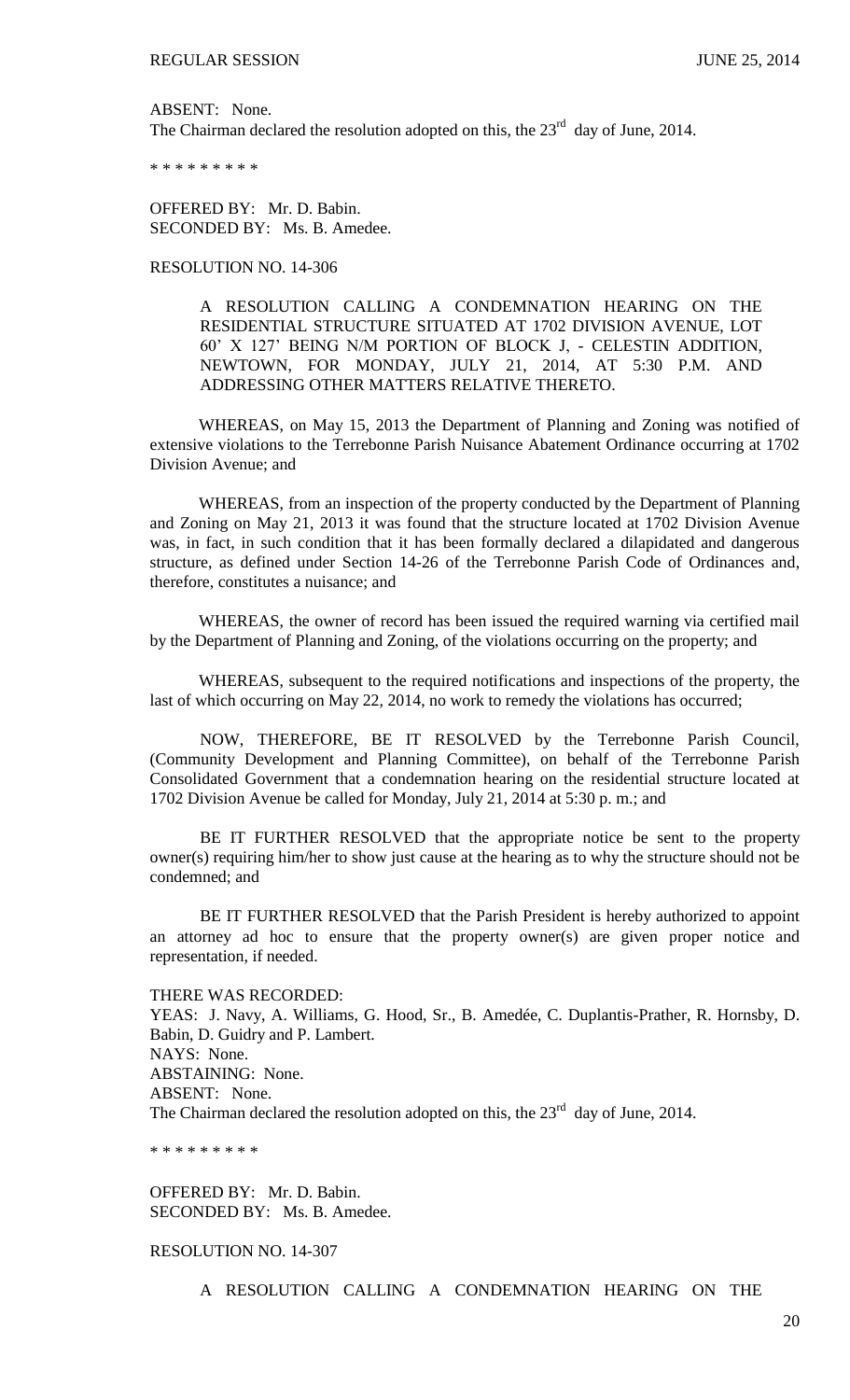RESIDENTIAL MOBILE HOME STRUCTURE SITUATED AT 5897 GRAND CAILLOU ROAD, LOT 80' X 100' PORTION OF TRACT 10; ALSO LOT 80' X 80' IN REAR, FOR MONDAY, JULY 21, 2014, AT 5:30 P.M. AND ADDRESSING OTHER MATTERS RELATIVE THERETO.

WHEREAS, on April 24, 2013, the Department of Planning and Zoning was notified of extensive violations to the Terrebonne Parish Nuisance Abatement Ordinance occurring at 5897 Grand Caillou Road; and

WHEREAS, from an inspection of the property conducted by the Department of Planning and Zoning on April 29, 2013 it was found that the structure located at 5897 Grand Caillou Road was, in fact, in such condition that it has been formally declared a dilapidated and dangerous structure, as defined under Section 14-26 of the Terrebonne Parish Code of Ordinances and, therefore, constitutes a nuisance; and

WHEREAS, the owner of record has been issued the required warning via certified mail by the Department of Planning and Zoning, of the violations occurring on the property; and

WHEREAS, subsequent to the required notifications and inspections of the property, the last of which occurring on May 21, 2014, no work to remedy the violations has occurred;

NOW, THEREFORE, BE IT RESOLVED by the Terrebonne Parish Council, (Community Development and Planning Committee), on behalf of the Terrebonne Parish Consolidated Government that a condemnation hearing on the residential mobile home structure located at 5897 Grand Caillou Road be called for Monday, July 21, 2014 at 5:30 p. m.; and

BE IT FURTHER RESOLVED that the appropriate notice be sent to the property owner(s) requiring him/her to show just cause at the hearing as to why the structure should not be condemned; and

BE IT FURTHER RESOLVED that the Parish President is hereby authorized to appoint an attorney ad hoc to ensure that the property owner(s) are given proper notice and representation, if needed.

#### THERE WAS RECORDED:

YEAS: J. Navy, A. Williams, G. Hood, Sr., B. Amedée, C. Duplantis-Prather, R. Hornsby, D. Babin, D. Guidry and P. Lambert. NAYS: None. ABSTAINING: None. ABSENT: None. The Chairman declared the resolution adopted on this, the  $23<sup>rd</sup>$  day of June, 2014.

\* \* \* \* \* \* \* \* \*

OFFERED BY: Mr. D. Babin. SECONDED BY: Ms. B. Amedee.

#### RESOLUTION NO. 14-308

A RESOLUTION CALLING A CONDEMNATION HEARING ON THE RESIDENTIAL STRUCTURE SITUATED AT 121 AZALEA DRIVE, TRACT ¾ ACRE FRONTAGE X 1 ½ ACRES DEEP, FOR MONDAY, JULY 21, 2014, AT 5:30 P.M. AND ADDRESSING OTHER MATTERS RELATIVE THERETO.

WHEREAS, on April 11, 2013, the Department of Planning and Zoning was notified of extensive violations to the Terrebonne Parish Nuisance Abatement Ordinance occurring at 121 Azalea Drive; and

WHEREAS, from an inspection of the property conducted by the Department of Planning and Zoning on April 18, 2013 it was found that the structure located at 121 Azalea Drive was, in fact, in such condition that it has been formally declared a dilapidated and dangerous structure, as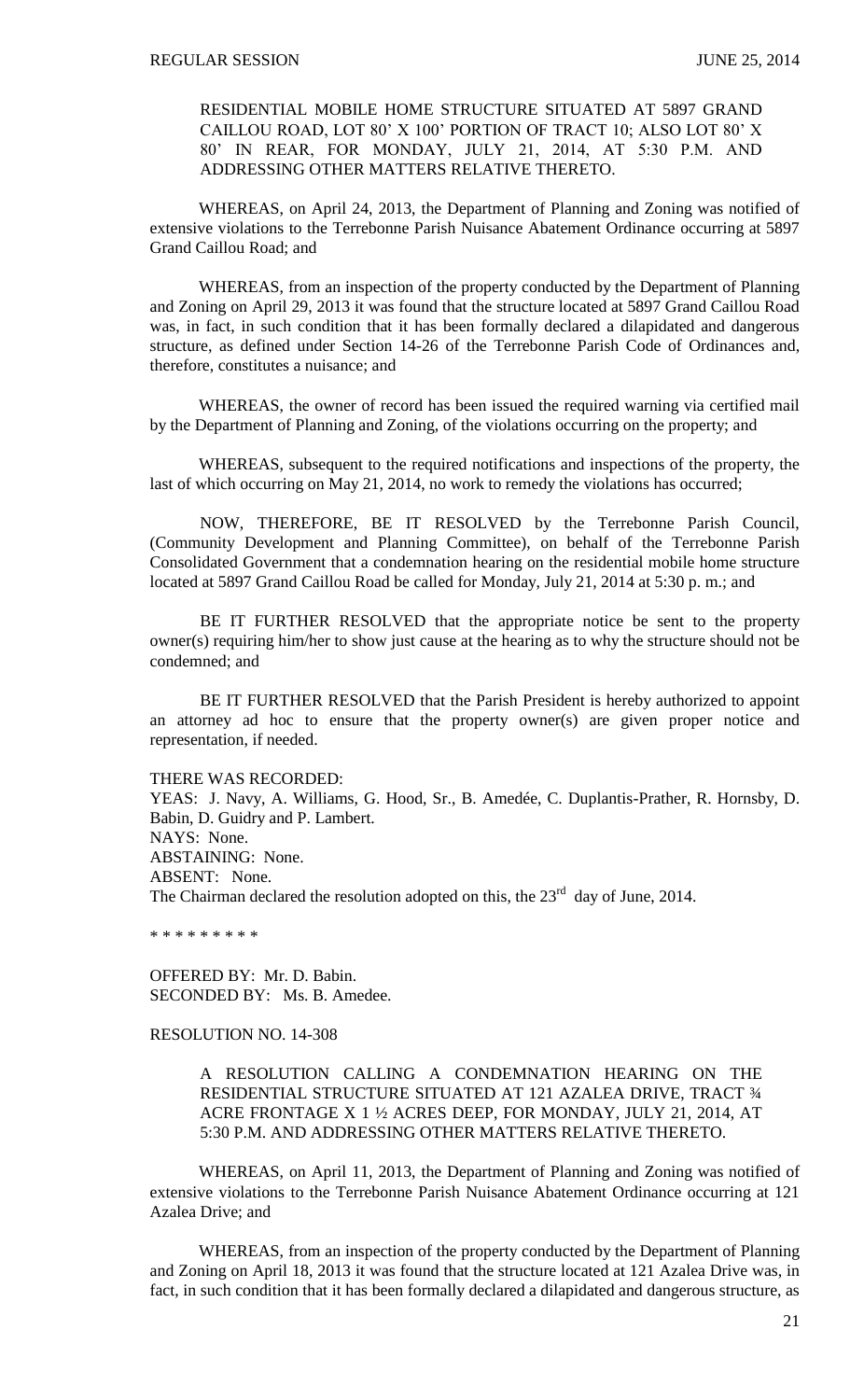defined under Section 14-26 of the Terrebonne Parish Code of Ordinances and, therefore, constitutes a nuisance; and

WHEREAS, the owner of record has been issued the required warning via certified mail by the Department of Planning and Zoning, of the violations occurring on the property; and

WHEREAS, subsequent to the required notifications and inspections of the property, the last of which occurring on May 21, 2014, no work to remedy the violations has occurred;

NOW, THEREFORE, BE IT RESOLVED by the Terrebonne Parish Council, (Community Development and Planning Committee), on behalf of the Terrebonne Parish Consolidated Government that a condemnation hearing on the residential structure located at 121 Azalea Drive be called for Monday, July 21, 2014 at 5:30 p. m.; and

BE IT FURTHER RESOLVED that the appropriate notice be sent to the property owner(s) requiring him/her to show just cause at the hearing as to why the structure should not be condemned; and

BE IT FURTHER RESOLVED that the Parish President is hereby authorized to appoint an attorney ad hoc to ensure that the property owner(s) are given proper notice and representation, if needed.

THERE WAS RECORDED:

YEAS: J. Navy, A. Williams, G. Hood, Sr., B. Amedée, C. Duplantis-Prather, R. Hornsby, D. Babin, D. Guidry and P. Lambert. NAYS: None. ABSTAINING: None. ABSENT: None. The Chairman declared the resolution adopted on this, the  $23<sup>rd</sup>$  day of June, 2014.

\* \* \* \* \* \* \* \* \*

OFFERED BY: Mr. D. Babin. SECONDED BY: Ms. B. Amedee.

RESOLUTION NO. 14-309

A RESOLUTION CALLING A CONDEMNATION HEARING ON THE RESIDENTIAL STRUCTURE SITUATED AT 124 SOUTH LOUISIANA, E/2 LOT 16 & W/2 OF LOT 17 ON LOUISIANA AVENUE, FOR MONDAY, JULY 21, 2014, AT 5:30 P.M. AND ADDRESSING OTHER MATTERS RELATIVE THERETO.

WHEREAS, on August 30, 2013, the Department of Planning and Zoning was notified of extensive violations to the Terrebonne Parish Nuisance Abatement Ordinance occurring at 124 South Louisiana Avenue; and

WHEREAS, from an inspection of the property conducted by the Department of Planning and Zoning on May 3, 2013 it was found that the structure located at 124 South Louisiana Avenue was, in fact, in such condition that it has been formally declared a dilapidated and dangerous structure, as defined under Section 14-26 of the Terrebonne Parish Code of Ordinances and, therefore, constitutes a nuisance; and

WHEREAS, the owner of record has been issued the required warning via certified mail by the Department of Planning and Zoning, of the violations occurring on the property; and

WHEREAS, subsequent to the required notifications and inspections of the property, the last of which occurring on May 23, 2014, no work to remedy the violations has occurred;

NOW, THEREFORE, BE IT RESOLVED by the Terrebonne Parish Council, (Community Development and Planning Committee), on behalf of the Terrebonne Parish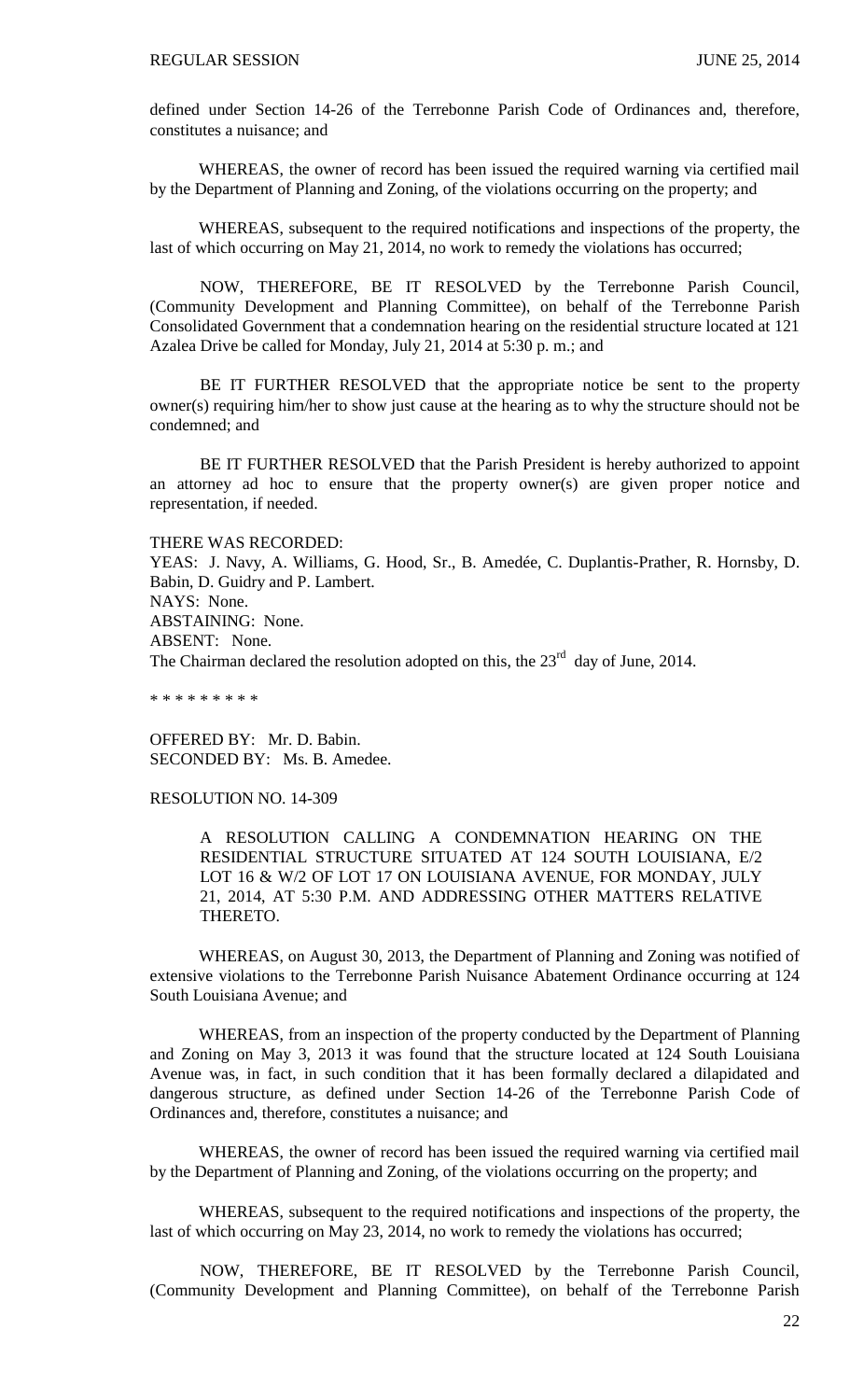Consolidated Government that a condemnation hearing on the residential structure located at 124 South Louisiana Avenue be called for Monday, July 21, 2014 at 5:30 p. m.; and

BE IT FURTHER RESOLVED that the appropriate notice be sent to the property owner(s) requiring him/her to show just cause at the hearing as to why the structure should not be condemned; and

BE IT FURTHER RESOLVED that the Parish President is hereby authorized to appoint an attorney ad hoc to ensure that the property owner(s) are given proper notice and representation, if needed.

#### THERE WAS RECORDED:

YEAS: J. Navy, A. Williams, G. Hood, Sr., B. Amedée, C. Duplantis-Prather, R. Hornsby, D. Babin, D. Guidry and P. Lambert. NAYS: None. ABSTAINING: None. ABSENT: None. The Chairman declared the resolution adopted on this, the  $23<sup>rd</sup>$  day of June, 2014.

\* \* \* \* \* \* \* \* \*

OFFERED BY: Mr. D. Babin. SECONDED BY: Ms. B. Amedee.

### RESOLUTION NO. 14-310

A RESOLUTION CALLING A CONDEMNATION HEARING ON THE RESIDENTIAL STRUCTURE SITUATED AT 125 SMITH LANE, LOT 50' X 60' ON EAST SIDE OF SMITH LANE, FOR MONDAY, JULY 21, 2014, AT 5:30 P.M. AND ADDRESSING OTHER MATTERS RELATIVE THERETO.

WHEREAS, on December 16, 2013 the Department of Planning and Zoning was notified of extensive violations to the Terrebonne Parish Nuisance Abatement Ordinance occurring at 125 Smith Lane; and

WHEREAS, from an inspection of the property conducted by the Department of Planning and Zoning on December 19, 2013, it was found that the structure located at 125 Smith Lane was, in fact, in such condition that it has been formally declared a dilapidated and dangerous structure, as defined under Section 14-26 of the Terrebonne Parish Code of Ordinances and, therefore, constitutes a nuisance; and

WHEREAS, after attempts to contact the owner of record via certified mail, the Department of Planning and Zoning published the required warning giving the owner notice of the violations; and

WHEREAS, subsequent to the required publication of the nuisance warning and numerous inspections of the property, the last of which occurring on May 22, 2014, no work to remedy the violations has occurred.

NOW, THEREFORE, BE IT RESOLVED by the Terrebonne Parish Council (Community Development and Planning Committee), on behalf of the Terrebonne Parish Consolidated Government, that a condemnation hearing on the residential structure located at 125 Smith Lane be called for Monday, July 21, 2014, at 5:30 p. m.; and

BE IT FURTHER RESOLVED that the appropriate notice be sent to the property owner(s) requiring him/her to show just cause at the hearing as to why the structure should not be condemned; and

BE IT FURTHER RESOLVED that the Parish President is hereby authorized to appoint an attorney ad hoc to ensure that the property owner(s) are given proper notice and representation, if needed.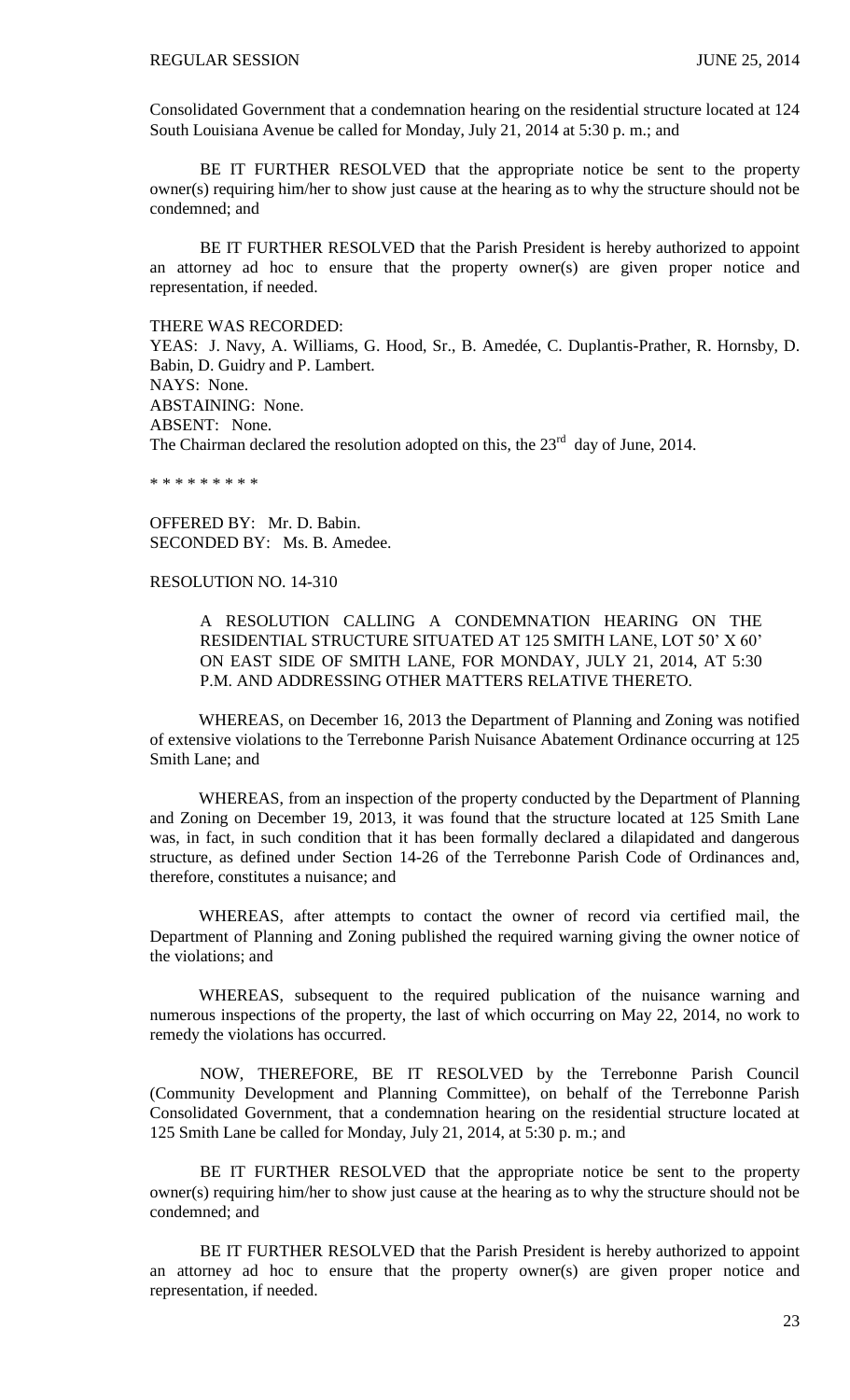THERE WAS RECORDED:

YEAS: J. Navy, A. Williams, G. Hood, Sr., B. Amedée, C. Duplantis-Prather, R. Hornsby, D. Babin, D. Guidry and P. Lambert. NAYS: None. ABSTAINING: None. ABSENT: None. The Chairman declared the resolution adopted on this, the  $23<sup>rd</sup>$  day of June, 2014.

\* \* \* \* \* \* \* \* \*

OFFERED BY: Mr. D. Babin. SECONDED BY: Ms. B. Amedee.

## RESOLUTION NO. 14-311

A RESOLUTION CALLING A CONDEMNATION HEARING ON THE RESIDENTIAL STRUCTURE SITUATED AT 122 SAMUEL STREET, LOT 45' X 180' BEING S/15' OF LOT 38 & N/30' OF LOT 37, BLOCK D - MECHANICVILLE, FOR MONDAY, JULY 21, 2014, AT 5:30 P.M. AND ADDRESSING OTHER MATTERS RELATIVE THERETO.

WHEREAS, on August 19, 2013, the Department of Planning and Zoning was notified of extensive violations to the Terrebonne Parish Nuisance Abatement Ordinance occurring at 122 Samuel Street; and

WHEREAS, from an inspection of the property conducted by the Department of Planning and Zoning on September 6, 2013 it was found that the structure located at 122 Samuel Street was, in fact, in such condition that it has been formally declared a dilapidated and dangerous structure, as defined under Section 14-26 of the Terrebonne Parish Code of Ordinances and, therefore, constitutes a nuisance; and

WHEREAS, the owner of record has been issued the required warning via certified mail by the Department of Planning and Zoning, of the violations occurring on the property; and

WHEREAS, subsequent to the required notifications and inspections of the property, the last of which occurring on May 27, 2014, no work to remedy the violations has occurred;

NOW, THEREFORE, BE IT RESOLVED by the Terrebonne Parish Council, (Community Development and Planning Committee), on behalf of the Terrebonne Parish Consolidated Government that a condemnation hearing on the residential structure located at 122 Samuel Street be called for Monday, July 21, 2014 at 5:30 p. m.; and

BE IT FURTHER RESOLVED that the appropriate notice be sent to the property owner(s) requiring him/her to show just cause at the hearing as to why the structure should not be condemned; and

BE IT FURTHER RESOLVED that the Parish President is hereby authorized to appoint an attorney ad hoc to ensure that the property owner(s) are given proper notice and representation, if needed.

THERE WAS RECORDED:

YEAS: J. Navy, A. Williams, G. Hood, Sr., B. Amedée, C. Duplantis-Prather, R. Hornsby, D. Babin, D. Guidry and P. Lambert. NAYS: None. ABSTAINING: None. ABSENT: None. The Chairman declared the resolution adopted on this, the  $23<sup>rd</sup>$  day of June, 2014.

\* \* \* \* \* \* \* \* \*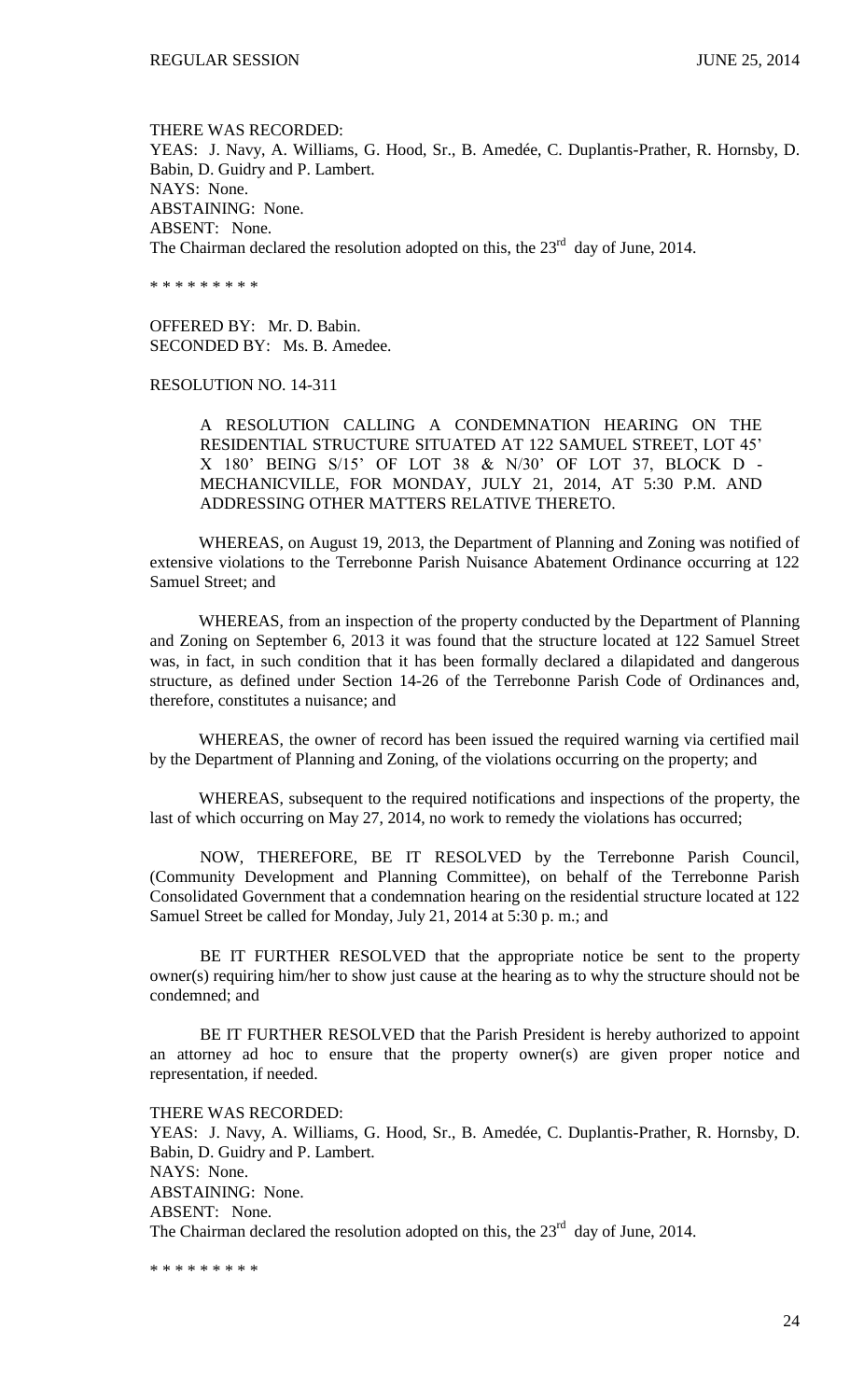OFFERED BY: Mr. D. Babin. SECONDED BY: Ms. B. Amedee.

## RESOLUTION NO. 14-312

## A RESOLUTION CALLING A CONDEMNATION HEARING ON THE RESIDENTIAL STRUCTURE SITUATED AT 405 ASH STREET, LOT 3, BLOCK 15 – CONNELY STREET, FOR MONDAY, JULY 21, 2014, AT 5:30 P.M. AND ADDRESSING OTHER MATTERS RELATIVE THERETO.

WHEREAS, on July 19, 2013, the Department of Planning and Zoning was notified of extensive violations to the Terrebonne Parish Nuisance Abatement Ordinance occurring at 405 Ash Street; and

WHEREAS, from an inspection of the property conducted by the Department of Planning and Zoning on July 25, 2013 it was found that the structure located at 405 Ash Street was, in fact, in such condition that it has been formally declared a dilapidated and dangerous structure, as defined under Section 14-26 of the Terrebonne Parish Code of Ordinances and, therefore, constitutes a nuisance; and

WHEREAS, the owner of record has been issued the required warning via certified mail by the Department of Planning and Zoning, of the violations occurring on the property; and

WHEREAS, subsequent to the required notifications and inspections of the property, the last of which occurring on May 22, 2014, no work to remedy the violations has occurred;

NOW, THEREFORE, BE IT RESOLVED by the Terrebonne Parish Council, (Community Development and Planning Committee), on behalf of the Terrebonne Parish Consolidated Government that a condemnation hearing on the residential structure located at 405 Ash Street be called for Monday, July 21, 2014 at 5:30 p. m.; and

BE IT FURTHER RESOLVED that the appropriate notice be sent to the property owner(s) requiring him/her to show just cause at the hearing as to why the structure should not be condemned; and

BE IT FURTHER RESOLVED that the Parish President is hereby authorized to appoint an attorney ad hoc to ensure that the property owner(s) are given proper notice and representation, if needed.

THERE WAS RECORDED: YEAS: J. Navy, A. Williams, G. Hood, Sr., B. Amedée, C. Duplantis-Prather, R. Hornsby, D. Babin, D. Guidry and P. Lambert. NAYS: None. ABSTAINING: None. ABSENT: None. The Chairman declared the resolution adopted on this, the  $23<sup>rd</sup>$  day of June, 2014.

\* \* \* \* \* \* \* \* \*

OFFERED BY: Mr. D. Babin. SECONDED BY: Ms. B. Amedee.

## RESOLUTION NO. 14-313

A RESOLUTION CALLING A CONDEMNATION HEARING ON THE RESIDENTIAL STRUCTURE SITUATED AT 5965 BAYOUSIDE DRIVE, LOT 80' X 100' ON EAST SIDE OF HIGHWAY, FOR MONDAY, JULY 21, 2014, AT 5:30 P.M. AND ADDRESSING OTHER MATTERS RELATIVE THERETO.

WHEREAS, on November 13, 2013 the Department of Planning and Zoning was notified of extensive violations to the Terrebonne Parish Nuisance Abatement Ordinance occurring at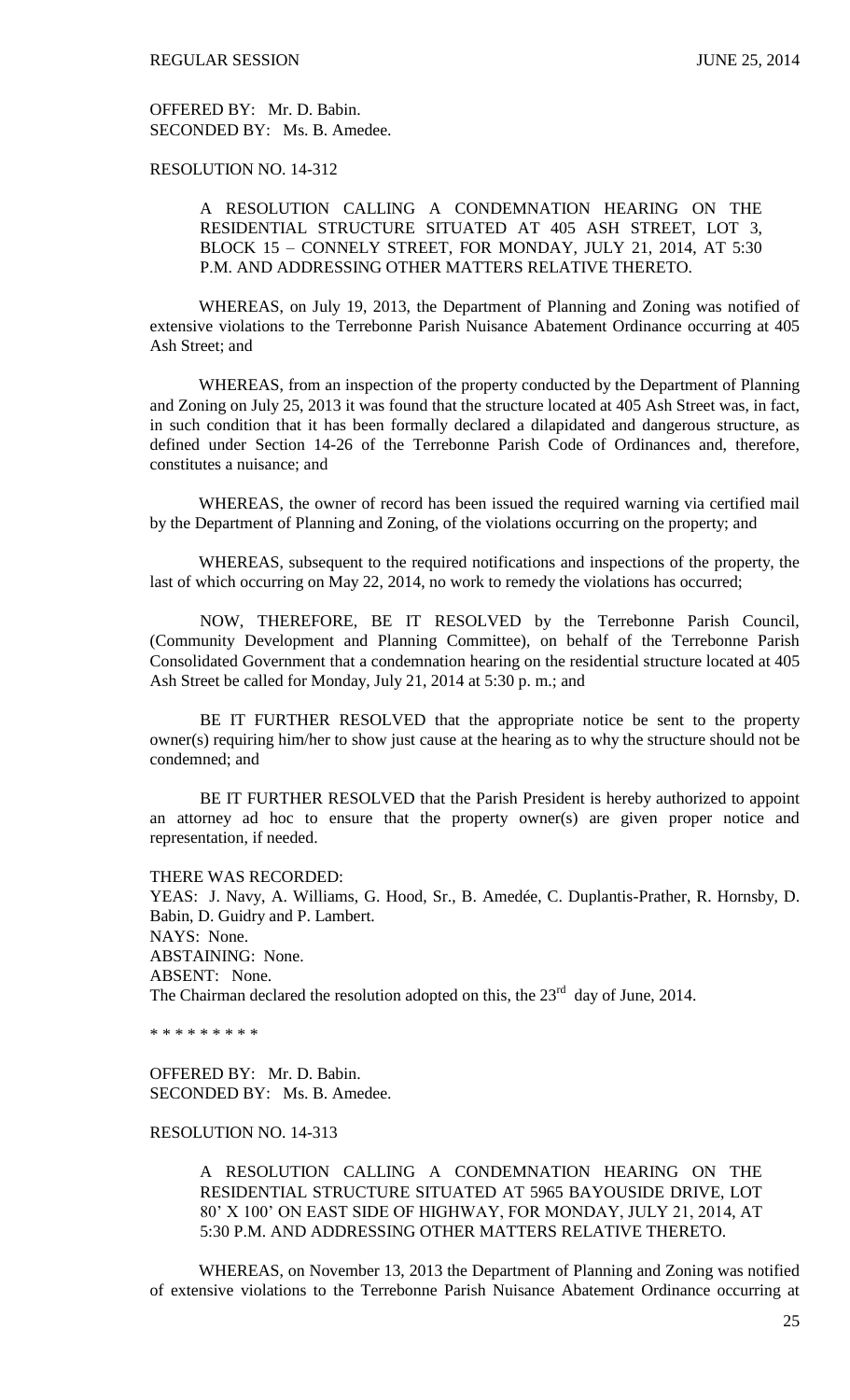5965 Bayouside Drive; and

WHEREAS, from an inspection of the property conducted by the Department of Planning and Zoning on November 15, 2013, it was found that the structure located at 5965 Bayouside Drive was, in fact, in such condition that it has been formally declared a dilapidated and dangerous structure, as defined under Section 14-26 of the Terrebonne Parish Code of Ordinances and, therefore, constitutes a nuisance; and

WHEREAS, after attempts to contact the owner of record via certified mail, the Department of Planning and Zoning published the required warning giving the owner notice of the violations; and

WHEREAS, subsequent to the required publication of the nuisance warning and numerous inspections of the property, the last of which occurring on May 23, 2014, no work to remedy the violations has occurred.

NOW, THEREFORE, BE IT RESOLVED by the Terrebonne Parish Council (Community Development and Planning Committee), on behalf of the Terrebonne Parish Consolidated Government, that a condemnation hearing on the residential structure located at 5965 Bayouside Drive be called for Monday, July 21, 2014, at 5:30 p. m.; and

BE IT FURTHER RESOLVED that the appropriate notice be sent to the property owner(s) requiring him/her to show just cause at the hearing as to why the structure should not be condemned; and

BE IT FURTHER RESOLVED that the Parish President is hereby authorized to appoint an attorney ad hoc to ensure that the property owner(s) are given proper notice and representation, if needed.

THERE WAS RECORDED:

YEAS: J. Navy, A. Williams, G. Hood, Sr., B. Amedée, C. Duplantis-Prather, R. Hornsby, D. Babin, D. Guidry and P. Lambert. NAYS: None. ABSTAINING: None. ABSENT: None. The Chairman declared the resolution adopted on this, the  $23<sup>rd</sup>$  day of June, 2014.

\* \* \* \* \* \* \* \* \*

OFFERED BY: Mr. D. Babin. SECONDED BY: Ms. B. Amedee.

RESOLUTION NO. 14-314

A RESOLUTION CALLING A CONDEMNATION HEARING ON THE RESIDENTIAL STRUCTURE SITUATED AT 1128 DASPIT STREET, LOT 30' X 107' ON WEST SIDE OF DASPIT STREET BEING PORTION OF BLOCK 80 NEWTOWN, FOR MONDAY, JULY 21, 2014, AT 5:30 P.M. AND ADDRESSING OTHER MATTERS RELATIVE THERETO.

WHEREAS, on October 22, 2013 the Department of Planning and Zoning was notified of extensive violations to the Terrebonne Parish Nuisance Abatement Ordinance occurring at 1128 Daspit Street; and

WHEREAS, from an inspection of the property conducted by the Department of Planning and Zoning on October 25, 2013, it was found that the structure located at 1128 Daspit Street was, in fact, in such condition that it has been formally declared a dilapidated and dangerous structure, as defined under Section 14-26 of the Terrebonne Parish Code of Ordinances and, therefore, constitutes a nuisance; and

WHEREAS, after attempts to contact the owner of record via certified mail, the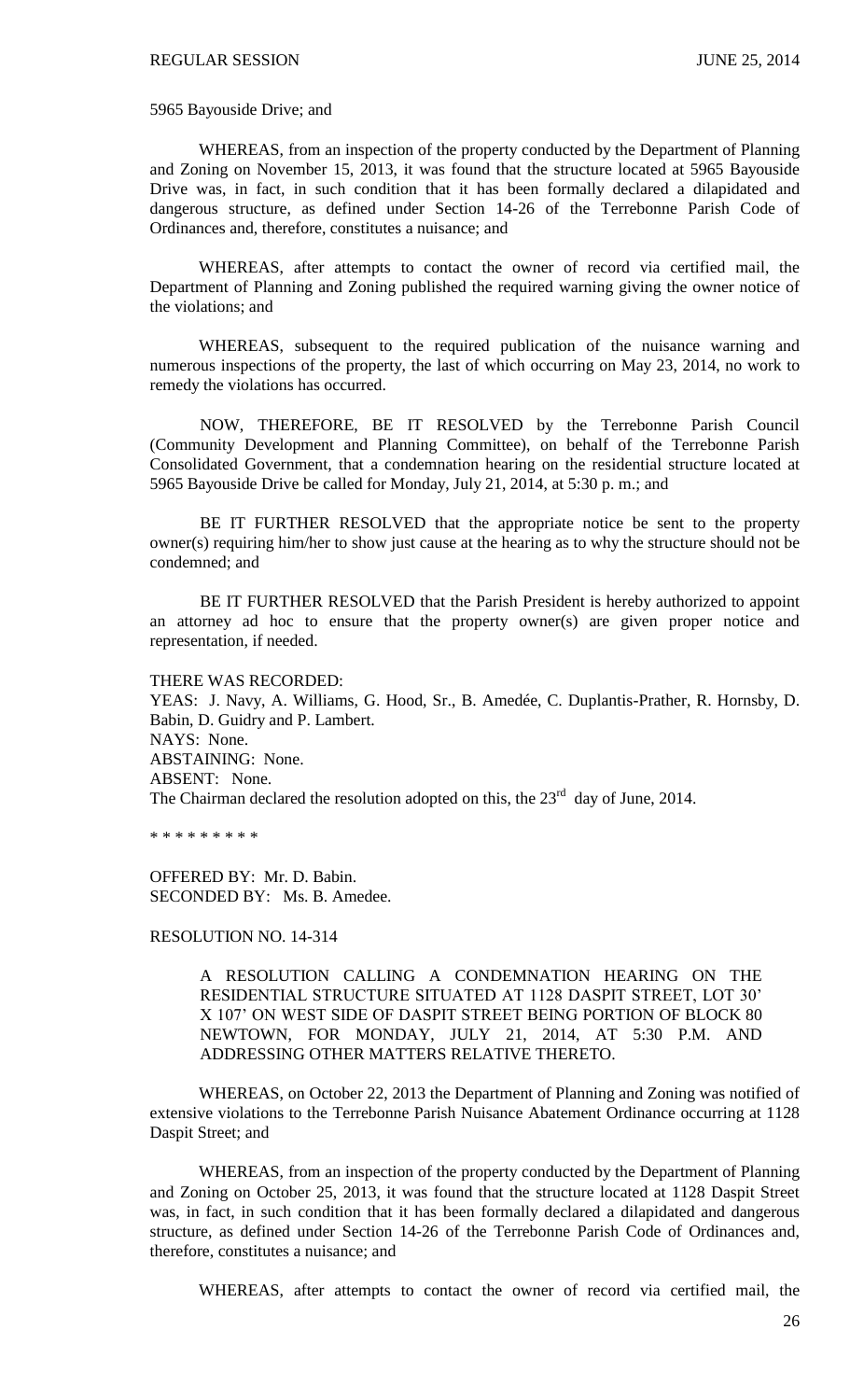Department of Planning and Zoning published the required warning giving the owner notice of the violations; and

WHEREAS, subsequent to the required publication of the nuisance warning and numerous inspections of the property, the last of which occurring on May 22, 2014, no work to remedy the violations has occurred.

NOW, THEREFORE, BE IT RESOLVED by the Terrebonne Parish Council that a condemnation hearing on the residential structure located at 1128 Daspit Street be called for Monday, July 21, 2014, at 5:30 p. m.; and

BE IT FURTHER RESOLVED that the appropriate notice be sent to the property owner(s) requiring him/her to show just cause at the hearing as to why the structure should not be condemned; and

BE IT FURTHER RESOLVED that the Parish President is hereby authorized to appoint an attorney ad hoc to ensure that the property owner(s) are given proper notice and representation, if needed.

THERE WAS RECORDED: YEAS: J. Navy, A. Williams, G. Hood, Sr., B. Amedée, C. Duplantis-Prather, R. Hornsby, D. Babin, D. Guidry and P. Lambert. NAYS: None. ABSTAINING: None. ABSENT: None. The Chairman declared the resolution adopted on this, the  $23<sup>rd</sup>$  day of June, 2014.

\* \* \* \* \* \* \* \* \*

OFFERED BY: Mr. D. Babin. SECONDED BY: Ms. B. Amedee.

RESOLUTION NO. 14-315

A RESOLUTION CALLING A CONDEMNATION HEARING ON THE RESIDENTIAL & ACCESSORY STRUCTURE SITUATED AT 811 GOODE STREET, LOT 103'X 123' ON EAST SIDE OF GOODE STREET BEING SOUTHERN 10' OF LOT 2, ALL OF LOT 3, NORTHERN 33' LOT 6 & 3' IN THE REAR OF ABOVE LOTS BEING PART OF LOTS 1, 4 & 5, ALL IN BLOCK 12, FOR MONDAY, JULY 21, 2014, AT 5:30 P.M. AND ADDRESSING OTHER MATTERS RELATIVE THERETO.

WHEREAS, on November 8, 2013 the Department of Planning and Zoning was notified of extensive violations to the Terrebonne Parish Nuisance Abatement Ordinance occurring at 811 Goode Street; and

WHEREAS, from an inspection of the property conducted by the Department of Planning and Zoning on November 13, 2013, it was found that the structure located at 811 Goode Street was, in fact, in such condition that it has been formally declared a dilapidated and dangerous structure, as defined under Section 14-26 of the Terrebonne Parish Code of Ordinances and, therefore, constitutes a nuisance; and

WHEREAS, after attempts to contact the owner of record via certified mail, the Department of Planning and Zoning published the required warning giving the owner notice of the violations; and

WHEREAS, subsequent to the required publication of the nuisance warning and numerous inspections of the property, the last of which occurring on May 22, 2014, no work to remedy the violations has occurred.

NOW, THEREFORE, BE IT RESOLVED by the Terrebonne Parish Council (Community Development and Planning Committee), on behalf of the Terrebonne Parish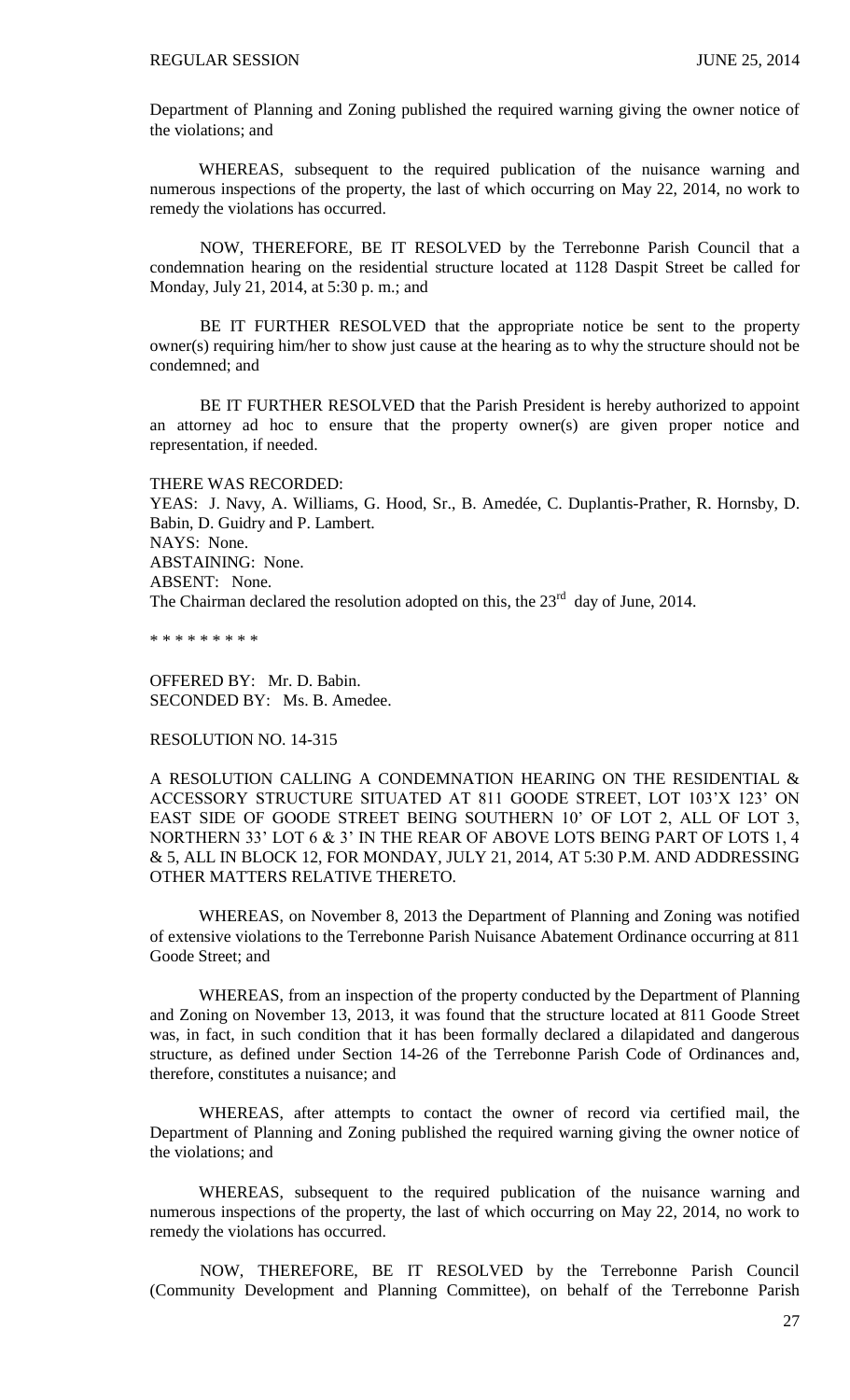Consolidated Government, that a condemnation hearing on the residential & accessory structure located at 811 Goode Street be called for Monday, July 21, 2014, at 5:30 p.m.; and

BE IT FURTHER RESOLVED that the appropriate notice be sent to the property owner(s) requiring him/her to show just cause at the hearing as to why the structure should not be condemned; and

BE IT FURTHER RESOLVED that the Parish President is hereby authorized to appoint an attorney ad hoc to ensure that the property owner(s) are given proper notice and representation, if needed.

#### THERE WAS RECORDED:

YEAS: J. Navy, A. Williams, G. Hood, Sr., B. Amedée, C. Duplantis-Prather, R. Hornsby, D. Babin, D. Guidry and P. Lambert. NAYS: None. ABSTAINING: None. ABSENT: None. The Chairman declared the resolution adopted on this, the  $23<sup>rd</sup>$  day of June, 2014. \* \* \* \* \* \* \* \* \*

OFFERED BY: Mr. D. Babin. SECONDED BY: Ms. B. Amedee.

### RESOLUTION NO. 14-316

A RESOLUTION CALLING A CONDEMNATION HEARING ON THE RESIDENTIAL STRUCTURE SITUATED AT 6086 HIGHWAY 56, LOT 40' X 300' ON PUBLIC ROAD, FOR MONDAY, JULY 21, 2014, AT 5:30 P.M. AND ADDRESSING OTHER MATTERS RELATIVE THERETO.

WHEREAS, on August 13, 2013 the Department of Planning and Zoning was notified of extensive violations to the Terrebonne Parish Nuisance Abatement Ordinance occurring at 6086 Highway 56; and

WHEREAS, from an inspection of the property conducted by the Department of Planning and Zoning on August 22, 2013, it was found that the structure located at 6086 Highway 56 was, in fact, in such condition that it has been formally declared a dilapidated and dangerous structure, as defined under Section 14-26 of the Terrebonne Parish Code of Ordinances and, therefore, constitutes a nuisance; and

WHEREAS, after attempts to contact the owner of record via certified mail, the Department of Planning and Zoning published the required warning giving the owner notice of the violations; and

WHEREAS, subsequent to the required publication of the nuisance warning and numerous inspections of the property, the last of which occurring on May 23, 2014, no work to remedy the violations has occurred.

NOW, THEREFORE, BE IT RESOLVED by the Terrebonne Parish Council (Community Development and Planning Committee), on behalf of the Terrebonne Parish Consolidated Government, that a condemnation hearing on the residential structure located at 6086 Highway 56 be called for Monday, July 21, 2014, at 5:30 p.m.; and

BE IT FURTHER RESOLVED that the appropriate notice be sent to the property owner(s) requiring him/her to show just cause at the hearing as to why the structure should not be condemned; and

BE IT FURTHER RESOLVED that the Parish President is hereby authorized to appoint an attorney ad hoc to ensure that the property owner(s) are given proper notice and representation, if needed.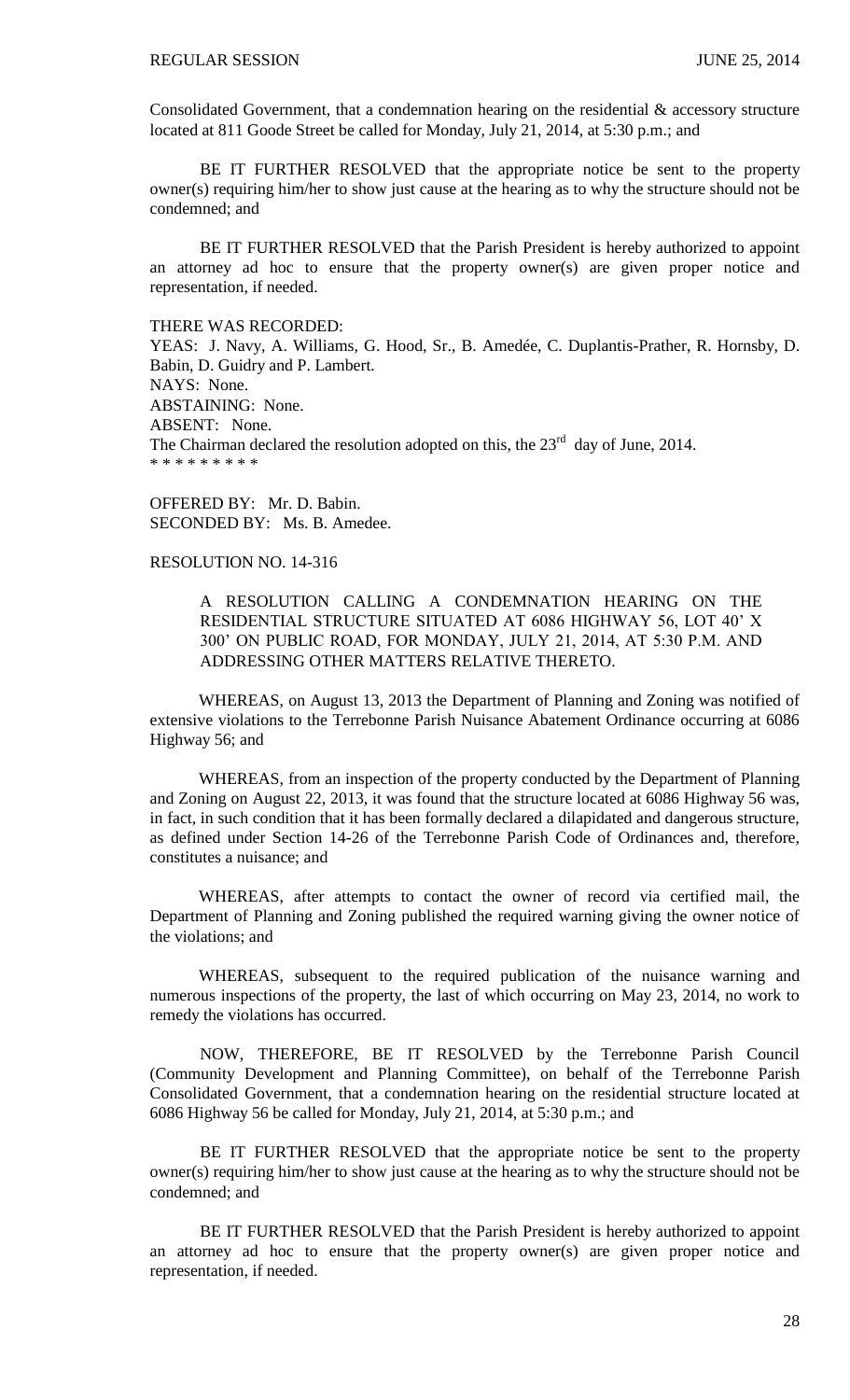#### THERE WAS RECORDED:

YEAS: J. Navy, A. Williams, G. Hood, Sr., B. Amedée, C. Duplantis-Prather, R. Hornsby, D. Babin, D. Guidry and P. Lambert. NAYS: None. ABSTAINING: None. ABSENT: None. The Chairman declared the resolution adopted on this, the  $23<sup>rd</sup>$  day of June, 2014.

\* \* \* \* \* \* \* \* \*

OFFERED BY: Mr. D. Babin. SECONDED BY: Ms. B. Amedee.

## RESOLUTION NO. 14-317

A RESOLUTION CALLING A CONDEMNATION HEARING ON THE RESIDENTIAL MOBILE HOME STRUCTURE SITUATED AT 403 CHAMPION STREET, LOT 2, BLOCK 9 – MOBILE ESTATES, FOR MONDAY, JULY 21, 2014, AT 5:30 P.M. AND ADDRESSING OTHER MATTERS RELATIVE THERETO.

WHEREAS, on August 2, 2013 the Department of Planning and Zoning was notified of extensive violations to the Terrebonne Parish Nuisance Abatement Ordinance occurring at 403 Champion Street; and

WHEREAS, from an inspection of the property conducted by the Department of Planning and Zoning on August 15, 2013, it was found that the structure located at 403 Champion Street was, in fact, in such condition that it has been formally declared a dilapidated and dangerous structure, as defined under Section 14-26 of the Terrebonne Parish Code of Ordinances and, therefore, constitutes a nuisance; and

WHEREAS, after attempts to contact the owner of record via certified mail, the Department of Planning and Zoning published the required warning giving the owner notice of the violations; and

WHEREAS, subsequent to the required publication of the nuisance warning and numerous inspections of the property, the last of which occurring on May 22, 2014, no work to remedy the violations has occurred.

NOW, THEREFORE, BE IT RESOLVED by the Terrebonne Parish Council (Community Development and Planning Committee), on behalf of the Terrebonne Parish Consolidated Government, that a condemnation hearing on the residential mobile home structure located at 403 Champion Street be called for Monday, July 21, 2014, at 5:30 p. m.; and

BE IT FURTHER RESOLVED that the appropriate notice be sent to the property owner(s) requiring him/her to show just cause at the hearing as to why the structure should not be condemned; and

BE IT FURTHER RESOLVED that the Parish President is hereby authorized to appoint an attorney ad hoc to ensure that the property owner(s) are given proper notice and representation, if needed.

THERE WAS RECORDED: YEAS: J. Navy, A. Williams, G. Hood, Sr., B. Amedée, C. Duplantis-Prather, R. Hornsby, D. Babin, D. Guidry and P. Lambert. NAYS: None. ABSTAINING: None. ABSENT: None. The Chairman declared the resolution adopted on this, the  $23<sup>rd</sup>$  day of June, 2014.

\* \* \* \* \* \* \* \* \*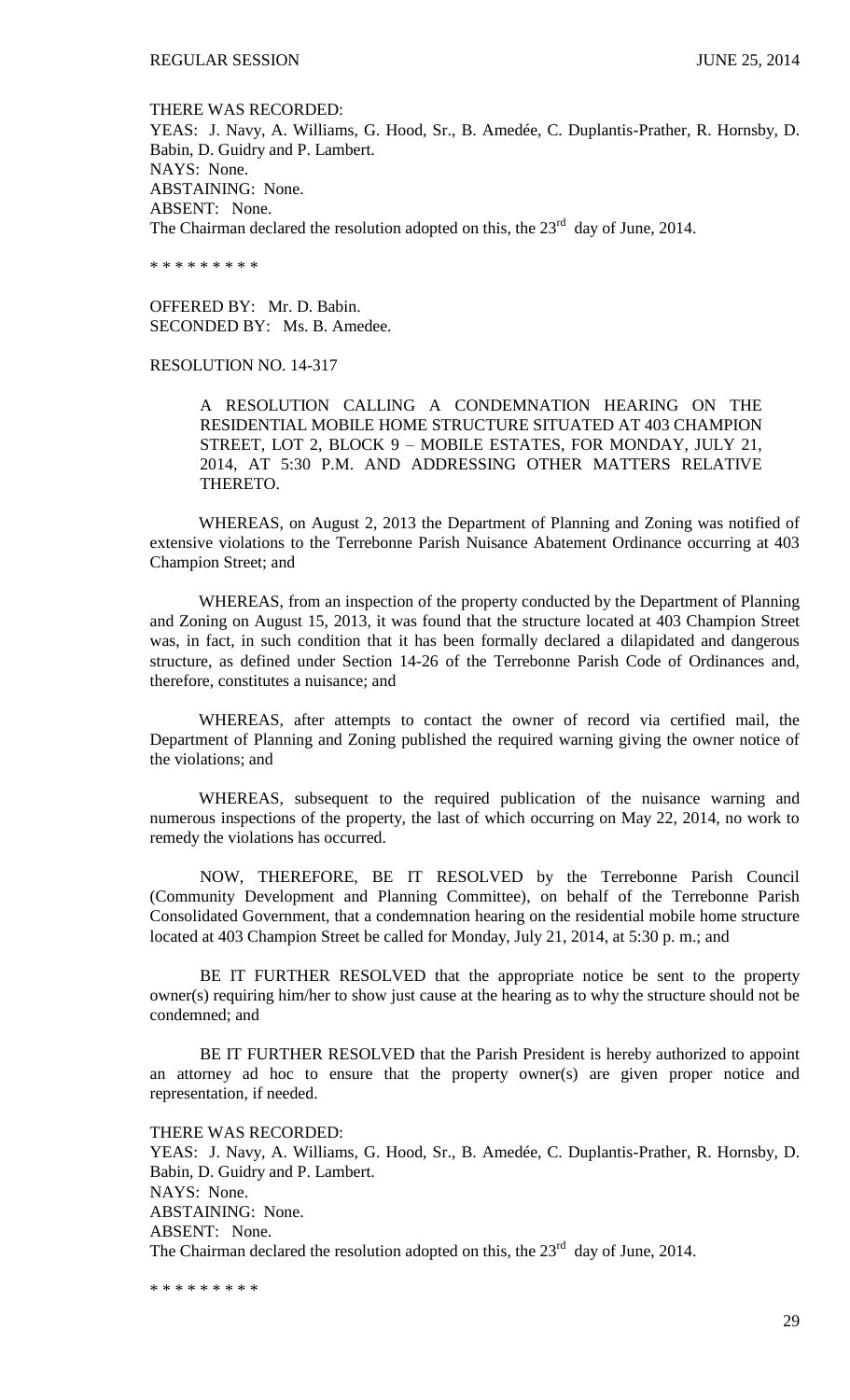OFFERED BY: Mr. D. Babin. SECONDED BY: Ms. B. Amedee.

## RESOLUTION NO. 14-318

A RESOLUTION CALLING A CONDEMNATION HEARING ON THE RESIDENTIAL STRUCTURE SITUATED AT 513 PARIS LANE LOT 7, BLOCAK 11, ADDENDUM 3 – ELYSIAN PARK SUBD., FOR MONDAY, JULY 21, 2014, AT 5:30 P.M. AND ADDRESSING OTHER MATTERS RELATIVE THERETO.

WHEREAS, on August 29, 2013 the Department of Planning and Zoning was notified of extensive violations to the Terrebonne Parish Nuisance Abatement Ordinance occurring at 513 Paris Lane; and

WHEREAS, from an inspection of the property conducted by the Department of Planning and Zoning on September 11, 2013, it was found that the structure located at 513 Paris Lane was, in fact, in such condition that it has been formally declared a dilapidated and dangerous structure, as defined under Section 14-26 of the Terrebonne Parish Code of Ordinances and, therefore, constitutes a nuisance; and

WHEREAS, after attempts to contact the owner of record via certified mail, the Department of Planning and Zoning published the required warning giving the owner notice of the violations; and

WHEREAS, subsequent to the required publication of the nuisance warning and numerous inspections of the property, the last of which occurring on May 27, 2014, no work to remedy the violations has occurred.

NOW, THEREFORE, BE IT RESOLVED by the Terrebonne Parish Council (Community Development and Planning Committee), on behalf of the Terrebonne Parish Consolidated Government, that a condemnation hearing on the residential structure located at 513 Paris Lane be called for Monday, July 21, 2014, at 5:30 p. m.; and

BE IT FURTHER RESOLVED that the appropriate notice be sent to the property owner(s) requiring him/her to show just cause at the hearing as to why the structure should not be condemned; and

BE IT FURTHER RESOLVED that the Parish President is hereby authorized to appoint an attorney ad hoc to ensure that the property owner(s) are given proper notice and representation, if needed.

THERE WAS RECORDED: YEAS: J. Navy, A. Williams, G. Hood, Sr., B. Amedée, C. Duplantis-Prather, R. Hornsby, D. Babin, D. Guidry and P. Lambert. NAYS: None. ABSTAINING: None. ABSENT: None. The Chairman declared the resolution adopted on this, the  $23<sup>rd</sup>$  day of June, 2014.

\* \* \* \* \* \* \* \* \*

OFFERED BY: Mr. D. Babin. SECONDED BY: Ms. B. Amedee.

### RESOLUTION NO. 14-319

A RESOLUTION CALLING A CONDEMNATION HEARING ON THE RESIDENTIAL STRUCTURE SITUATED AT 1120 LEE AVENUE, LOT 6 & E/2 OF LOT 5, BLOCK 88 – CORNER OF WILLOW & LEE AVENUE, NEWTOWN, FOR MONDAY, JULY 21, 2014, AT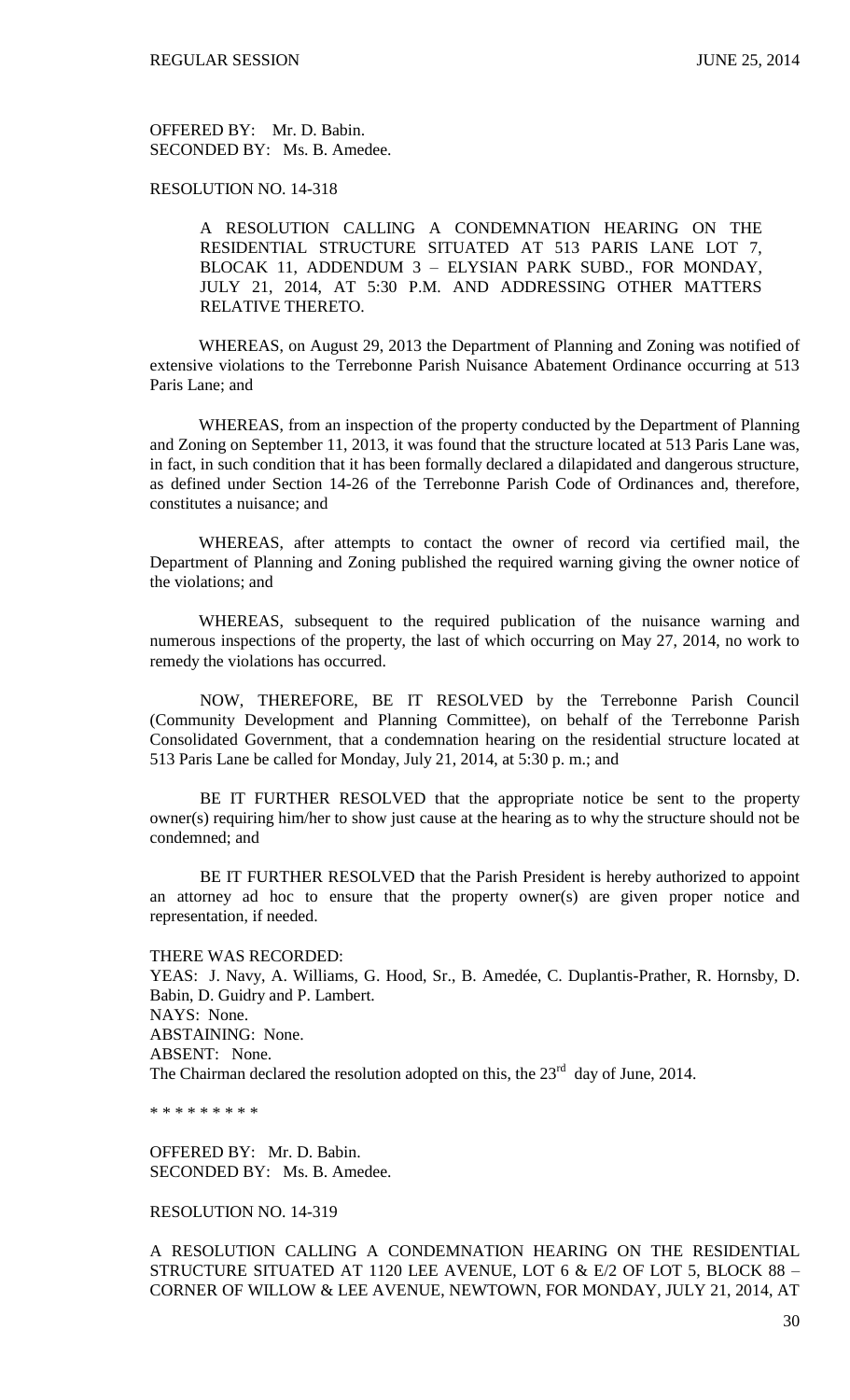## 5:30 P.M. AND ADDRESSING OTHER MATTERS RELATIVE THERETO.

WHEREAS, on December 18, 2013 the Department of Planning and Zoning was notified of extensive violations to the Terrebonne Parish Nuisance Abatement Ordinance occurring at 1120 Lee Avenue; and

WHEREAS, from an inspection of the property conducted by the Department of Planning and Zoning on December 31, 2013, it was found that the structure located at 1120 Lee Avenue was, in fact, in such condition that it has been formally declared a dilapidated and dangerous structure, as defined under Section 14-26 of the Terrebonne Parish Code of Ordinances and, therefore, constitutes a nuisance; and

WHEREAS, after attempts to contact the owner of record via certified mail, the Department of Planning and Zoning published the required warning giving the owner notice of the violations; and

WHEREAS, subsequent to the required publication of the nuisance warning and numerous inspections of the property, the last of which occurring on May 22, 2014, no work to remedy the violations has occurred.

NOW, THEREFORE, BE IT RESOLVED by the Terrebonne Parish Council that a condemnation hearing on the residential structure located at 1120 Lee Avenue be called for Monday, July 21, 2014, at 5:30 p. m.; and

BE IT FURTHER RESOLVED that the appropriate notice be sent to the property owner(s) requiring him/her to show just cause at the hearing as to why the structure should not be condemned; and

BE IT FURTHER RESOLVED that the Parish President is hereby authorized to appoint an attorney ad hoc to ensure that the property owner(s) are given proper notice and representation, if needed.

#### THERE WAS RECORDED:

YEAS: J. Navy, A. Williams, G. Hood, Sr., B. Amedée, C. Duplantis-Prather, R. Hornsby, D. Babin, D. Guidry and P. Lambert. NAYS: None. ABSTAINING: None. ABSENT: None. The Chairman declared the resolution adopted on this, the  $23<sup>rd</sup>$  day of June, 2014.

\* \* \* \* \* \* \* \* \*

OFFERED BY: Mr. D. Babin. SECONDED BY: Ms. B. Amedee.

RESOLUTION NO. 14-320

A RESOLUTION CALLING A CONDEMNATION HEARING ON THE RESIDENTIAL & ACCESSORY STRUCTURE SITUATED AT 115 MYRNA STREET, LOT 5, BLOCK 2, ADDENDUM 2 – BOQUET SUBD., FOR MONDAY, JULY 21, 2014, AT 5:30 P.M. AND ADDRESSING OTHER MATTERS RELATIVE THERETO.

WHEREAS, on May 8, 2013 the Department of Planning and Zoning was notified of extensive violations to the Terrebonne Parish Nuisance Abatement Ordinance occurring at 115 Myrna Street; and

WHEREAS, from an inspection of the property conducted by the Department of Planning and Zoning on May 15, 2013, it was found that the structure located at 115 Myrna Street was, in fact, in such condition that it has been formally declared a dilapidated and dangerous structure, as defined under Section 14-26 of the Terrebonne Parish Code of Ordinances and, therefore,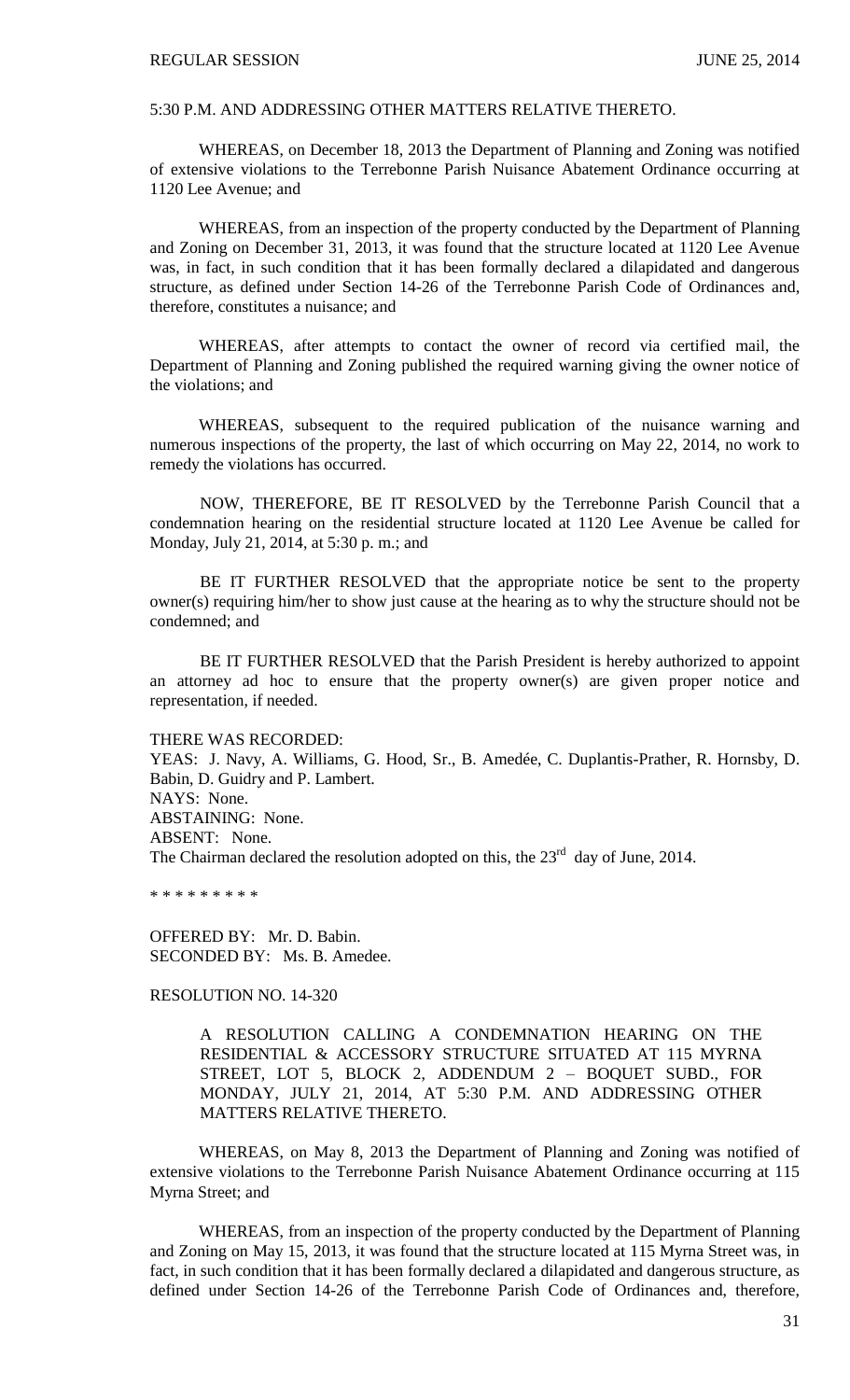constitutes a nuisance; and

WHEREAS, after attempts to contact the owner of record via certified mail, the Department of Planning and Zoning published the required warning giving the owner notice of the violations; and

WHEREAS, subsequent to the required publication of the nuisance warning and numerous inspections of the property, the last of which occurring on May 27, 2014, no work to remedy the violations has occurred.

NOW, THEREFORE, BE IT RESOLVED by the Terrebonne Parish Council (Community Development and Planning Committee), on behalf of the Terrebonne Parish Consolidated Government, that a condemnation hearing on the residential & accessory structure located at 115 Myrna Street be called for Monday, July 21, 2014, at 5:30 p. m.; and

BE IT FURTHER RESOLVED that the appropriate notice be sent to the property owner(s) requiring him/her to show just cause at the hearing as to why the structure should not be condemned; and

BE IT FURTHER RESOLVED that the Parish President is hereby authorized to appoint an attorney ad hoc to ensure that the property owner(s) are given proper notice and representation, if needed.

#### THERE WAS RECORDED:

YEAS: J. Navy, A. Williams, G. Hood, Sr., B. Amedée, C. Duplantis-Prather, R. Hornsby, D. Babin, D. Guidry and P. Lambert. NAYS: None. ABSTAINING: None. ABSENT: None. The Chairman declared the resolution adopted on this, the  $23<sup>rd</sup>$  day of June, 2014. \* \* \* \* \* \* \* \* \*

OFFERED BY: Mr. D. Babin. SECONDED BY: Ms. B. Amedee.

### RESOLUTION NO. 14-321

A RESOLUTION CALLING A CONDEMNATION HEARING ON THE RESIDENTIAL STRUCTURE SITUATED AT 316 AUTHEMENT STREET, LOT 15, BLOCK 1 – HORACE AUTHEMENT SUBD., FOR MONDAY, JULY 21, 2014, AT 5:30 P.M. AND ADDRESSING OTHER MATTERS RELATIVE THERETO.

WHEREAS, on May 6, 2013 the Department of Planning and Zoning was notified of extensive violations to the Terrebonne Parish Nuisance Abatement Ordinance occurring at 316 Authement Street; and

WHEREAS, from an inspection of the property conducted by the Department of Planning and Zoning on May 6, 2013, it was found that the structure located at 316 Authement Street was, in fact, in such condition that it has been formally declared a dilapidated and dangerous structure, as defined under Section 14-26 of the Terrebonne Parish Code of Ordinances and, therefore, constitutes a nuisance; and

WHEREAS, after attempts to contact the owner of record via certified mail, the Department of Planning and Zoning published the required warning giving the owner notice of the violations; and

WHEREAS, subsequent to the required publication of the nuisance warning and numerous inspections of the property, the last of which occurring on May 27, 2014, no work to remedy the violations has occurred.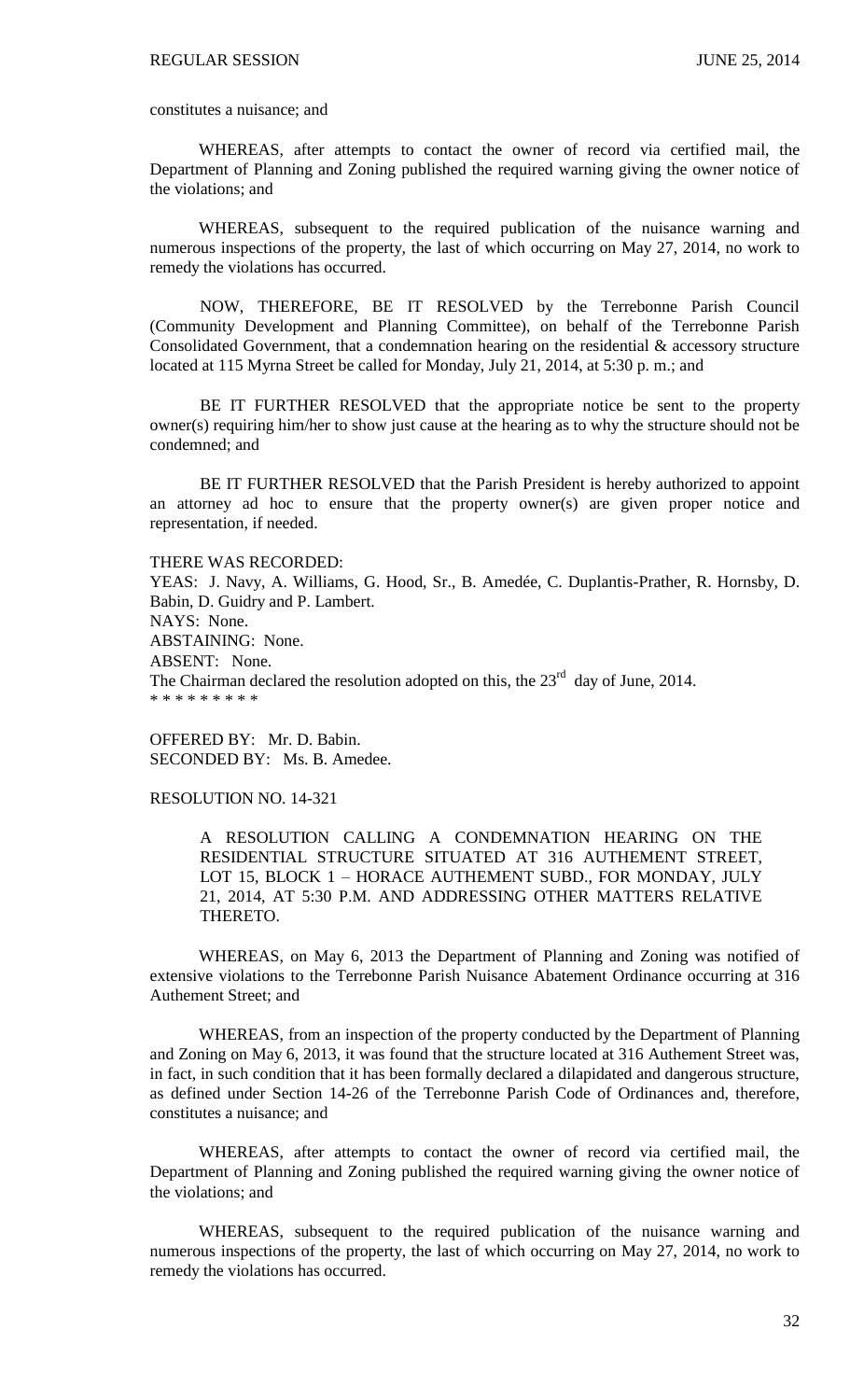NOW, THEREFORE, BE IT RESOLVED by the Terrebonne Parish Council (Community Development and Planning Committee), on behalf of the Terrebonne Parish Consolidated Government, that a condemnation hearing on the residential structure located at 316 Authement Street be called for Monday, July 21, 2014, at 5:30 p. m.; and

BE IT FURTHER RESOLVED that the appropriate notice be sent to the property owner(s) requiring him/her to show just cause at the hearing as to why the structure should not be condemned; and

BE IT FURTHER RESOLVED that the Parish President is hereby authorized to appoint an attorney ad hoc to ensure that the property owner(s) are given proper notice and representation, if needed.

THERE WAS RECORDED: YEAS: J. Navy, A. Williams, G. Hood, Sr., B. Amedée, C. Duplantis-Prather, R. Hornsby, D. Babin, D. Guidry and P. Lambert. NAYS: None. ABSTAINING: None. ABSENT: None. The Chairman declared the resolution adopted on this, the  $23<sup>rd</sup>$  day of June, 2014.

\* \* \* \* \* \* \* \* \*

OFFERED BY: Mr. D. Babin. SECONDED BY: Ms. B. Amedee.

### RESOLUTION NO. 14-322

A RESOLUTION CALLING A CONDEMNATION HEARING ON THE RESIDENTIAL STRUCTURE SITUATED AT 808 ROUSSELL STREET, LOT 5, BLOCK 12 ROUSSELL STREET BEING 60' X 120', FOR MONDAY, JULY 21, 2014, AT 5:30 P.M. AND ADDRESSING OTHER MATTERS RELATIVE THERETO.

WHEREAS, on July 15, 2013 the Department of Planning and Zoning was notified of extensive violations to the Terrebonne Parish Nuisance Abatement Ordinance occurring at 808 Roussell Street; and

WHEREAS, from an inspection of the property conducted by the Department of Planning and Zoning on July 25, 2013, it was found that the structure located at 808 Roussell Street was, in fact, in such condition that it has been formally declared a dilapidated and dangerous structure, as defined under Section 14-26 of the Terrebonne Parish Code of Ordinances and, therefore, constitutes a nuisance; and

WHEREAS, after attempts to contact the owner of record via certified mail, the Department of Planning and Zoning published the required warning giving the owner notice of the violations; and

WHEREAS, subsequent to the required publication of the nuisance warning and numerous inspections of the property, the last of which occurring on May 22, 2014, no work to remedy the violations has occurred.

NOW, THEREFORE, BE IT RESOLVED by the Terrebonne Parish Council (Community Development and Planning Committee), on behalf of the Terrebonne Parish Consolidated Government, that a condemnation hearing on the residential structure located at 808 Roussell Street be called for Monday, July 21, 2014, at 5:30 p.m.; and

BE IT FURTHER RESOLVED that the appropriate notice be sent to the property owner(s) requiring him/her to show just cause at the hearing as to why the structure should not be condemned; and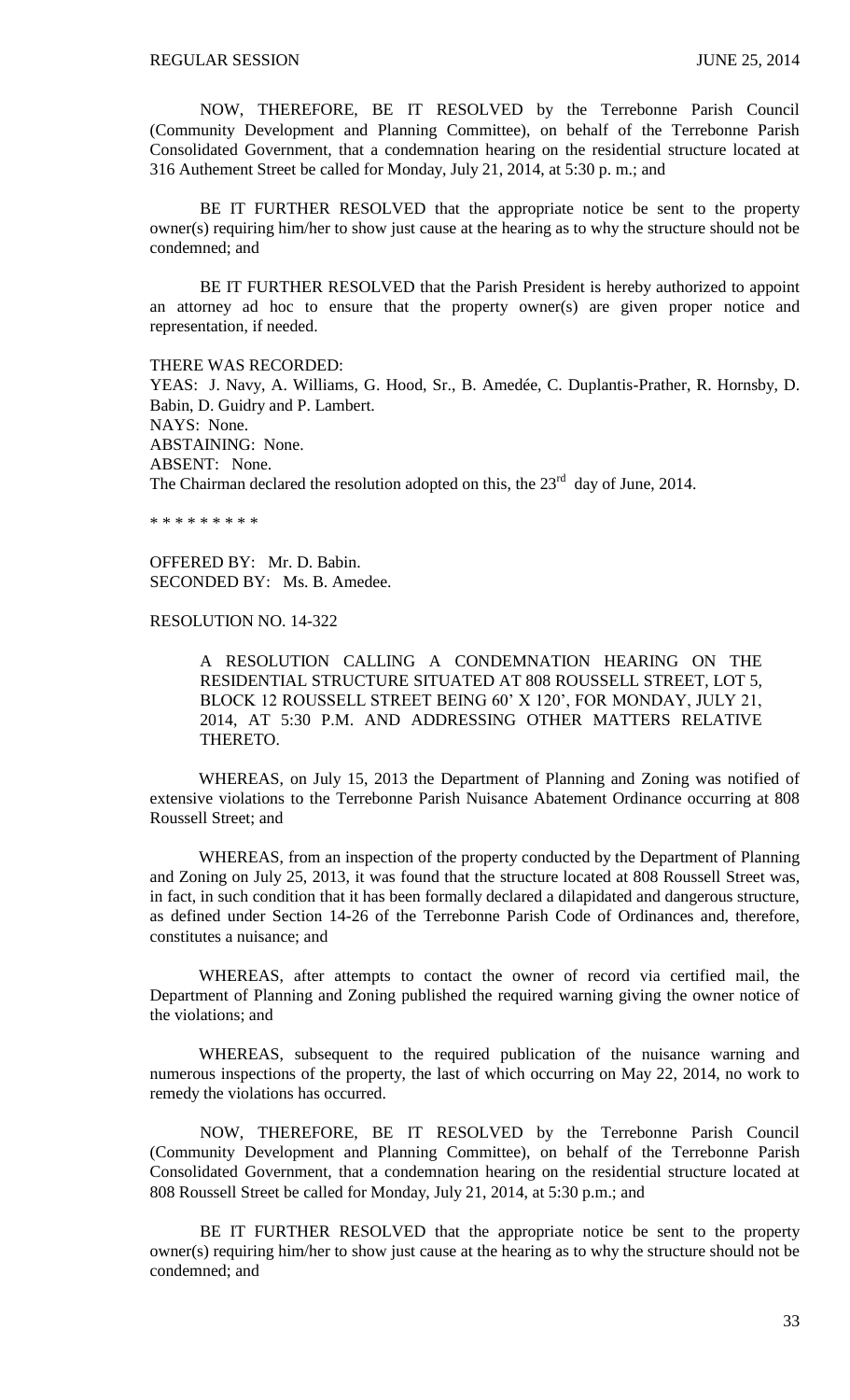BE IT FURTHER RESOLVED that the Parish President is hereby authorized to appoint an attorney ad hoc to ensure that the property owner(s) are given proper notice and representation, if needed.

THERE WAS RECORDED: YEAS: J. Navy, A. Williams, G. Hood, Sr., B. Amedée, C. Duplantis-Prather, R. Hornsby, D. Babin, D. Guidry and P. Lambert. NAYS: None. ABSTAINING: None. ABSENT: None. The Chairman declared the resolution adopted on this, the  $23<sup>rd</sup>$  day of June, 2014. \* \* \* \* \* \* \* \* \*

OFFERED BY: Mr. D. Babin. SECONDED BY: Ms. B. Amedee.

### RESOLUTION NO. 14-323

A RESOLUTION CALLING A CONDEMNATION HEARING ON THE RESIDENTIAL STRUCTURE SITUATED AT 224 PETERS STREET, LOT 5, BLOCK 2 – DUPRE PLACE, FOR MONDAY, JULY 21, 2014, AT 5:30 P.M. AND ADDRESSING OTHER MATTERS RELATIVE THERETO.

WHEREAS, on April 22, 2013 the Department of Planning and Zoning was notified of extensive violations to the Terrebonne Parish Nuisance Abatement Ordinance occurring at 224 Peters Street; and

WHEREAS, from an inspection of the property conducted by the Department of Planning and Zoning on April 29 2013, it was found that the structure located at 224 Peters Street was, in fact, in such condition that it has been formally declared a dilapidated and dangerous structure, as defined under Section 14-26 of the Terrebonne Parish Code of Ordinances and, therefore, constitutes a nuisance; and

WHEREAS, after attempts to contact the owner of record via certified mail, the Department of Planning and Zoning published the required warning giving the owner notice of the violations; and

WHEREAS, subsequent to the required publication of the nuisance warning and numerous inspections of the property, the last of which occurring on May 21, 2014, no work to remedy the violations has occurred.

NOW, THEREFORE, BE IT RESOLVED by the Terrebonne Parish Council (Community Development and Planning Committee), on behalf of the Terrebonne Parish Consolidated Government, that a condemnation hearing on the residential structure located at 224 Peters Street be called for Monday, July 21, 2014, at 5:30 p.m.; and

BE IT FURTHER RESOLVED that the appropriate notice be sent to the property owner(s) requiring him/her to show just cause at the hearing as to why the structure should not be condemned; and

BE IT FURTHER RESOLVED that the Parish President is hereby authorized to appoint an attorney ad hoc to ensure that the property owner(s) are given proper notice and representation, if needed.

THERE WAS RECORDED: YEAS: J. Navy, A. Williams, G. Hood, Sr., B. Amedée, C. Duplantis-Prather, R. Hornsby, D. Babin, D. Guidry and P. Lambert. NAYS: None. ABSTAINING: None. ABSENT: None. The Chairman declared the resolution adopted on this, the  $23<sup>rd</sup>$  day of June, 2014.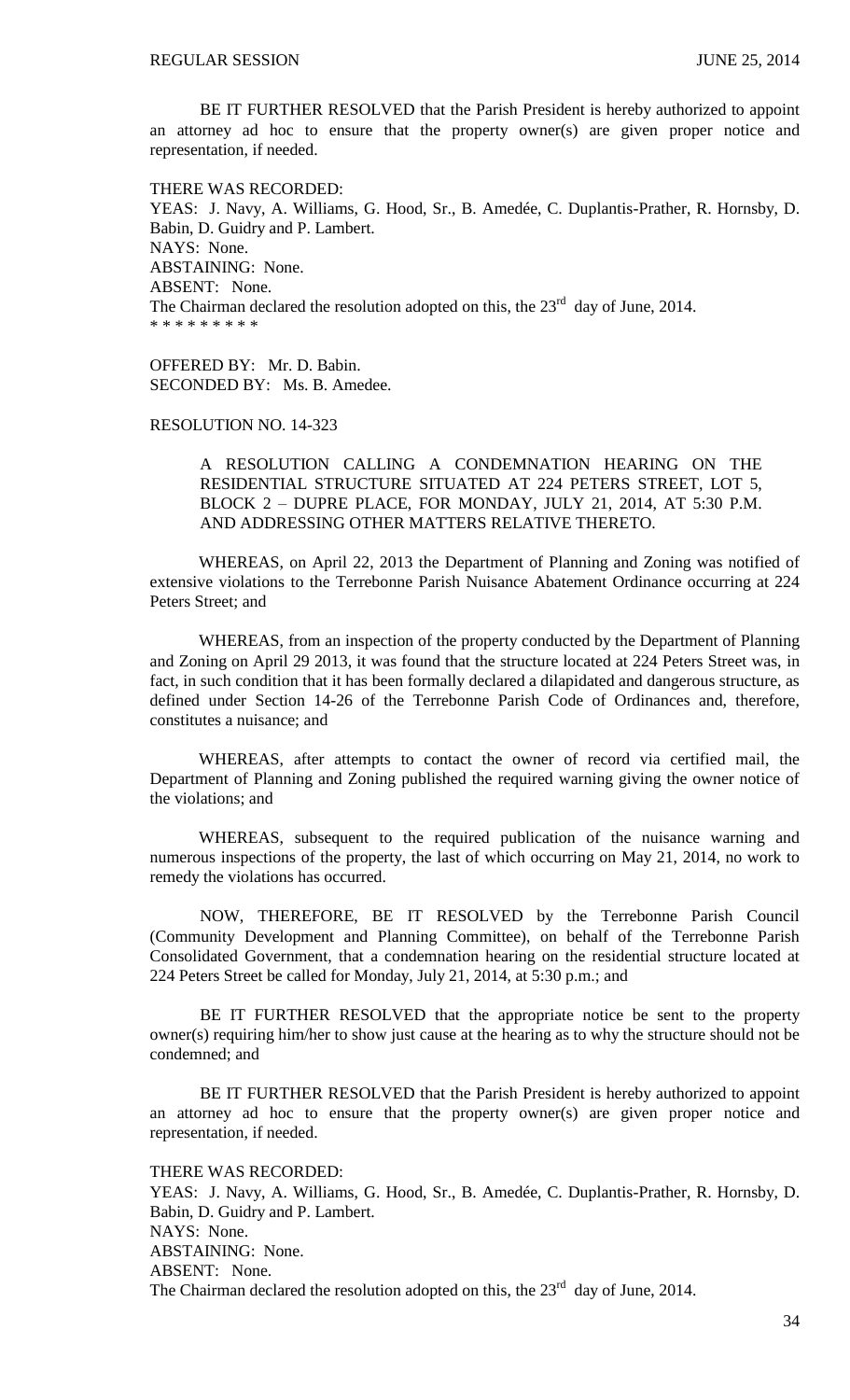\* \* \* \* \* \* \* \* \*

OFFERED BY: Mr. D. Babin. SECONDED BY: Ms. B. Amedee.

RESOLUTION NO. 14-324

A RESOLUTION CALLING A CONDEMNATION HEARING ON THE RESIDENTIAL STRUCTURE SITUATED AT 5920 JOY STREET, LOT 97.3' X 92.9' BEING E/M PART OF LOT 10, BLOCK 3, ADDENDUM 1 – HIGHLAND SUBD., FOR MONDAY, JULY 21, 2014, AT 5:30 P.M. AND ADDRESSING OTHER MATTERS RELATIVE THERETO.

WHEREAS, on April 17, 2013 the Department of Planning and Zoning was notified of extensive violations to the Terrebonne Parish Nuisance Abatement Ordinance occurring at 5920 Joy Street; and

WHEREAS, from an inspection of the property conducted by the Department of Planning and Zoning on April 23 2013, it was found that the structure located at 5920 Joy Street was, in fact, in such condition that it has been formally declared a dilapidated and dangerous structure, as defined under Section 14-26 of the Terrebonne Parish Code of Ordinances and, therefore, constitutes a nuisance; and

WHEREAS, after attempts to contact the owner of record via certified mail, the Department of Planning and Zoning published the required warning giving the owner notice of the violations; and

WHEREAS, subsequent to the required publication of the nuisance warning and numerous inspections of the property, the last of which occurring on May 21, 2014, no work to remedy the violations has occurred.

NOW, THEREFORE, BE IT RESOLVED by the Terrebonne Parish Council (Community Development and Planning Committee), on behalf of the Terrebonne Parish Consolidated Government, that a condemnation hearing on the residential structure located at 5920 Joy Street be called for Monday, July 21, 2014, at 5:30 p. m.; and

BE IT FURTHER RESOLVED that the appropriate notice be sent to the property owner(s) requiring him/her to show just cause at the hearing as to why the structure should not be condemned; and

BE IT FURTHER RESOLVED that the Parish President is hereby authorized to appoint an attorney ad hoc to ensure that the property owner(s) are given proper notice and representation, if needed.

THERE WAS RECORDED: YEAS: J. Navy, A. Williams, G. Hood, Sr., B. Amedée, C. Duplantis-Prather, R. Hornsby, D. Babin, D. Guidry and P. Lambert. NAYS: None. ABSTAINING: None. ABSENT: None. The Chairman declared the resolution adopted on this, the  $23<sup>rd</sup>$  day of June, 2014. \* \* \* \* \* \* \* \* \*

OFFERED BY: Mr. D. Babin. SECONDED BY: Ms. B. Amedee.

RESOLUTION NO. 14-325

A RESOLUTION CALLING A CONDEMNATION HEARING ON THE RESIDENTIAL MOBILE HOME STRUCTURE SITUATED AT 200 JERRY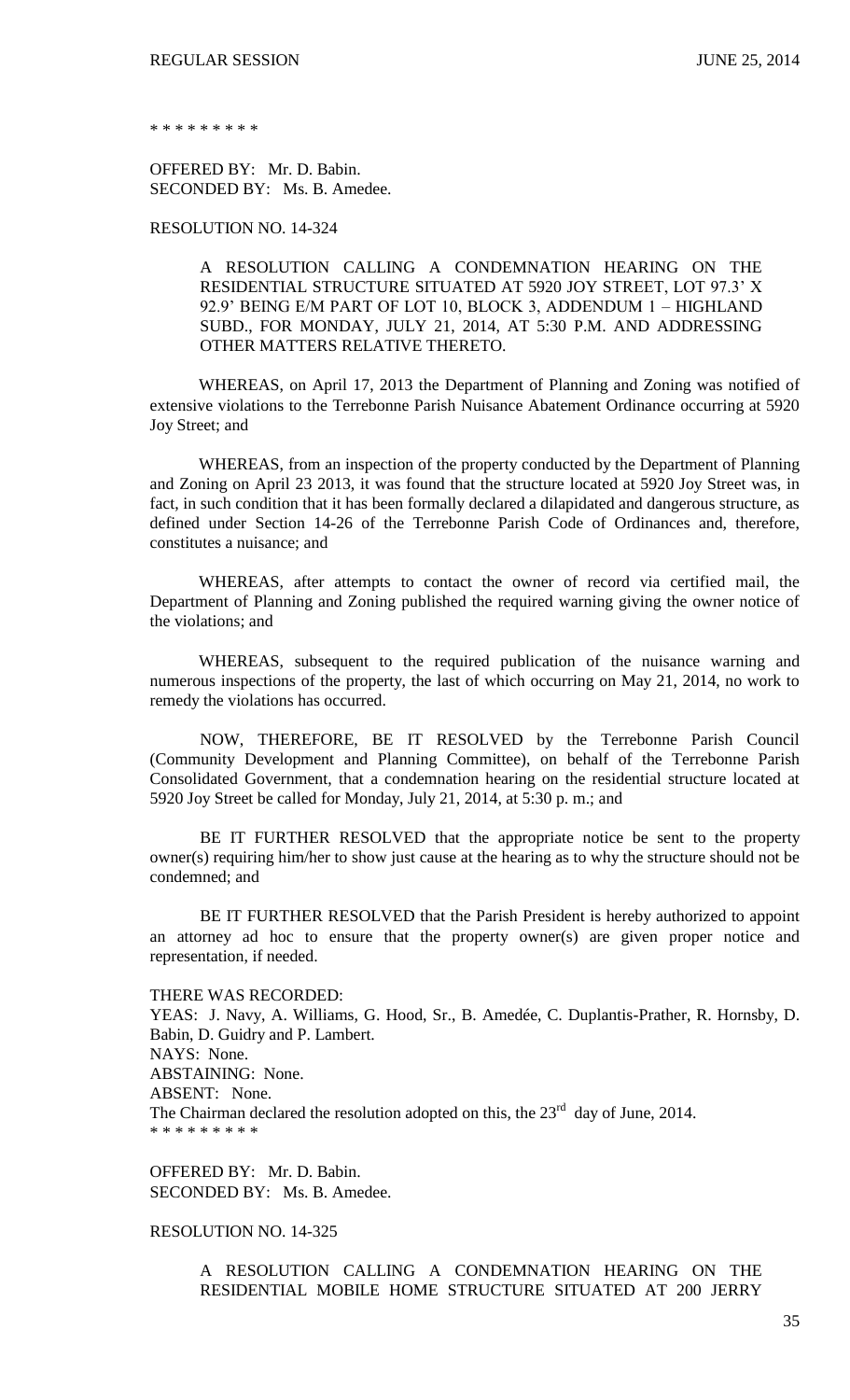ANN STREET, LOT 1-A, REDIVISION BLOCK 3 – FANGUY SUBD., FOR MONDAY, JULY 21, 2014, AT 5:30 P.M. AND ADDRESSING OTHER MATTERS RELATIVE THERETO.

WHEREAS, on August 16, 2013 the Department of Planning and Zoning was notified of extensive violations to the Terrebonne Parish Nuisance Abatement Ordinance occurring at 200 Jerry Ann Street; and

WHEREAS, from an inspection of the property conducted by the Department of Planning and Zoning on September 9, 2013 it was found that the structure located at 200 Jerry Ann Street was, in fact, in such condition that it has been formally declared a dilapidated and dangerous structure, as defined under Section 14-26 of the Terrebonne Parish Code of Ordinances and, therefore, constitutes a nuisance; and

WHEREAS, the owner of record has been issued the required warning via certified mail by the Department of Planning and Zoning, of the violations occurring on the property; and

WHEREAS, subsequent to the required notifications and inspections of the property, the last of which occurring on May 27, 2014, no work to remedy the violations has occurred;

NOW, THEREFORE, BE IT RESOLVED by the Terrebonne Parish Council, (Community Development and Planning Committee), on behalf of the Terrebonne Parish Consolidated Government that a condemnation hearing on the residential mobile home structure located at 200 Jerry Ann Street be called for Monday, July 21, 2014 at 5:30 p.m.; and

BE IT FURTHER RESOLVED that the appropriate notice be sent to the property owner(s) requiring him/her to show just cause at the hearing as to why the structure should not be condemned; and

BE IT FURTHER RESOLVED that the Parish President is hereby authorized to appoint an attorney ad hoc to ensure that the property owner(s) are given proper notice and representation, if needed.

THERE WAS RECORDED:

YEAS: J. Navy, A. Williams, G. Hood, Sr., B. Amedée, C. Duplantis-Prather, R. Hornsby, D. Babin, D. Guidry and P. Lambert. NAYS: None. ABSTAINING: None. ABSENT: None. The Chairman declared the resolution adopted on this, the  $23<sup>rd</sup>$  day of June, 2014.

\* \* \* \* \* \* \* \* \*

OFFERED BY: Ms. A. Williams. SECONDED BY: Ms. C. Duplantis-Prather.

RESOLUTION NO. 14-326

A resolution authorizing the Parish President to sign and submit the FY 2014 Consolidated Plan Grant Agreement between the United States Department of Housing & Urban Development and Terrebonne Parish Consolidated Government for the Community Development Block Grant and Home Investment Partnerships Programs.

WHEREAS, Terrebonne Parish Consolidated Government's FY 2014 Annual Action Plan has been approved by the United States Department of Housing & Urban Development; and

WHEREAS, Terrebonne Parish Consolidated Government has been awarded \$890,389.00 for the Community Development Block Grant Program and \$293,141.00 for the Home Investment Partnerships Program.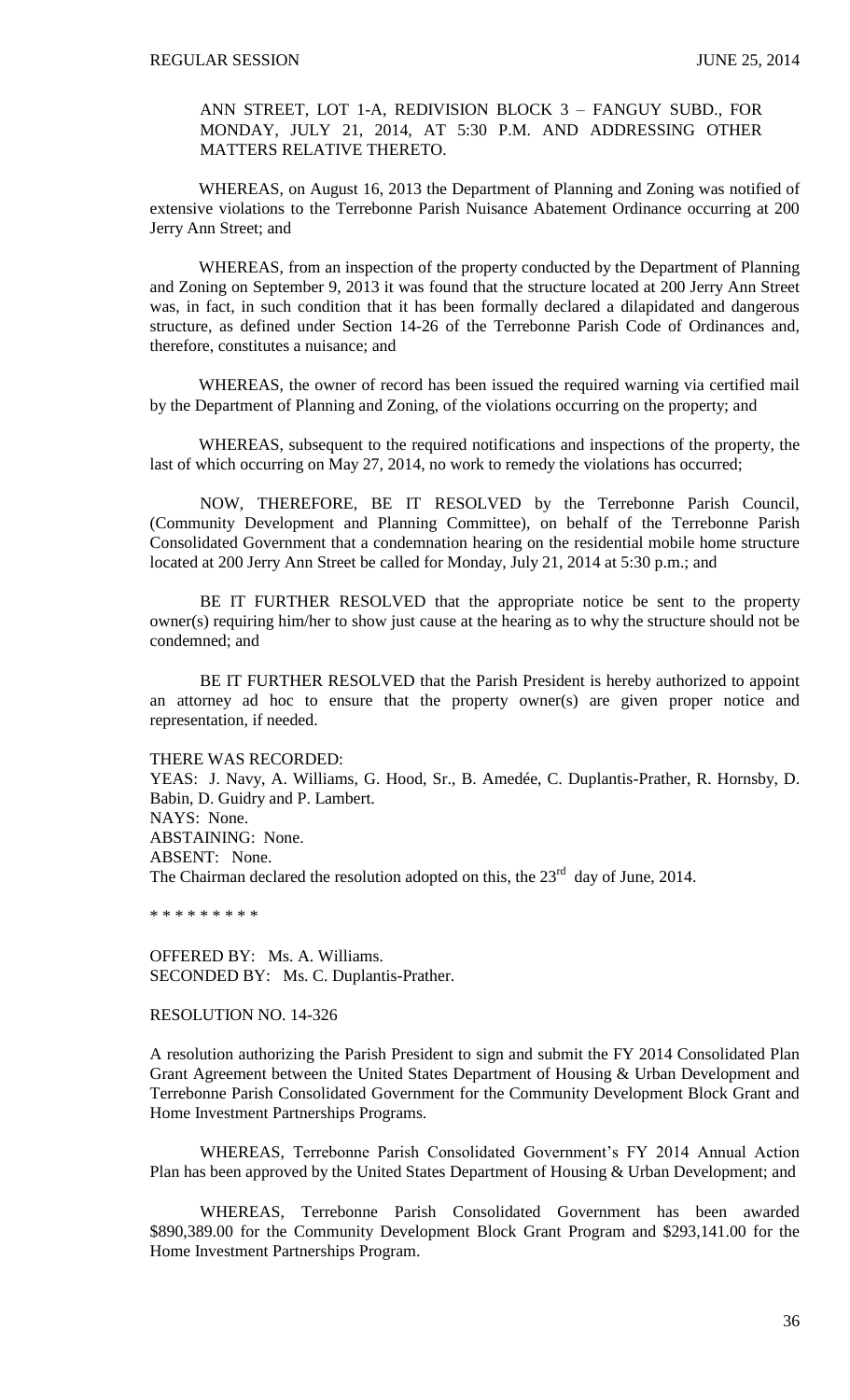NOW, THEREFORE BE IT RESOLVED that the Terrebonne Parish Council (Community Development and Planning Committee), on behalf of the Terrebonne Parish Consolidated Government, does hereby authorize the Parish President, Michel H. Claudet, to sign and submit the Consolidated Plan Grant Agreements to the United States Department of Housing and Urban Development; and

NOW, THEREFORE BE IT FURTHER RESOLVED that the Terrebonne Parish Council (Community Development and Planning Committee), on behalf of the Terrebonne Parish Consolidated Government, does hereby authorize the Parish President, Michel H. Claudet, to sign and submit any other documents necessary between Terrebonne Parish Consolidated Government and the United States Department of Housing and Urban Development to receive said funding.

THERE WAS RECORDED: YEAS: J. Navy, A. Williams, G. Hood, Sr., B. Amedée, C. Duplantis-Prather, R. Hornsby, D. Babin, D. Guidry and P. Lambert. NAYS: None. ABSTAINING: None. ABSENT: None. The Chairman declared the resolution adopted on this, the  $23<sup>rd</sup>$  day of June, 2014.

\* \* \* \* \* \* \* \* \*

OFFERED BY: Mr. D. Babin. SECONDED BY: Ms. A. Williams.

### RESOLUTION NO. 14-327

Resolution authorizing the Parish President to sign the Food Service Agreement between Terrebonne Parish School Board, and Terrebonne Parish Head Start, a program in the Department of Housing and Human Services within Terrebonne Parish Consolidated Government.

WHEREAS, Terrebonne Parish School Board has expressed an interest in preparing and serving meals at five Terrebonne Parish Head Start sites;

WHEREAS, the facilities of the Sponsor are not adequate for preparing and serving meals to children, the Sponsor wishes to contract with the Vendors for the preparation and service of meals to children participating in this Program, and the Vendors agree to supply approved meals to the Sponsor;

WHEREAS, it is necessary that a Food Service Agreement be executed by Terrebonne Parish School Board and Terrebonne Parish Consolidated Government;

NOW THEREFORE BE IT RESOLVED that the Terrebonne Parish Council (Community Development and Planning Committee), on behalf of the Terrebonne Parish Consolidated Government does hereby authorize the Parish President, Michel H. Claudet, to sign the Food Service Agreement to provide meals; and,

BE IT FURTHER RESOLVED that the Terrebonne Parish Council (Community Development and Planning Committee), on behalf of the Terrebonne Parish Consolidated Government does hereby authorize the Parish President to sign any certifications that may be associated with the implementation of these agreements.

THERE WAS RECORDED: YEAS: J. Navy, A. Williams, G. Hood, Sr., B. Amedée, C. Duplantis-Prather, R. Hornsby, D. Babin, D. Guidry and P. Lambert. NAYS: None. ABSTAINING: None. ABSENT: None. The Chairman declared the resolution adopted on this, the  $23<sup>rd</sup>$  day of June, 2014.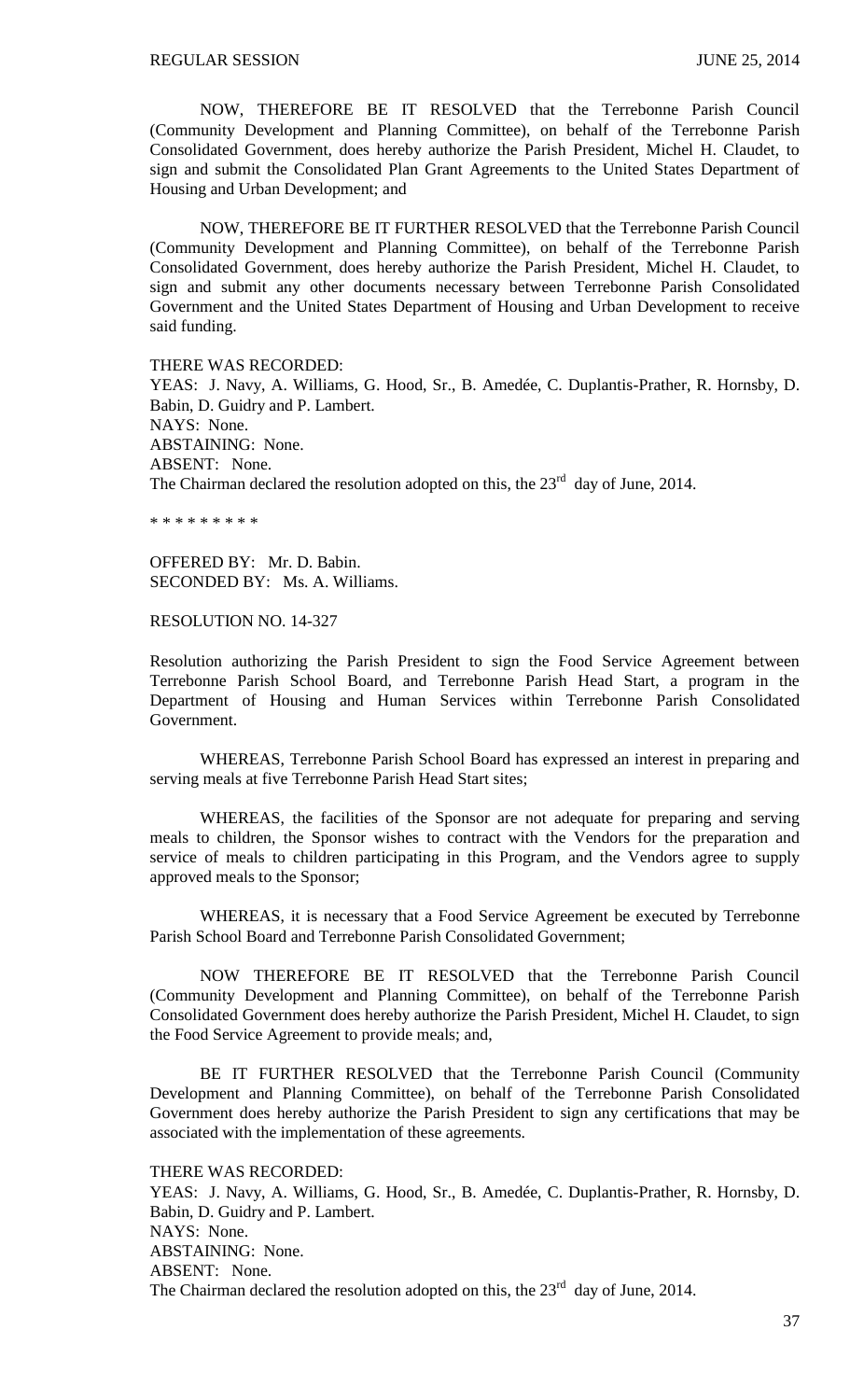\* \* \* \* \* \* \* \* \*

OFFERED BY: Mr. D. Babin. SECONDED BY: Mr. P. Lambert.

RESOLUTION NO. 14-328

A RESOLUTION OBLIGATING THE NECESSARY FUNDING UNDER THE TERREBONNE PARISH FLOOD HAZARD MITIGATION GRANT PROGRAM/HURRICANE RITA, PROJECT NO 1603c-109-0010 TO COMPLETE THE STRUCTURE ELEVATION.

WHEREAS, the Terrebonne Parish Consolidated Government has been formally notified by FEMA that the Hurricane Rita Flood Hazard Mitigation Grant Program (HMGP), Project No. 1603c-109-0010, can proceed with the mitigation of the following property:

Address: 6030 Highway 56 Chauvin, LA 70344

Owned by: Tammy Prosperie;

WHEREAS, under the administrative guidance of Higher Ground Flood Protection Services, the required "elevation packet" has been prepared and executed for the property owner recommending elevation.

NOW, THEREFORE, BE IT RESOLVED, by the Terrebonne Parish Council (Community Development and Planning Committee), on behalf of the Terrebonne Parish Consolidated Government, that the necessary funding under the Terrebonne Parish Flood Hazard Mitigation Grant Program/Hurricane Rita, Project No. 1603c-109-0010 be hereby obligated to mitigate the property above.

THERE WAS RECORDED:

YEAS: J. Navy, A. Williams, G. Hood, Sr., B. Amedée, C. Duplantis-Prather, R. Hornsby, D. Babin, D. Guidry and P. Lambert. NAYS: None. ABSTAINING: None. ABSENT: None. The Chairman declared the resolution adopted on this, the  $23<sup>rd</sup>$  day of June, 2014. \* \* \* \* \* \* \* \* \*

Parish Manager Al Levron explained that the Department of Public Works has received a request from Dr. Mark P. Neal, MD for a variance to place a fence over a Parish drainage servitude located at the end of Professional Drive; that there is an issue with an adjacent neighbor negatively interacting with patients; that several complaints have been filed with law enforcement personnel; that the drainage servitude will still be accessible through the parking lot, so no utilities or drainage servitudes will be blocked from Parish access; and that Administration recommends granting the variance.

Ms. A. Williams moved, seconded by D. Babin, "THAT, the Community Development and Planning Committee grant a variance from Parish standards for the construction of a fence over a servitude located at 12 Professional Drive, contingent upon the signing of an Acknowledgement and Indemnity Agreement."

The Chairman called for the vote on the motion offered by Ms. A. Williams. THERE WAS RECORDED: YEAS: B. Amedėe, D. Babin, C. Duplantis-Prather, D. Guidry, G. Hood, Sr., R. Hornsby, P. Lambert, J. Navy, and A. Williams. NAYS: None. ABSENT: None. The Chairman declared the motion adopted.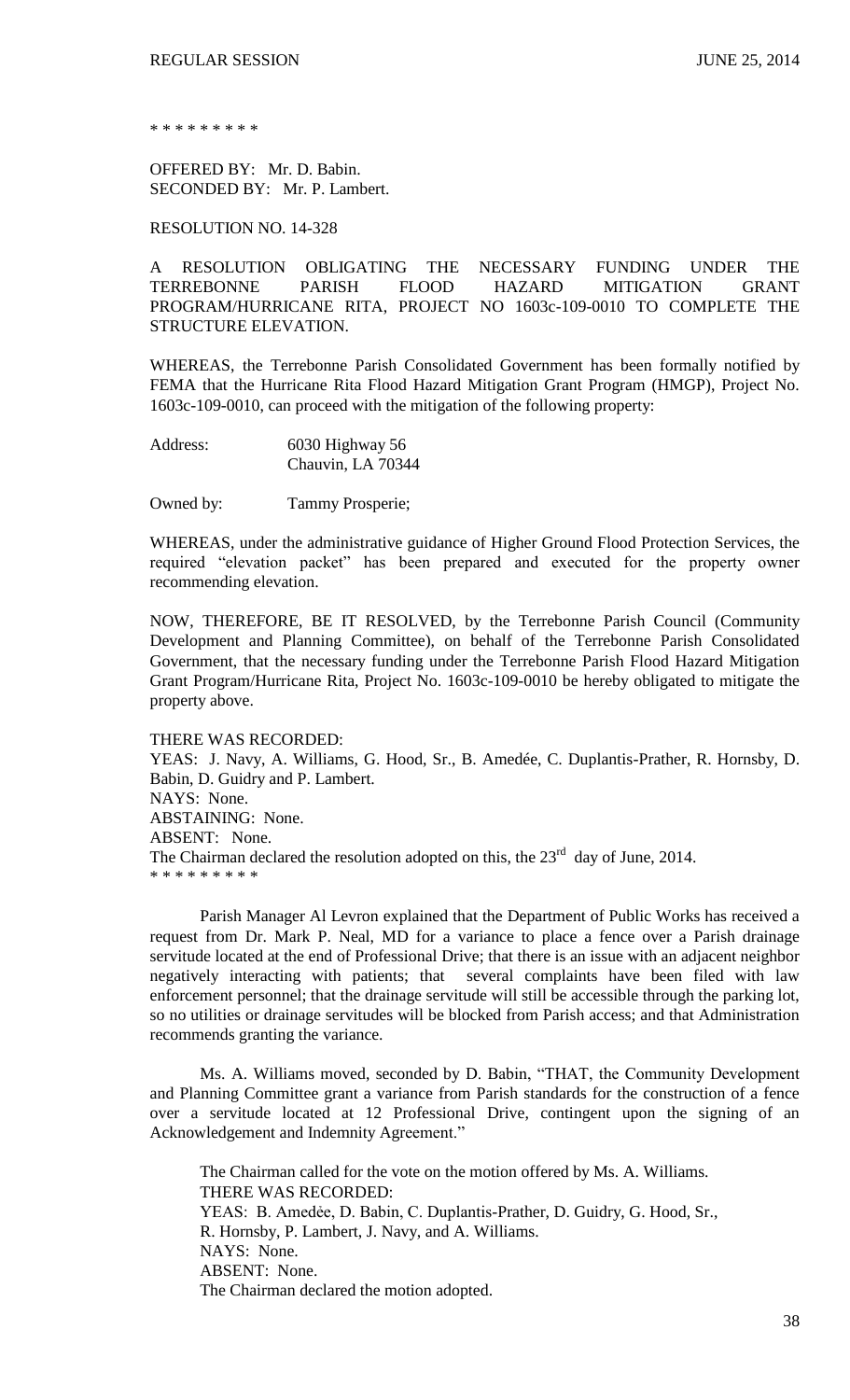OFFERED BY: Mr. D. Babin. SECONDED BY: Mr. J. Navy.

RESOLUTION NO. 14-329

A RESOLUTION GIVING NOTICE OF INTENT TO ADOPT AN ORDINANCE TO AUTHORIZE THE ACQUISITION OF STRUCTURES AND LANDS UNDER THE TERMS AND CONDITIONS OF THE COMMUNITY DEVELOPMENT BLOCK GRANT (CDBG) BUYOUT PROGRAM; TO AUTHORIZE THE PARISH PRESIDENT TO EXECUTE ANY AND ALL DOCUMENTS NECESSARY TO EFFECT ACQUISITION; AND CALLING A PUBLIC HEARING ON SAID MATTER FOR WEDNESDAY, JULY 9, 2014 AT 6:30 P. M.

WHEREAS, the Terrebonne Parish Consolidated Government has been advised by consultants, Leidos, Inc. as part of the implementation of the Gustav/Ike Recovery Plan CDBG Buyout Program project management duties that they recommend acquisition under the grant program of the following property; and

WHEREAS, as agents, Leidos, Inc. has executed all necessary documents with the following property owner to acquire all structures and lands located at the address and for the amount stipulated below:

| Owner(s) and address:                 | 511 Oakwood, Houma, LA 70363<br>Timothy Emerson, owner; |
|---------------------------------------|---------------------------------------------------------|
| <b>Appraised Value:</b>               | \$208,000.00                                            |
| <b>Estimated Total Project Costs:</b> | \$239,310.00                                            |
| <b>Offer Amount:</b>                  | \$208,000.00                                            |
|                                       |                                                         |

Legal Description: LOT 22 BLOCK 4 ADDEN. #3 ROBERTA GROVE SUBD. CB 1491/464

WHEREAS, the above listed property owner has agreed to the offer to purchase for the amount stipulated.

NOW, THEREFORE, BE IT RESOLVED by the Terrebonne Parish Council (Community Development and Planning Committee), on behalf of the Terrebonne Parish Consolidated Government, that notice is hereby given to adopt an ordinance to authorize the acquisition of structures and lands under the terms and conditions of the Gustav/Ike Recovery Plan CDBG Buyout Program; to authorize the Parish President to execute any and all documents necessary to effect acquisition; and calling a public hearing on said matter for Wednesday, July  $9<sup>th</sup>$ , 2014, at 6:30 p. m.

THERE WAS RECORDED: YEAS: J. Navy, A. Williams, G. Hood, Sr., B. Amedée, C. Duplantis-Prather, R. Hornsby, D. Babin, D. Guidry and P. Lambert. NAYS: None. ABSTAINING: None. ABSENT: None. The Chairman declared the resolution adopted on this, the  $23<sup>rd</sup>$  day of June, 2014. \* \* \* \* \* \* \* \* \*

OFFERED BY: Mr. D. Babin. SECONDED BY: Mr. P. Lambert.

RESOLUTION NO. 14-330

A RESOLUTION GIVING NOTICE OF INTENT TO ADOPT AN ORDINANCE TO AUTHORIZE THE ACQUISITION OF STRUCTURES AND LANDS UNDER THE TERMS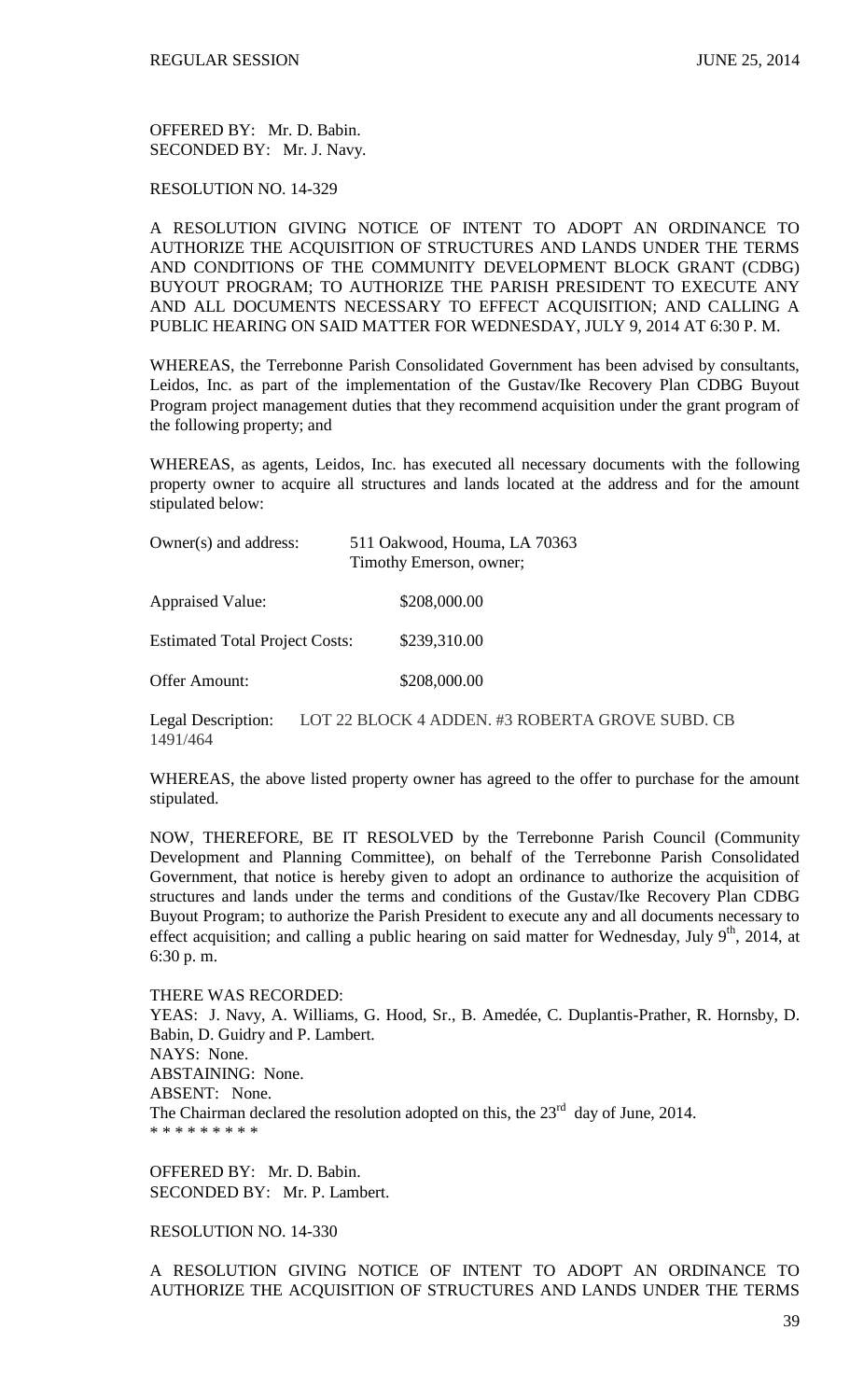AND CONDITIONS OF THE COMMUNITY DEVELOPMENT BLOCK GRANT (CDBG) BUYOUT PROGRAM; TO AUTHORIZE THE PARISH PRESIDENT TO EXECUTE ANY AND ALL DOCUMENTS NECESSARY TO EFFECT ACQUISITION; AND CALLING A PUBLIC HEARING ON SAID MATTER FOR WEDNESDAY, JULY 9, 2014 AT 6:30 P. M.

WHEREAS, the Terrebonne Parish Consolidated Government has been advised by consultants, Leidos, Inc. as part of the implementation of the Gustav/Ike Recovery Plan CDBG Buyout Program project management duties that they recommend acquisition under the grant program of the following property; and

WHEREAS, as agents, Leidos, Inc. has executed all necessary documents with the following property owner to acquire all structures and lands located at the address and for the amount stipulated below:

| Owner(s) and address:                 | 119 Pine, Chauvin, LA 70344<br>Crystal Luke, owner |
|---------------------------------------|----------------------------------------------------|
| <b>Appraised Value:</b>               | \$110,000.00                                       |
| <b>Estimated Total Project Costs:</b> | \$134, 250.00                                      |
| Offer Amount:                         | \$110,000.00                                       |

Legal Description: LOT 8 BLOCK 3 ADDEN. #1 CHAUVIN SUBD. CB 2032/91

WHEREAS, the above listed property owner has agreed to the offer to purchase for the amount stipulated.

NOW, THEREFORE, BE IT RESOLVED by the Terrebonne Parish Council (Community Development and Planning Committee), on behalf of the Terrebonne Parish Consolidated Government, that notice is hereby given to adopt an ordinance to authorize the acquisition of structures and lands under the terms and conditions of the Gustav/Ike Recovery Plan CDBG Buyout Program; to authorize the Parish President to execute any and all documents necessary to effect acquisition; and calling a public hearing on said matter for Wednesday, July 9t, 2014, at 6:30 p. m.

THERE WAS RECORDED: YEAS: J. Navy, A. Williams, G. Hood, Sr., B. Amedée, C. Duplantis-Prather, R. Hornsby, D. Babin and P. Lambert. NAYS: None. ABSTAINING: D. Guidry. ABSENT: None. The Chairman declared the resolution adopted on this, the  $23<sup>rd</sup>$  day of June, 2014. \* \* \* \* \* \* \* \* \*

OFFERED BY: Mr. G. Hood, Sr. SECONDED BY: Ms. A. Williams.

RESOLUTION NO. 14-331

A RESOLUTION GIVING NOTICE OF INTENT TO ADOPT AN ORDINANCE TO AUTHORIZE THE ACQUISITION OF STRUCTURES AND LANDS UNDER THE TERMS AND CONDITIONS OF THE COMMUNITY DEVELOPMENT BLOCK GRANT (CDBG) BUYOUT PROGRAM; TO AUTHORIZE THE PARISH PRESIDENT TO EXECUTE ANY AND ALL DOCUMENTS NECESSARY TO EFFECT ACQUISITION; AND CALLING A PUBLIC HEARING ON SAID MATTER FOR WEDNESDAY, JULY 9, 2014 AT 6:30 P. M.

WHEREAS, the Terrebonne Parish Consolidated Government has been advised by consultants, Leidos, Inc. as part of the implementation of the Gustav/Ike Recovery Plan CDBG Buyout Program project management duties that they recommend acquisition under the grant program of the following property; and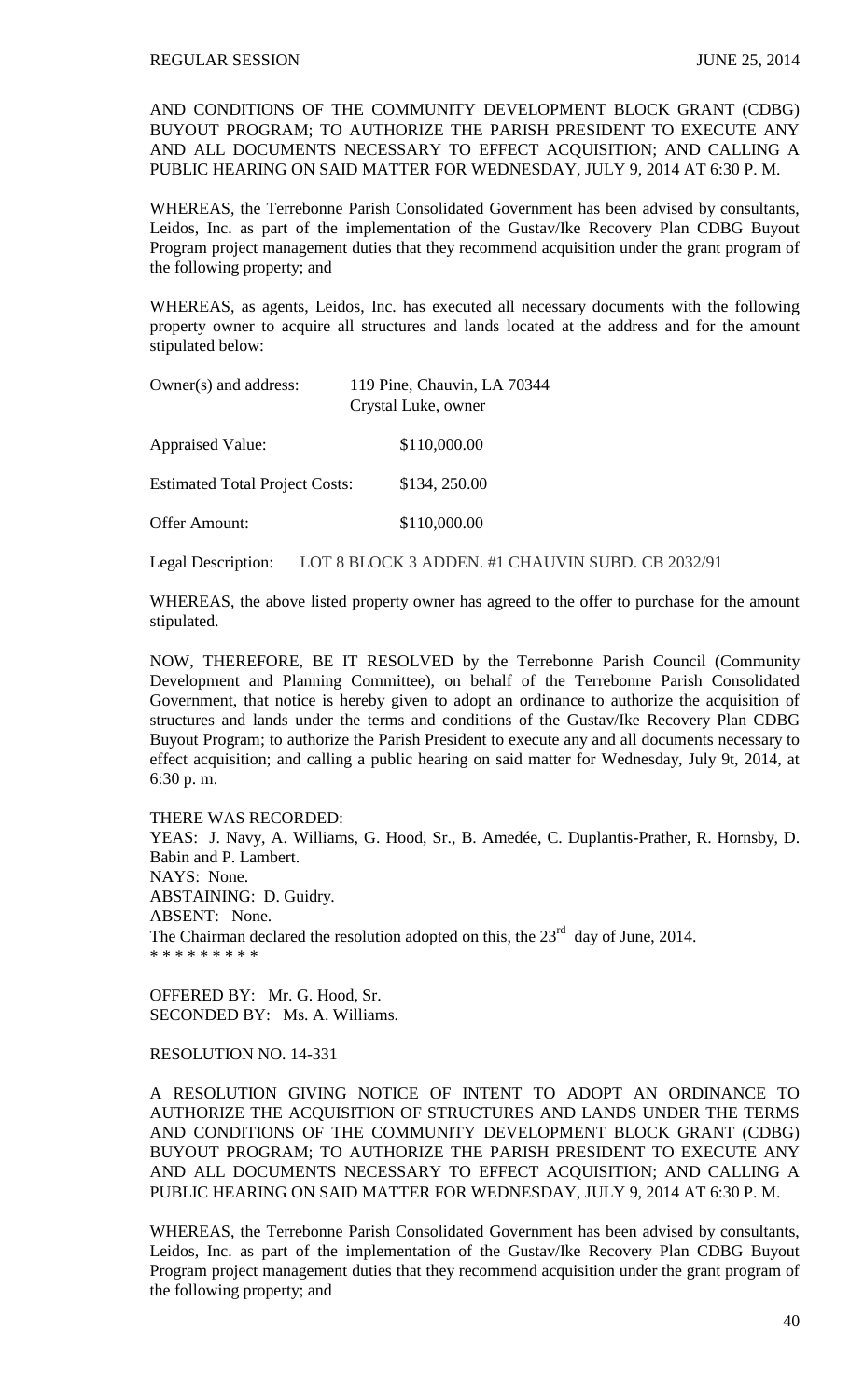WHEREAS, as agents, Leidos, Inc. has executed all necessary documents with the following property owner to acquire all structures and lands located at the address and for the amount stipulated below:

| Owner(s) and address:                 | 603 Louis Drive, Houma, LA 70364<br>Chris & Debra Fabre, owners; |
|---------------------------------------|------------------------------------------------------------------|
| <b>Appraised Value:</b>               | \$186,000.00                                                     |
| <b>Estimated Total Project Costs:</b> | \$212,185.00                                                     |
| <b>Offer Amount:</b>                  | \$186,000.00                                                     |
| <b>Legal Description:</b><br>1924/299 | LOTS 4 & 5 BLOCK 11 ADDEN. #4 CADIERE PARK HEIGHTS. CB           |

WHEREAS, the above listed property owner has agreed to the offer to purchase for the amount stipulated.

NOW, THEREFORE, BE IT RESOLVED by the Terrebonne Parish Council (Community Development and Planning Committee), on behalf of the Terrebonne Parish Consolidated Government, that notice is hereby given to adopt an ordinance to authorize the acquisition of structures and lands under the terms and conditions of the Gustav/Ike Recovery Plan CDBG Buyout Program; to authorize the Parish President to execute any and all documents necessary to effect acquisition; and calling a public hearing on said matter for Wednesday, July 9, 2014, at 6:30 p.m.

THERE WAS RECORDED:

YEAS: J. Navy, A. Williams, G. Hood, Sr., B. Amedée, C. Duplantis-Prather, R. Hornsby, D. Babin, D. Guidry and P. Lambert. NAYS: None. ABSTAINING: None. ABSENT: None. The Chairman declared the resolution adopted on this, the  $23<sup>rd</sup>$  day of June, 2014. \* \* \* \* \* \* \* \* \*

Mr. G. Hood, Sr. moved, seconded by Mr. J. Navy, "THAT, there being no further business to come before the Community Development & Planning Committee, the meeting be adjourned."

The Chairman called for the vote on the motion offered by Mr. G. Hood, Sr. THERE WAS RECORDED: YEAS: B. Amedẻe, D. Babin, C. Duplantis-Prather, D. Guidry, G. Hood, Sr., R. Hornsby, P. Lambert, J. Navy, and A. Williams. NAYS: None. ABSENT: None. The Chairman declared the motion adopted and the meeting was adjourned at 5:49 p.m.

Dirk Guidry, Chairman

Suzette Thomas Minute Clerk

Mr. D. Guidry moved, seconded by Mr. D. Babin, "THAT, the Council accept and ratify the minutes of the Community Development and Planning Committee meeting held on 06/23/14."

The Chairman called for a vote on the motion offered by Mr. D. Guidry. THERE WAS RECORDED:

YEAS: R. Hornsby, D. Babin, P. Lambert, J. Navy, A. Williams, G. Hood, Sr. and B. Amedée.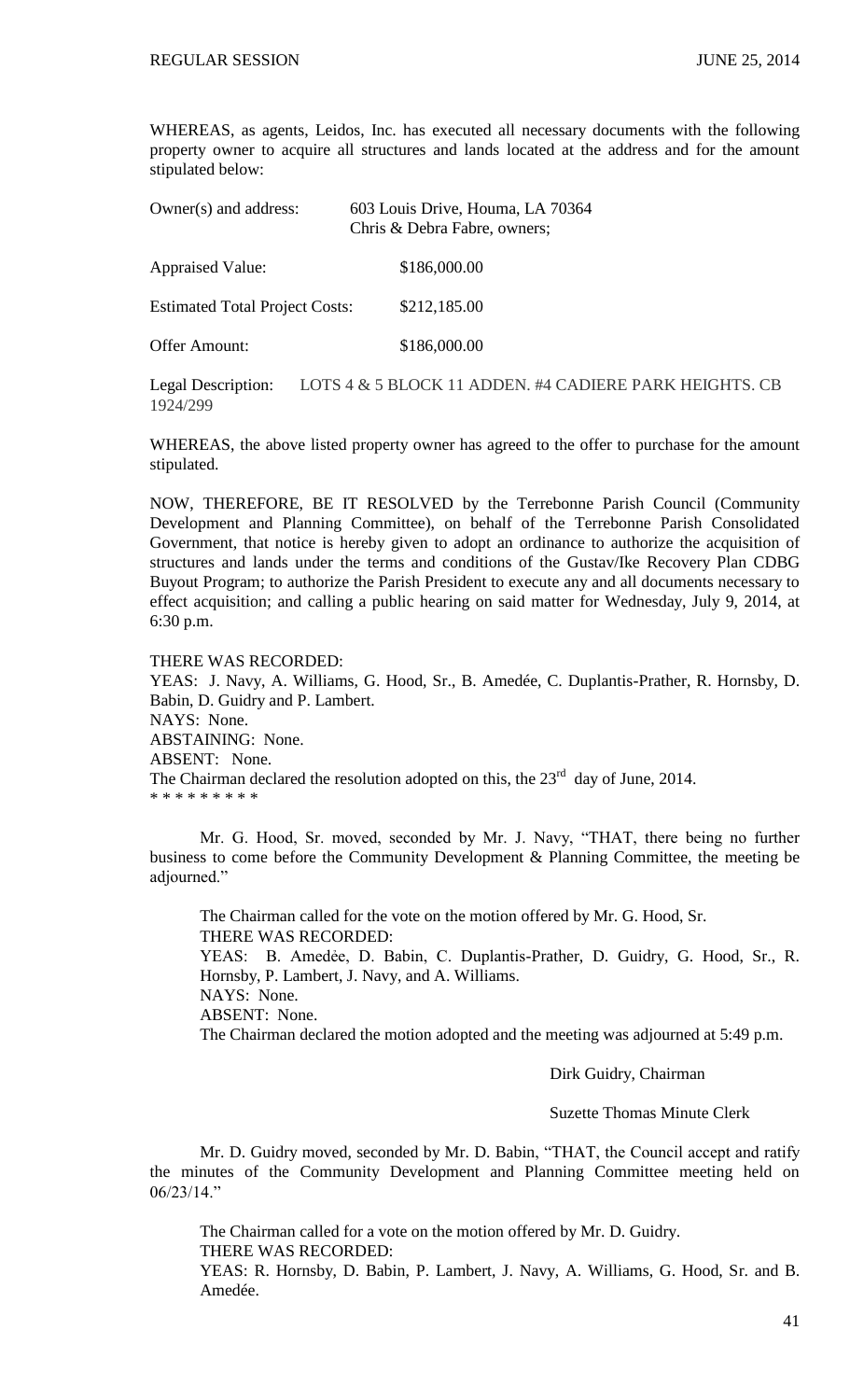NAYS: None. ABSENT: C. Duplantis-Prather. ABSTAINING: D. Guidry. The Chairman declared the motion adopted.

The Chairman called for a report on the Budget and Finance Committee meeting held on 06/23/14, whereupon the Committee Chairman, noting that ratification of the minutes calls public hearings on 07/09/14, rendered the following:

## **BUDGET & FINANCE COMMITTEE**

### **JUNE 23, 2014**

The Chairman, John Navy, called the Budget & Finance Committee meeting to order at 5:52 p.m. in the Terrebonne Parish Council Meeting Room with an Invocation offered by A. Williams and the Pledge of Allegiance led by B. Amedée. Upon roll call, Committee Members recorded as present were: B. Amedẻe, C. Duplantis-Prather, D. Babin, D. Guidry, Capt. Greg Hood, Sr., R. Hornsby, P. Lambert, J. Navy, and A. Williams. A quorum was declared present.

OFFERED BY: Ms. A. Williams. SECONDED BY: Ms. B. Amedee.

## RESOLUTION NO. 14-332

WHEREAS, Louisiana Statutory Law provides for the disposal of surplus movable property having a value of \$5,000.00 or less, in addition to other legally permissible means, at private sale which is, in the opinion of the governing authority, not needed for public purposes; and

WHEREAS, the movable property listed in the attached Exhibit A each have a valued of \$5,000.00 or less, as indicated by the values set out next to each item on the attached Exhibit A; and

WHEREAS, the parish administration has recommended that the movable property listed in the attached Exhibit A be declared surplus because the items are no longer useful for, nor do they serve a public purpose; and

NOW THEREFORE, BE IT RESOLOVED by the Terrebonne Parish Council ( Budget and Finance Committee), on behalf of the Terrebonne Parish Consolidated Government, that the movable property listed in the attached Exhibit A are no longer useful to the Terrebonne Parish Consolidated Government and are no longer needed for public purposes; and

BE IT FURTHER RESOLVED that the movable property listed on attached Exhibit A are hereby declared surplus and that the parish is hereby authorized to dispose of said items by private sale to the highest bidder pursuant to statutory law, with a minimum price for each item set at the price indicated next to each item listed on the attached Exhibit A, or by any other legally approved method.

THERE WAS RECORDED: YEAS: J. Navy, A. Williams, G. Hood, Sr., B. Amedée, C. Duplantis-Prather, R. Hornsby, D. Babin, D. Guidry and P. Lambert. NAYS: None. ABSTAINING: None. ABSENT: None. The Chairman declared the resolution adopted on this, the  $23<sup>rd</sup>$  day of June, 2014.

\* \* \* \* \* \* \* \* \*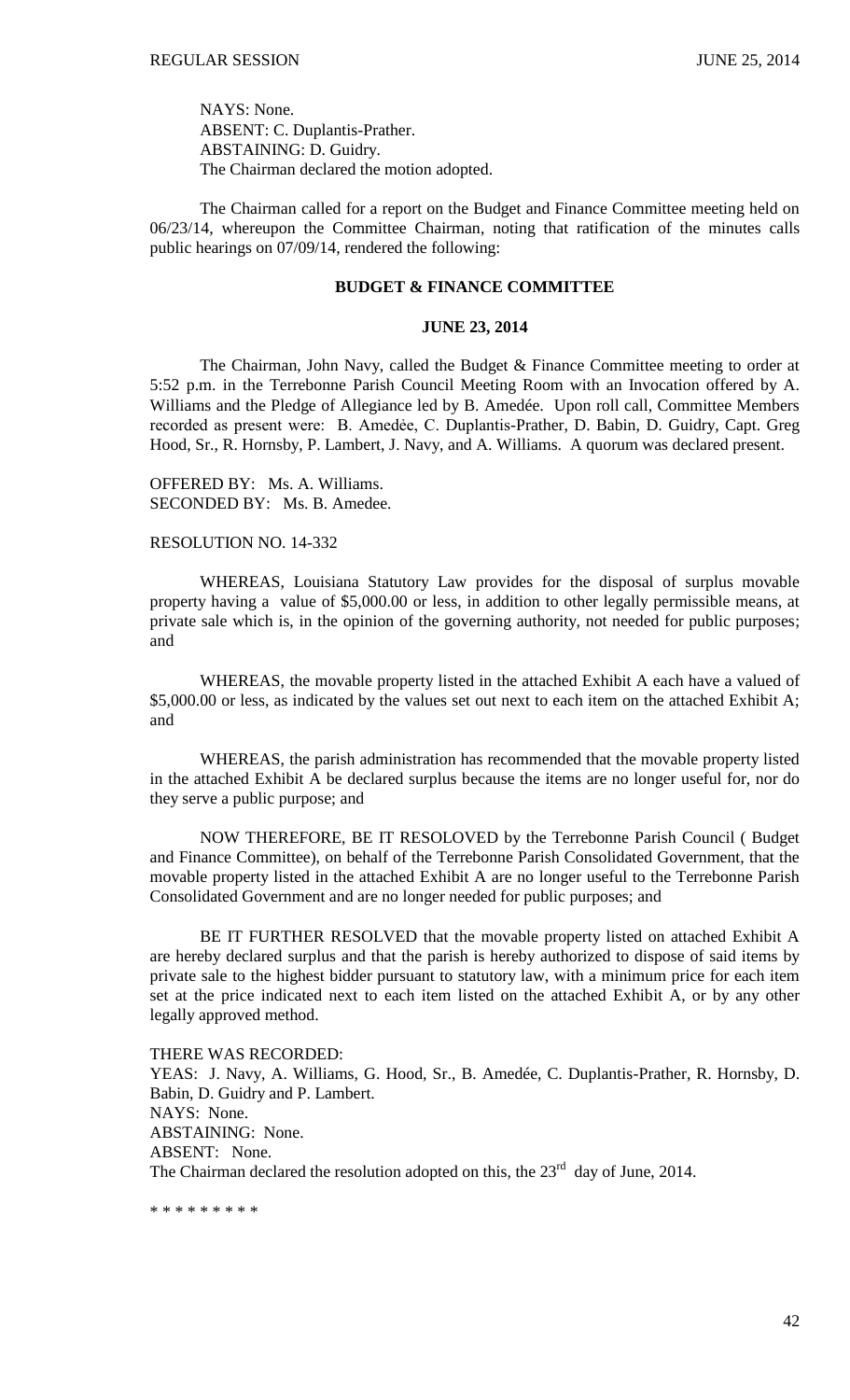### Exhibit "A" **June 2014 Surplus List**

# **Head Start:**

2-Chairs / \$2.00 2-Television Sets / \$5.00 1-Cot / \$1.00 1-Set Science Stackable Cards / \$2.00 6-Child Size Tables / \$18.00

### **Human Resources:**

2-Desk Chairs / \$2.00

### **Jail:**

2-Two Drawer Filing Cabinets / \$10.00 1-Desk / \$5.00 1-Folding Table / \$5.00 1-Fax Machine / \$0

# **Juvenile Detention:**

1-Fax Machine / \$0 3-Cell Phones / \$15.00

**Pollution Control:** 1-Ice Machine / \$300.00

**Road & Bridge:** 1-2001 Dodge 3500 (Unit# 2104) / \$2,500.00

#### **Registrar of Voters:** 9-Typewriter Ribbons / \$9.00

\*\*\*\*\*\*\*\*\*\*

OFFERED BY: Mr. D. Babin. SECONDED BY: Ms. A. Williams.

## RESOLUTION NO. 14-333

WHEREAS, on May 28, 2014 bids were received by the Terrebonne Parish Consolidated Government for Bid No. 14-HFD-12 Purchase of Forty (40) Sets New/Unused Bunker Gear, and

WHEREAS, after careful review by the Purchasing Division and Todd Dufrene, Fire Chief, it has been determined that the lowest qualified bid is that of 5-Alarm Apparatus, Inc. in the amount of One Thousand, Three Hundred Nine Dollars (\$1,309.00) per set for the aforementioned bunker gear, and

WHEREAS, Terrebonne Parish Consolidated Government, Houma Fire Department reserves the right to increase or decrease quantities at its sole discretion at the same unit price within a six (6) month period, and

WHEREAS, Parish Administration has concurred with the recommendation that the bid of 5- Alarm Apparatus, Inc. be accepted for Bid No. 14-HFD-12 Purchase of Forty (40) Sets New/Unused Bunker Gear as per bid documents, and

NOW, THEREFORE BE IT RESOLVED by the Terrebonne Parish Council (Budget and Finance Committee), on behalf of the Terrebonne Parish Consolidated Government, that the recommendation of Parish Administration be approved for the purchase of bunker gear for the Fire Department, as per bid documents.

THERE WAS RECORDED: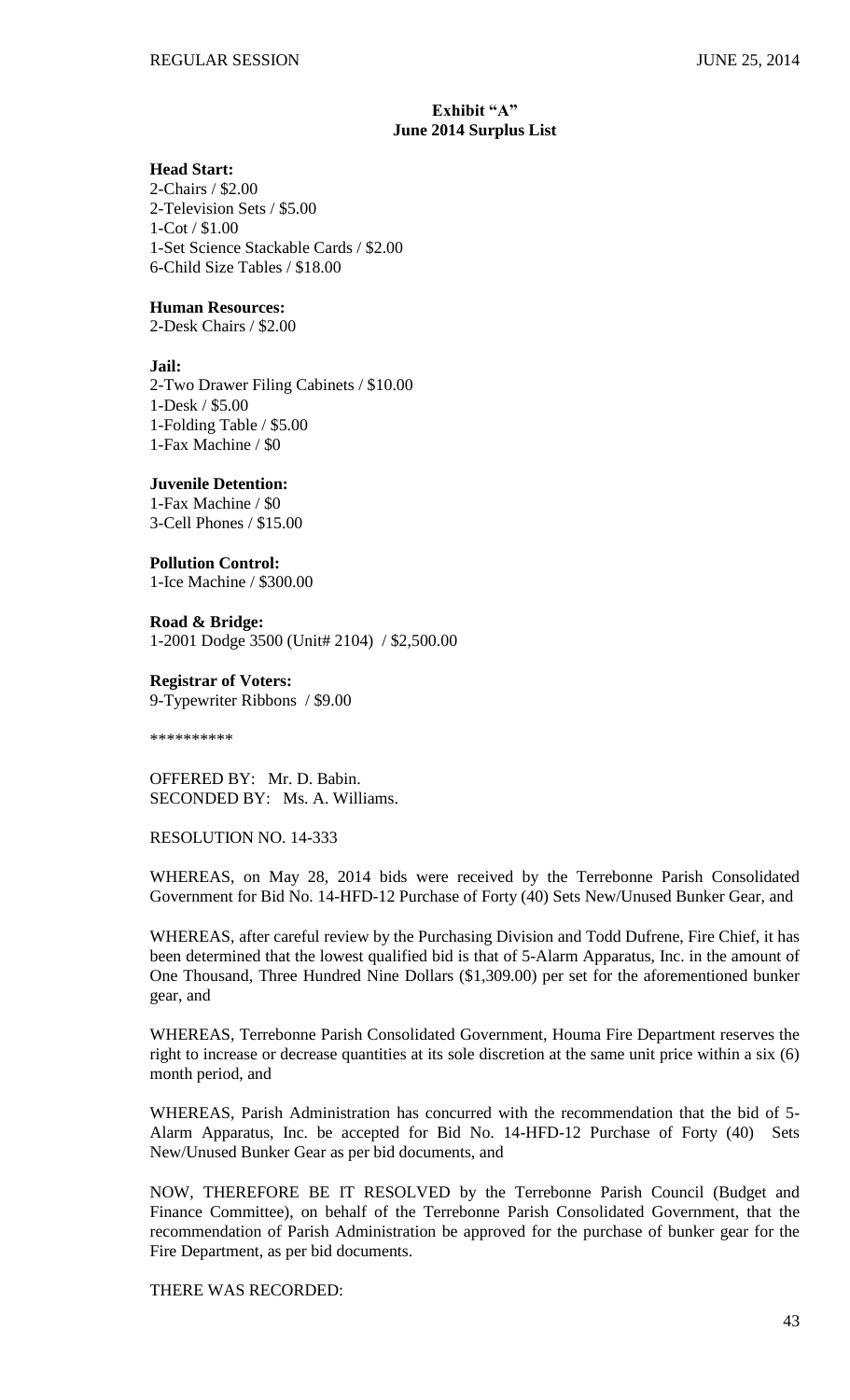YEAS: J. Navy, A. Williams, G. Hood, Sr., B. Amedée, C. Duplantis-Prather, R. Hornsby, D. Babin, D. Guidry and P. Lambert. NAYS: None. ABSTAINING: None. ABSENT: None. The Chairman declared the resolution adopted on this, the  $23<sup>rd</sup>$  day of June, 2014.

\* \* \* \* \* \* \* \* \*

Mr. D. Guidry moved, seconded by Mr. P. Lambert and Mr. G. Hood, Sr., "THAT, the Budget & Finance Committee introduce an ordinance to amend the 2014 Adopted Operating Budget of the Terrebonne Parish Consolidated Government for the following items:

I. Re-class CDBG Recovery Projects, Net Affect - \$0.00

and call a public hearing on said matter on Wednesday, July 9, 2014 at 6:30 p.m."

The Chairman called for the vote on the motion offered by Mr. D. Guidry. THERE WAS RECORDED: YEAS: B. Amedẻe, C. Duplantis-Prather, D. Babin, D. Guidry, G. Hood, Sr., R. Hornsby, P. Lambert, J. Navy, and A. Williams. NAYS: None. ABSENT: None. The Chairman declared the motion adopted.

Mr. D. Babin moved, seconded by Mr. P. Lambert and Mr. G. Hood, Sr., "THAT, the Budget & Finance Committee introduce an ordinance to amend the 2014 Adopted Operating Budget of the Terrebonne Parish Consolidated Government for the following items:

I. Emergency Preparedness Department-EMGP, \$40,836.00 II. Public Transit Program, \$318,988.00 III. General Fund Consolidation, \$5,349,679.00

and call a public hearing on said matter on July 9, 2014 at 6:30 p.m."

The Chairman called for the vote on the motion offered by Mr. D. Babin. THERE WAS RECORDED: YEAS: B. Amedẻe, C. Duplantis-Prather, D. Babin, D. Guidry, G. Hood, Sr., R. Hornsby, P. Lambert, J. Navy, and A. Williams. NAYS: None. ABSENT: None. The Chairman declared the motion adopted.

Mr. D. Babin moved, seconded by Mr. P. Lambert and Mr. G. Hood, Sr., "THAT, the Budget & Finance Committee introduce an ordinance to adopt the property tax millage rates for the tax year 2014, and call a public hearing on said matter on Wednesday, July 9, 2014 at 6:30 p.m."

The Chairman called for the vote on the motion offered by Mr. D. Babin. THERE WAS RECORDED: YEAS: B. Amedẻe, C. Duplantis-Prather, D. Babin, D. Guidry, G. Hood, Sr., R. Hornsby, P. Lambert, J. Navy, and A. Williams. NAYS: None. ABSENT: None. The Chairman declared the motion adopted.

Mr. G. Hood, Sr. moved, seconded by Mr. P. Lambert, "THAT, there being no further business to come before the Budget & Finance Committee, the meeting be adjourned."

The Chairman called for the vote on the motion offered by Mr. G. Hood, Sr. THERE WAS RECORDED: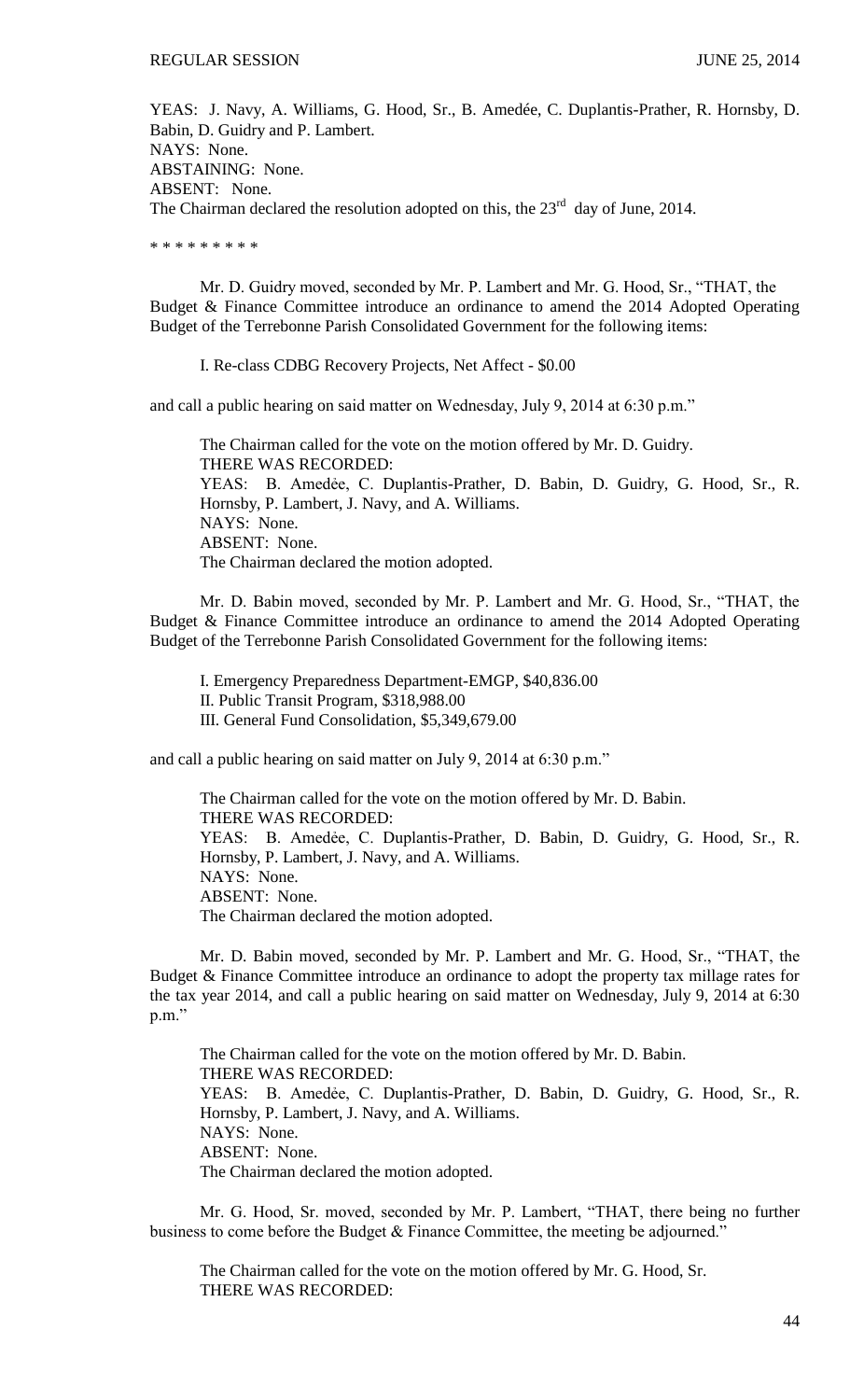YEAS: B. Amedẻe, C. Duplantis-Prather, D. Babin, D. Guidry, G. Hood, Sr., R. Hornsby, P. Lambert, J. Navy, and A. Williams. NAYS: None.

ABSENT: None.

The Chairman declared the motion adopted and the meeting was adjourned at 5:55 p.m.

John Navy, Chairman

Suzette Thomas, Minute Clerk

Mr. J. Navy moved, seconded by Mr. D. Babin, "THAT, the Council accept and ratify the minutes of the Budget and Finance Committee meeting held on 06/23/14."

The Chairman called for a vote on the motion offered by Mr. J. Navy. THERE WAS RECORDED: YEAS: R. Hornsby, D. Babin , D. Guidry, P. Lambert, J. Navy, A. Williams, G. Hood, Sr. and B. Amedée. NAYS: None. ABSENT: C. Duplantis-Prather. The Chairman declared the motion adopted.

The Chairman called for a report on the Policy, Procedure and Legal Committee meeting held on 06/23/14, whereupon the Committee Chairwoman, noting that ratification of the minutes calls a public hearing on 07/09/14, rendered the following:

### **POLICY, PROCEDURE, & LEGAL COMMITTEE**

### **JUNE 23, 2014**

The Chairwoman, Arlanda J. Williams, called the Policy, Procedure, & Legal Committee meeting to order at 6:00 p.m. in the Terrebonne Parish Council Meeting Room with an Invocation offered by J. Navy and the Pledge of Allegiance led by C. Duplantis-Prather. Upon roll call, Committee Members recorded as present were: B. Amedẻe, D. Babin, C. Duplantis-Prather, D. Guidry, Capt. Greg Hood, Sr., HPD Ret., R. Hornsby, P. Lambert, J. Navy, and A. Williams. A quorum was declared present.

Committee Member C. Duplantis-Prather requested prayers for her mother, Mrs. Robena Duplantis, who is ill.

Mr. D. Babin moved, seconded by Mr. P. Lambert, "THAT, the Policy, Procedure, & Legal Committee authorize the TPCG to co-sponsor (cover the cost of insurance) the United Houma Nation Principal Chief Inauguration Event, which was held on June 21, 2014 at the Grand Caillou Recreation Center." (\*\*MOTION ADOPTED AFTER BRIEF COMMENTS)

Committee Member D. Babin noted that the aforementioned event was well attended and then congratulated Chief Thomas Dardar, Jr. on his inauguration as the Principal Chief of the United Houma Nation.

\*\*The Chairwoman called for the vote on the motion offered by Mr. D. Babin. THERE WAS RECORDED: YEAS: B. Amedẻe, D. Babin, C. Duplantis-Prather, D. Guidry, G. Hood, Sr., R. Hornsby, P. Lambert, J. Navy, and A. Williams. NAYS: None. ABSENT: None. The Chairwoman declared the motion adopted.

Mr. D. Babin moved, seconded by Ms. C. Duplantis-Prather, "THAT, the Policy, Procedure, & Legal Committee authorize the TPCG to co-sponsor the Building Mulberry Park 5K and after party on Saturday, June 28, 2014 from 7:00 a.m. to 11:00 a.m. on the park grounds."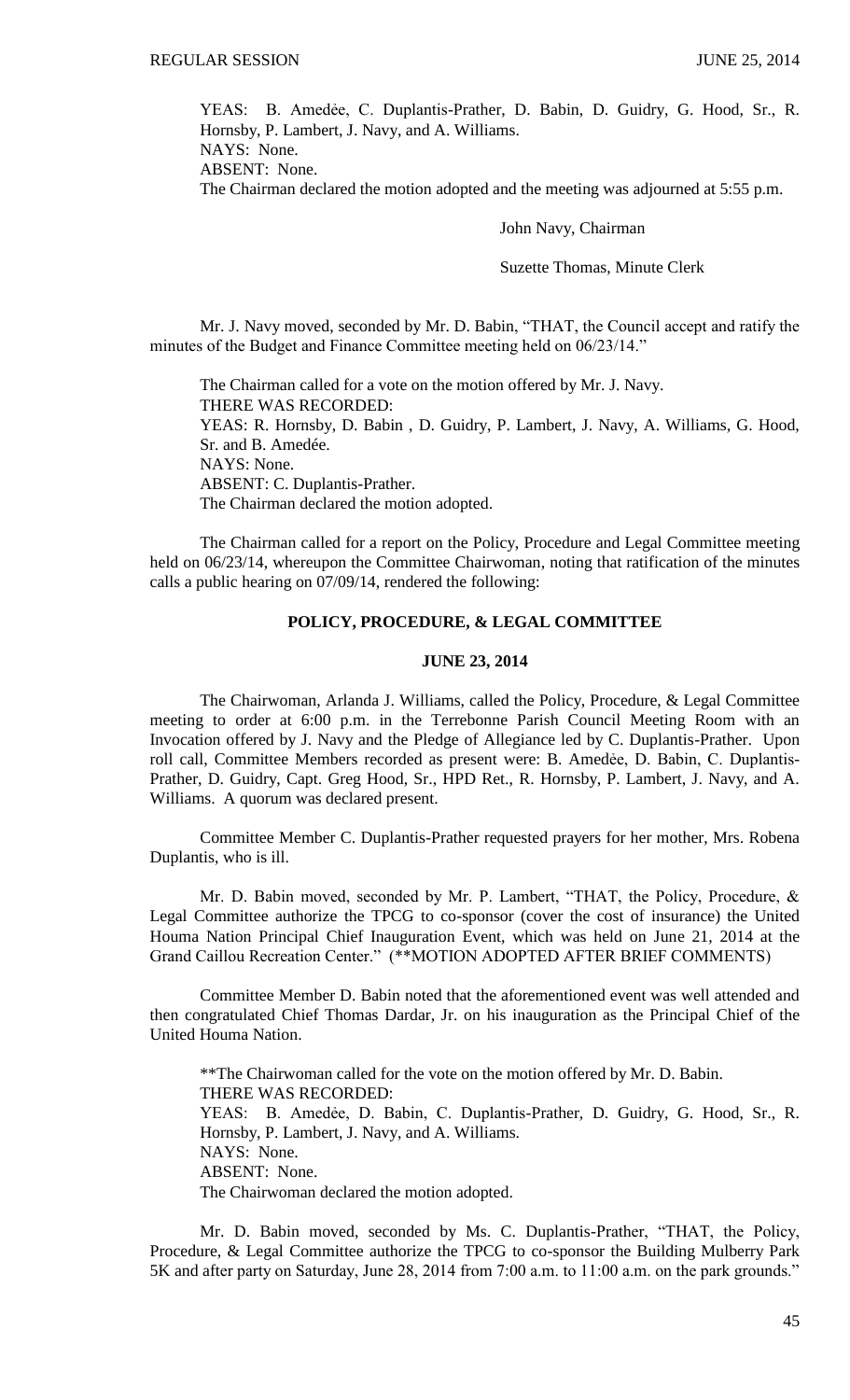The Chairwoman called for the vote on the motion offered by Mr. D. Babin. THERE WAS RECORDED: YEAS: B. Amedẻe, D. Babin, C. Duplantis-Prather, D. Guidry, G. Hood, Sr., R. Hornsby, P. Lambert, J. Navy, and A. Williams. NAYS: None. ABSENT: None. The Chairwoman declared the motion adopted.

Mr. R. Hornsby moved, seconded by Mr. G. Hood, Sr., "THAT, the Policy, Procedure, & Legal Committee authorize the TPCG to co-sponsor for in-kind services the  $32<sup>nd</sup>$  Annual NAACP Freedom Fund Banquet on Friday, August 15, 2014 at the Houma-Terrebonne Civic Center."

The Chairwoman called for the vote on the motion offered by Mr. R. Hornsby. THERE WAS RECORDED: YEAS: B. Amedẻe, D. Babin, C. Duplantis-Prather, D. Guidry, G. Hood, Sr., R. Hornsby, P. Lambert, J. Navy, and A. Williams. NAYS: None. ABSENT: None. The Chairwoman declared the motion adopted.

Mr. D. Guidry moved, seconded by Mr. G. Hood, Sr., "THAT, the Policy, Procedure, & Legal Committee introduce an ordinance to amend the Human Resources Personnel Manual, Section 6, 'Absence', Section 6.11, 'Termination Pay', and call a public hearing on said matter on Wednesday, July 9, 2014 at 6:30 p.m."

The Chairwoman called for the vote on the motion offered by Mr. D. Guidry. THERE WAS RECORDED: YEAS: B. Amedẻe, D. Babin, C. Duplantis-Prather, D. Guidry, G. Hood, Sr., R. Hornsby, P. Lambert, J. Navy, and A. Williams. NAYS: None. ABSENT: None. The Chairwoman declared the motion adopted.

Mr. G. Hood, Sr. moved, seconded by Ms. B. Amedée, "THAT, there being no further business to come before the Policy, Procedure, & Legal Committee, the meeting be adjourned."

The Chairwoman called for the vote on the motion offered by Mr. G. Hood, Sr. THERE WAS RECORDED: YEAS: B. Amedẻe, D. Babin, C. Duplantis-Prather, D. Guidry, G. Hood, Sr., R. Hornsby, P. Lambert, J. Navy, and A. Williams. NAYS: None. ABSENT: None. The Chairwoman declared the motion adopted and the meeting was adjourned at 6:03

p.m.

#### Arlanda J. Williams, Chairwoman

Suzette Thomas, Minute Clerk

Ms. A. Williams moved, seconded by Mr. D. Babin, "THAT, the Council accept and ratify the minutes of the Policy, Procedure and Legal Committee meeting held on 06/23/14."

The Chairman called for a vote on the motion offered by Ms. A. Williams. THERE WAS RECORDED: YEAS: R. Hornsby, D. Babin , D. Guidry, P. Lambert, J. Navy, A. Williams, G. Hood, Sr., B. Amedée and C. Duplantis-Prather. NAYS: None. ABSENT: None. The Chairman declared the motion adopted.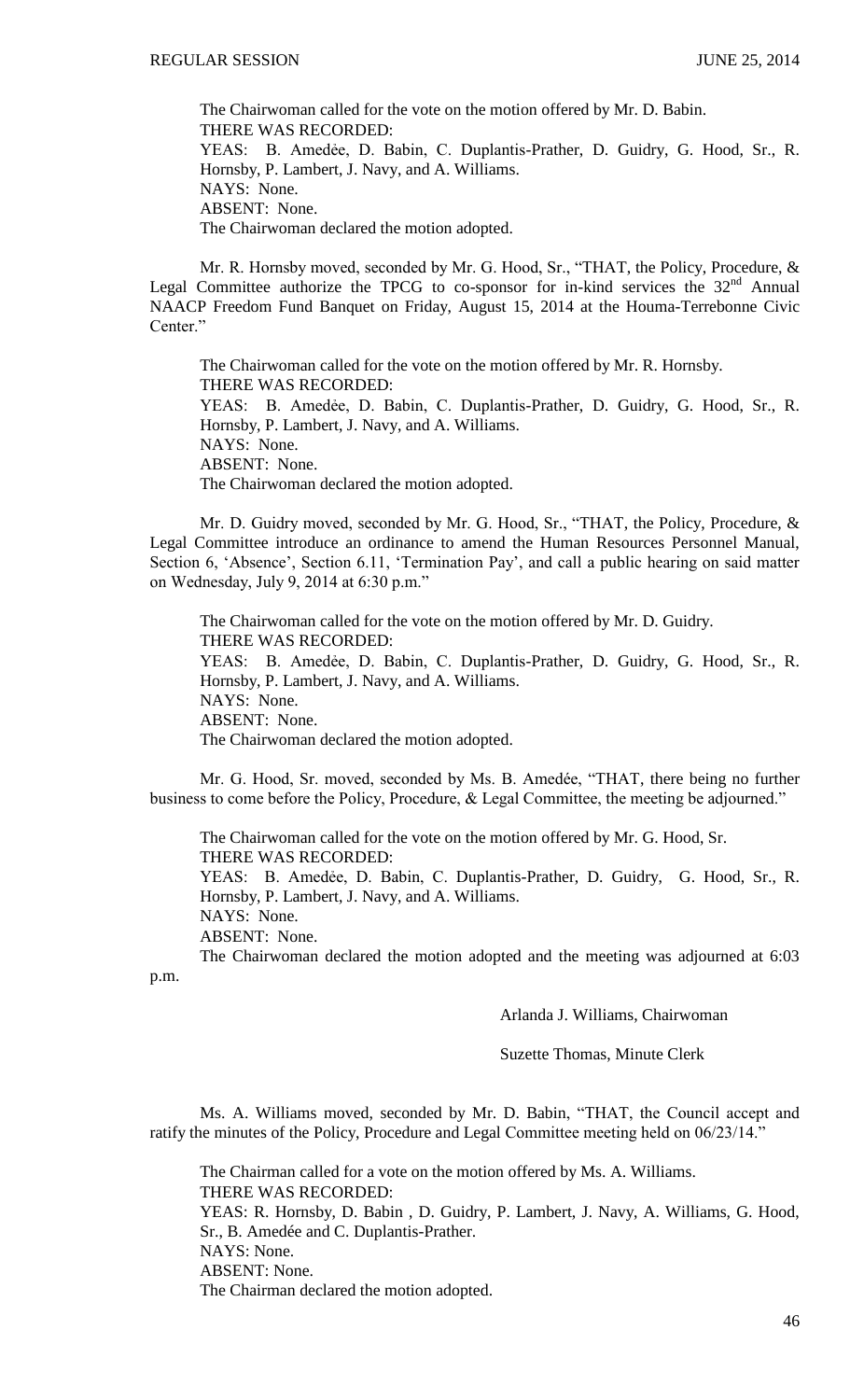Mr. D. Babin moved, seconded by Mr. J. Navy, "THAT, the Council approve the street light requests, if any were submitted."

The Chairman called for a vote on the motion offered by Mr. D. Babin. THERE WAS RECORDED: YEAS: R. Hornsby, D. Babin , D. Guidry, P. Lambert, J. Navy, A. Williams, G. Hood, Sr., B. Amedée and C. Duplantis-Prather. NAYS: None. ABSENT: None. The Chairman declared the motion adopted.

Ms. B. Amedée moved, seconded by Mr. P. Lambert, "THAT, the Council hold nominations open for the one long-standing vacancy on the Bayou Blue Fire Protection District Board for two weeks."

The Chairman called for a vote on the motion offered by Ms. B. Amedée. THERE WAS RECORDED: YEAS: R. Hornsby, D. Babin , D. Guidry, P. Lambert, J. Navy, A. Williams, G. Hood, Sr., B. Amedée and C. Duplantis-Prather. NAYS: None. ABSENT: None. The Chairman declared the motion adopted.

Mr. D. Babin moved, seconded by Ms. A. Williams, "THAT, the Council open nominations for a position to represent SCIA until 08/24/16 on the TEDA Board, that Ms. Lori Davis and Ms. Lee Mahler be nominated, that nominations be closed and that a voice vote of the Council be taken to determine who will fill said position."

The Chairman called for a vote on the motion offered by Mr. D. Babin. THERE WAS RECORDED: YEAS: R. Hornsby, D. Babin , D. Guidry, P. Lambert, J. Navy, A. Williams, G. Hood, Sr., B. Amedée and C. Duplantis-Prather. NAYS: None. ABSENT: None. The Chairman declared the motion adopted.

The Chairman called for a voice vote of the Council, whereupon the following was recorded:

Voting to appoint Ms. Lori Davis: R. Hornsby D. Babin D. Guidry P. Lambert J. Navy A. Williams B. Amedée C. Duplantis-Prather

Voting to appoint Ms. Lee Mahler: G. Hood, Sr.

Council Minute Clerk T. Triggs announced the results of votes tallied for the position on the TEDA Board to represent SCIA, which was recorded as follows: eight (8) votes for Ms. Lori Davis and one (1) vote for Ms. Lee Mahler.

The Chairman stated that, as per the above voice vote, Ms. Lori Davis is officially appointed to serve a term on the TEDA Board representing SCIA until 08/24/16.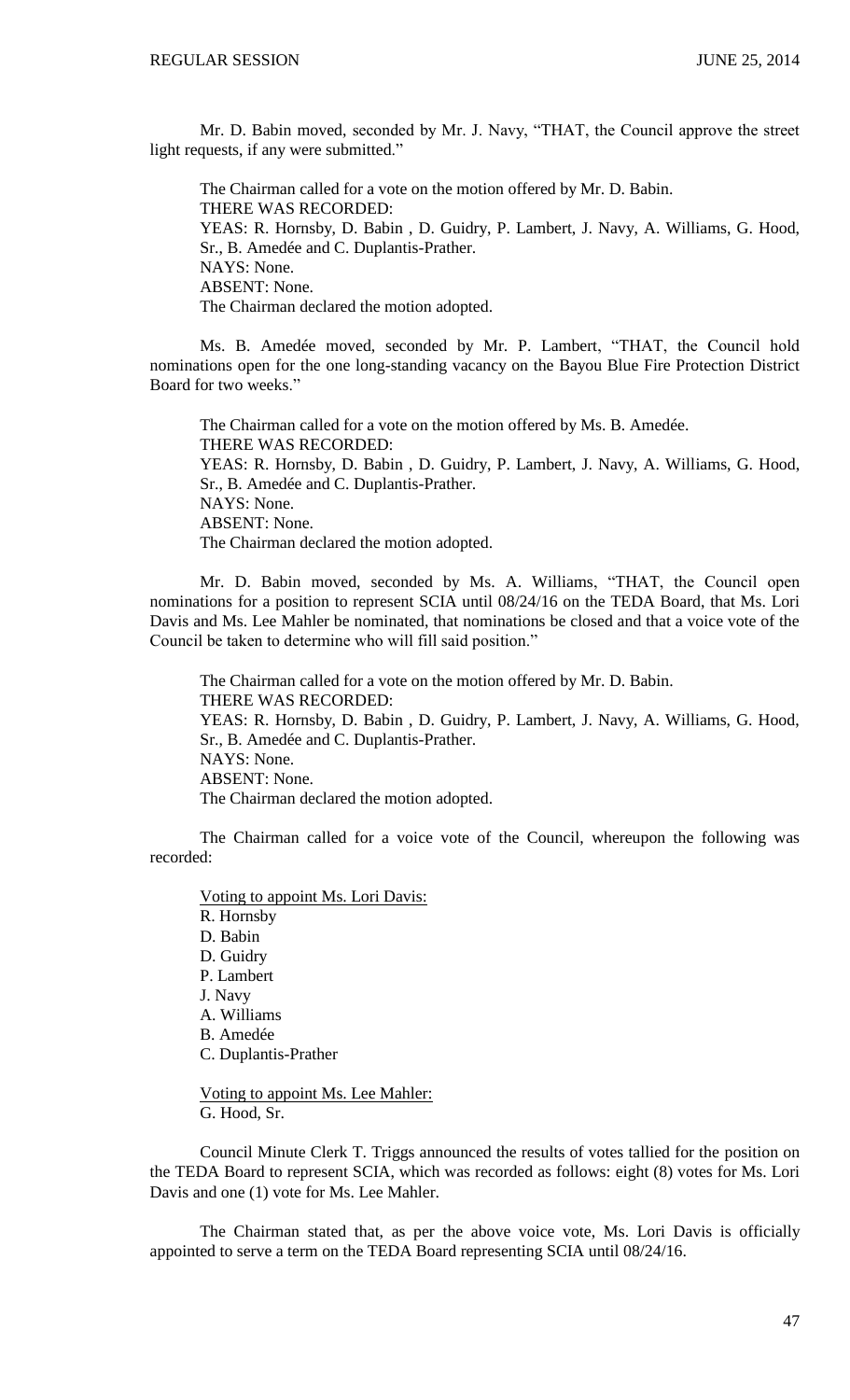The Council Chairman announced the following vacancies, which will be handled as per usual procedure:

Three upcoming vacancies on the TEDA Board (one at-large position, one position to be nominated by SCIA and one position to be nominated by the Chamber of Commerce) due to terms that will expire on 08/24/14.

Under Agenda Item 6A – Announcements, Council Members:

- Councilman D. Babin announced that the Falgout Canal Road Project sponsored by the Terrebonne Parish Levee and Conservation District is progressing as scheduled; noting that this is levee protection for the residents of Bayou Dularge area.
- Councilman D. Babin announced that the dedication of the (Regional Military) Museum located on Barrow St. will be held on Friday, July 4, 2014 at 10:00 a.m.
- Councilman D. Babin announced that the Houma Independence Day Celebration will be held on Saturday, July 5, 2014 at the Veterans' Memorial Park beginning at 11:00 a.m., with a parade beginning at 1:00 p.m. from Stadium Drive into downtown Houma, and other festivities beginning at 3:00 p.m. at the Houma-Terrebonne Civic Center Grounds.
- Councilwoman B. Amedée announced that the Houma-Terrebonne Community Band will be performing at 3:00 p.m. on July  $5<sup>th</sup>$  as part of the Independence Day Celebration at the Civic Center, and again at  $6:30$  p.m. on July  $5<sup>th</sup>$  in the Southland Mall at the J. C. Penney Court, and that the performances are open to the public free of charge.
- Councilwoman B. Amedée announced that the Houma Police Department's next session of RAD (Rape Aggression Defense) Classes will be held on July 7, 8 and 9.
- Councilwoman B. Amedée encouraged the residents of the Bayou Blue area to apply for the vacant position on the Bayou Blue Fire Protection District Board, and announced that the qualifications for serving on this board are to be a resident property owner taxpayer of the Fire District and be interested in the administration of the fire protection services in the area.
- Councilwoman C. Duplantis-Prather requested area pet owners to have their pets spayed or neutered to help control the pet population, and that if a stray is found to please contact the Animal Shelter at (985) 873-6709.
- Councilman G. Hood, Sr. announced to the residents of Terrebonne Parish that now is the time to start preparing for storm season.

Under Agenda Item 6B – Parish President Michel Claudet announced:

- There will be a pre-construction skateboard park meeting on July 10, 2014.
- Everything is in place for the bike trail on Valhi Blvd. which will be opening soon,  $\bullet$ noting that the idea of a butterfly dome has been suggested and plans may be forthcoming.
- The building located on the side of Park Avenue that was destroyed due to a vehicle crash will be demolished as soon as the insurance adjuster completes the necessary claims forms, and the proper permits are obtained.
- There is a Clean Marina Program and Terrebonne Parish has seven outstanding marinas according to the program's criteria: 1) Bob's Bayou Black Marina in Gibson, 2) Four Point Landing Marina in Dularge, 3) T-Herb's Marina in Dulac, 4) the Downtown Marina in Houma, 5) the South Houma Boat Launch, 6) the Ashland Boat Launch, and 7) the Texas Gulf Road Launch.

Mr. G. Hood, Sr. moved, seconded by Ms. A. Williams, "THAT, there being no further business to come before the Council the meeting be adjourned."

The Chairman called for a vote on the motion offered by Mr. G. Hood, Sr. THERE WAS RECORDED:

YEAS: R. Hornsby, D. Babin , D. Guidry, P. Lambert, J. Navy, A. Williams, G. Hood, Sr., B. Amedée and C. Duplantis-Prather. NAYS: None.